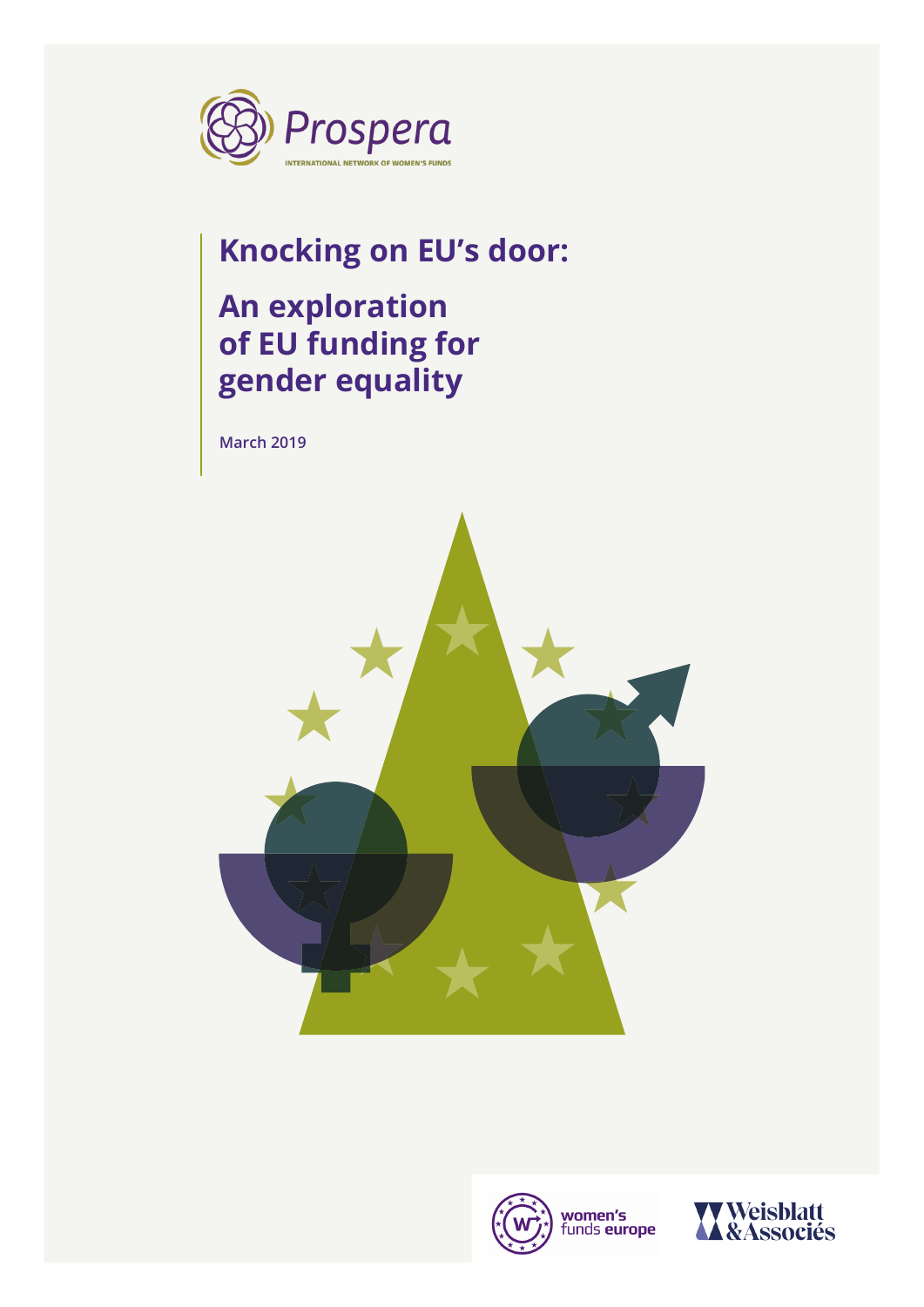### **Authors**

Karen Weisblatt, Founder and CEO, Weisblatt & Associés Pascale Charhon, Brussels-based Public Afairs Consultant

### **Editor**

Elizabeth Brahy, Weisblatt & Associés

#### **Acknowledgements**

This report was made possible with the fnancial support of Mama Cash on behalf of Women's Funds Europe, an initiative of Prospera. We would like to thank the administrators of the European Commission units and all of the stakeholders who kindly contributed their time and expertise to this study.

**Women's Funds Europe** is a coalition of 12 women's funds based in 10 countries in Europe working to achieve gender equality and human rights for all in communities and regions around the globe. Their aim is to support and strengthen women's rights groups and movements by providing them with fnancial and other resources to realise their vision of social justice and gender equality. Each year, they mobilise an average of €17 million to accompany and provide over 470 grants to women's organisations across 76 countries. Women's Funds Europe is part of Prospera, an international network of women's funds. Participating members of this project:

| <b>Bulgarian Fund for Women</b>      | <b>Reconstruction Women's Fund</b> |
|--------------------------------------|------------------------------------|
| Calala Fondo De Mujeres              | Slovak-Czech Women's Fund          |
| <b>Ecumenical Women's Initiative</b> | <b>Taso Foundation</b>             |
| <b>Filia Die Frauenstiftung</b>      | <b>Ukrainian Women's Fund</b>      |
| Mama Cash                            | Women's Fund in Georgia            |
| <b>Mediterranean Women's Fund</b>    | Women Win                          |

**Prospera** is a global hub of women's funds and philanthropic organisations driven to transform the world for women, girls, trans\* people, and their communities. With 38 members in 33 countries, working at the national, regional and international level, its network partners with grassroots organisations and movements to provide them with access to resources, expertise and structural support. Learn more at: www[.prospera-inwf.org](http://prospera-inwf.org)

**Weisblatt & Associés** is a Paris-based philanthropic advisory frm focused on creating impact for social change. Founded by Karen Weisblatt in 2005, it specialises in philanthropy and social sector consulting, and is committed to promoting respect, diversity, equality and innovation. The frm's expertise is in human rights, women's issues, diversity, faithbased missions, advocacy, youth leadership, and social entrepreneurship. Services include strategic advising, grantmaking, research, monitoring and evaluation. Weisblatt & Associés' client base is comprised of institutional and family foundations, as well as non-profit organisations. Learn more at: www.[weisblatt-associates.com](http://weisblatt-associates.com)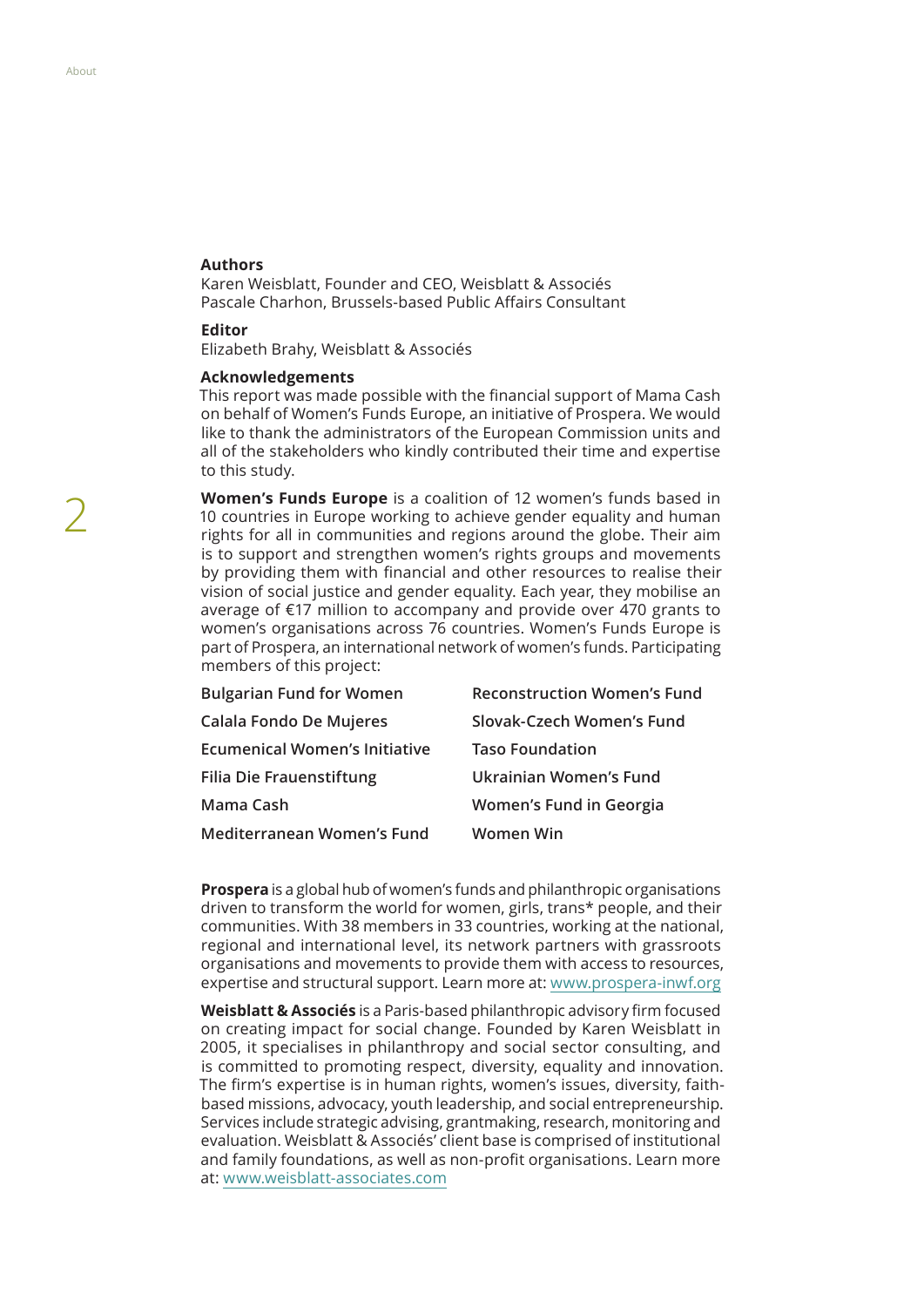## **Table of contents**

| <b>About</b>                                                                                                                                                           | $\overline{2}$ |
|------------------------------------------------------------------------------------------------------------------------------------------------------------------------|----------------|
| <b>Foreword</b>                                                                                                                                                        | 4              |
| <b>Executive summary</b>                                                                                                                                               | 5              |
| <b>Introduction</b>                                                                                                                                                    | 6              |
| <b>Methodology</b>                                                                                                                                                     | 7              |
| <b>Timeline: Gender mainstreaming policy milestones</b>                                                                                                                | 8              |
| In context: EU gender equality policy 1957-present                                                                                                                     | 10             |
| Financial overview: The EU budget and the<br>multiannual financial framework 2014-2020                                                                                 | 11             |
| <b>Infographic: European institutions and structures</b><br>that support gender mainstreaming                                                                          | 12             |
| What EU funds are civil society organisations eligible for?                                                                                                            | 13             |
| The current EU approach to gender equality:<br><b>What stakeholders say</b>                                                                                            | 14             |
| Following the money: Breakdown of EU funding for<br>gender equality                                                                                                    | 16             |
| 1. European social fund (ESF)<br>Chart: ESF beneficiaries in Wallonia Region,<br>Belgium 2014-2020                                                                     | 17<br>18       |
| 2. Rights, equality and citizenship (REC)<br>Chart: Promoting gender equality 2014-2015<br>Chart: Combating VAW 2014-2015                                              | 20<br>20<br>21 |
| 3. Horizon 2020                                                                                                                                                        | 24             |
| 4. Erasmus+<br>Table: Percentage of gender equality Erasmus+<br>projects 2014-2016<br>Chart: Erasmus+ non-profit gender equality<br>beneficiaries in Belgium 2014-2016 | 26<br>26<br>27 |
| 5. Employment and social innovation (EaSI)                                                                                                                             | 30             |
| 6. Asylum, migration and integration fund (AMIF)                                                                                                                       | 32             |
| 7. EU external funding instruments                                                                                                                                     | 34             |
| The role of women's funds in advancing gender equality:<br>What stakeholders say                                                                                       | 37             |
| <b>Conclusion</b>                                                                                                                                                      | 40             |
| Annex: Interviews and contacts for this report                                                                                                                         | 41             |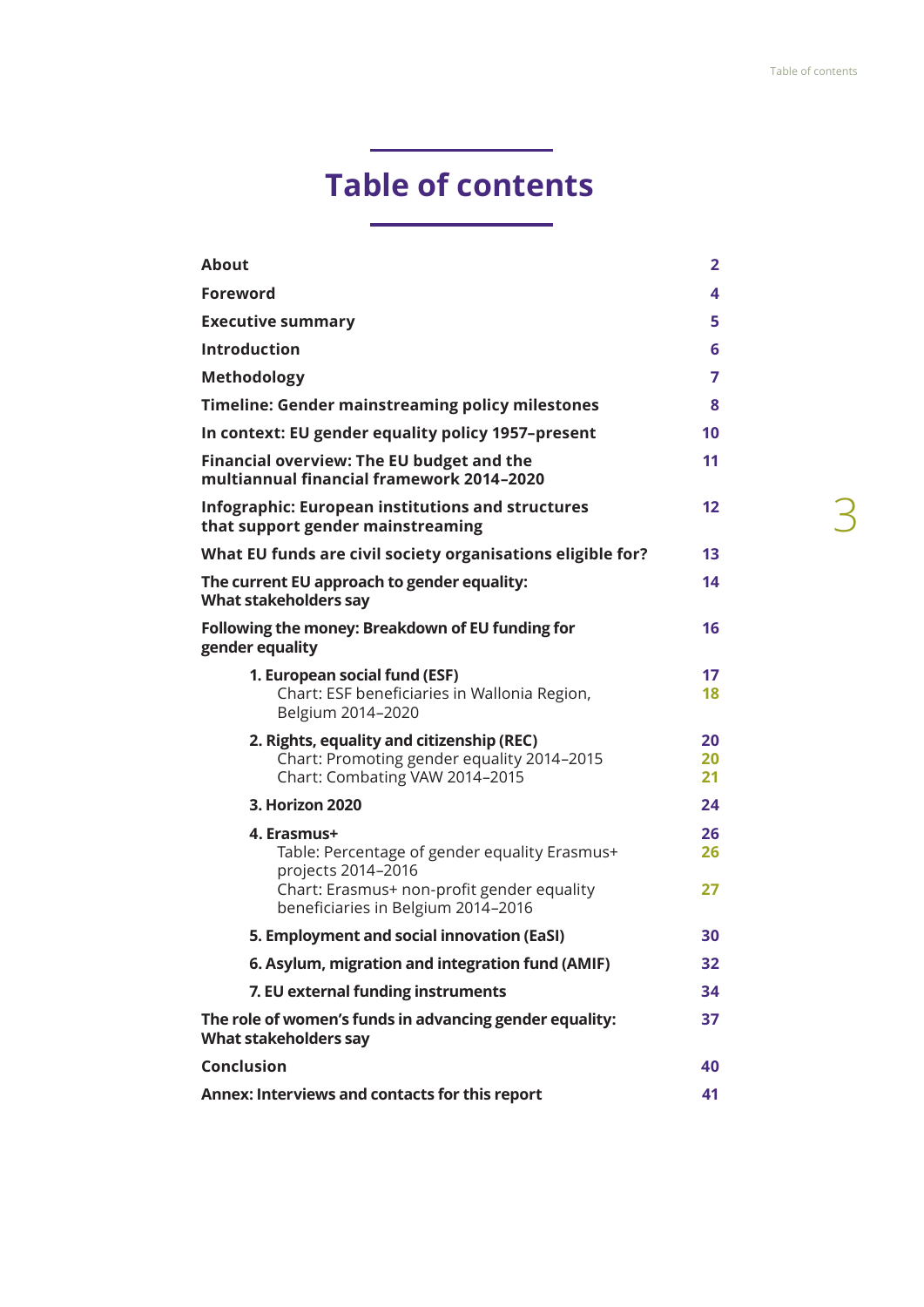4

## **Foreword**

In 2016, members of the Prospera international network came together to create "Women's Funds Europe" (WFE), a looselystructured coalition of 12 women's funds from 10 countries. Collectively, we launched "Knocking on EU's Door," an initiative centred on building our capacity to engage with and infuence European grantmakers. As creators of a culture of feminist philanthropy, as movement strengtheners, as funders and as fundraisers, our goal is to advance women's rights and gender equality both locally and globally to create a fairer and more inclusive world.

**"The Dutch Ministry of Foreign Afairs has found women's funds to be strategic allies in advancing women's rights and gender equality as well as the international development goals. Women's funds are able to connect our funding efectively with grassroots organisations that are key to strengthening civil society and women's rights worldwide." 1**

**Dutch Ministry of Foreign Affairs (2017)<sup>1</sup>** 

To further our aims, we have carried out a number of activities including networking, strategy meetings, team-building exercises, and break-out sessions at conferences. In order to gain deeper knowledge about the European Commission funding process and how best to organise efective advocacy for more funding, we commissioned this report. Our initial hypothesis was that financial flows to civil society organisations and women's funds working in the field are currently not substantial in the context of the overall EU budget. This report provides many elements crucial to understanding and contextualising this issue.

We would like to thank the administrators of the European Commission units and the stakeholders for their openness, expertise and valuable contributions to this report. We are confident that it is an important step along our journey to secure better access to funds for gender equality in order to advance this issue in the future.

Maria Palomares Arenas Director **Calala Fondo de Mujeres**

Carolyn Boyd Tomasovic Managing Director **Ecumenical Women's Initative** 

Caroline Sakina Brac de la Perriere Executive Director **Mediterranean Women's Fund**

*For the duration of this project, all decisions were made collectively and were overseen and accompanied by Calala Fondo de Mujeres, Ecumenical Women's Initative and Mediterranean Women's Fund as co-coordinators.*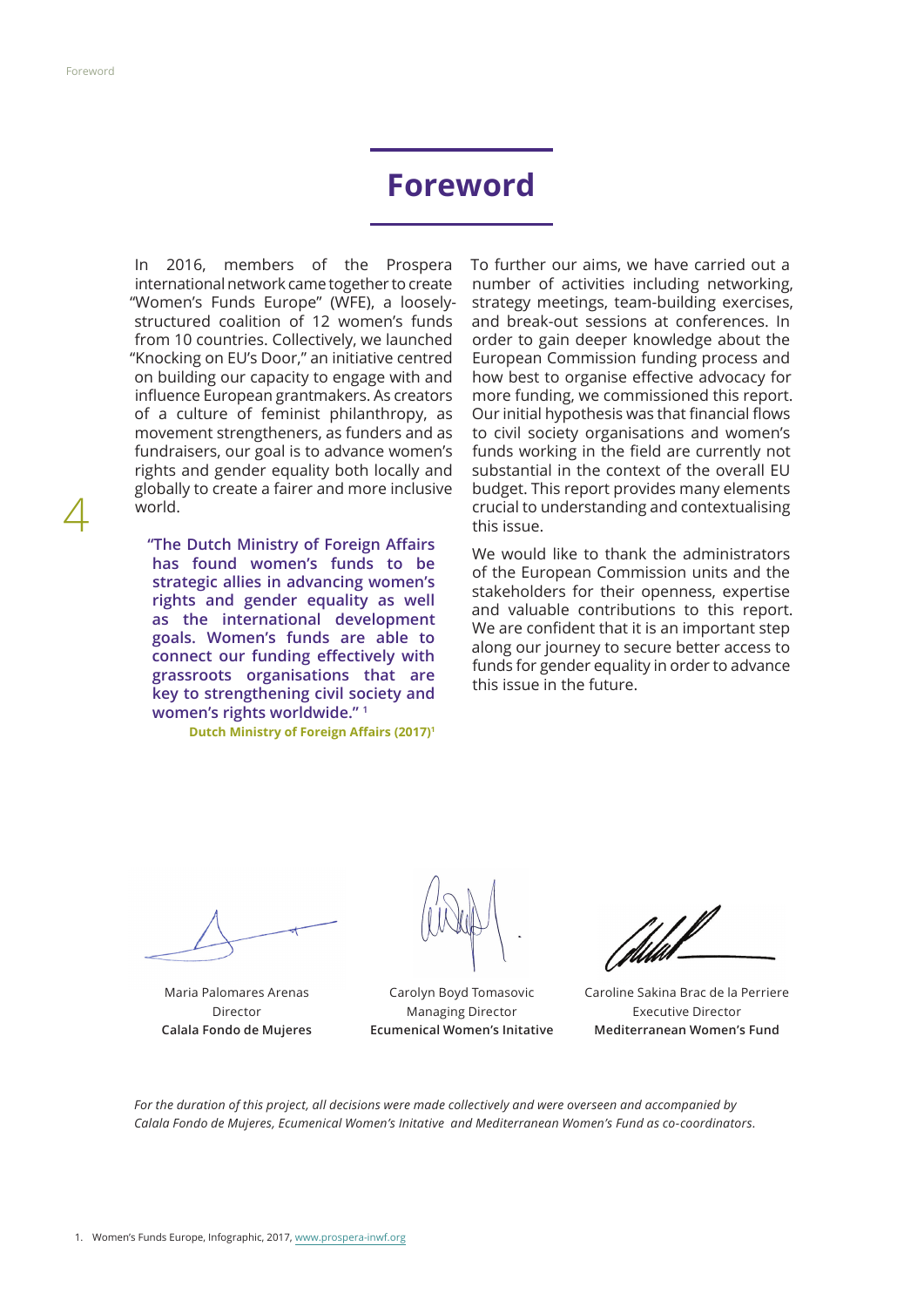## **Executive summary**

*Knocking on EU's Door: An Exploration of EU Funding for Gender Equality* is a timely and salient examination of European Union-level support for gender equality. It comes in response to the need for deeper knowledge regarding the scale of this funding and how it is distributed. The report specifically aims to provide insights into:

- ― How much money is available and who benefits from it
- ― How women's funds and grassroots organisations can increase their share of this funding in the future

The overall picture of funding for gender equality at the European Union (EU) level is mixed. While there have been many positive initiatives, notably in gender training, the development of measurement tools and contributions to global development aid projects, there is still much to be done. In particular, funding needs to focus on organisations best positioned to advance the goals of gender equality. Further, more concrete data needs to be made accessible to the public.

Among key findings:

1. Despite high-level commitments, gender equality funding across EU public policies is fragmented

- 2. Concrete data on gender mainstreaming and gender budgeting is lacking at the EU level, and there is no centralised body or tool dedicated to measuring gender equality data within Europe
- 3. EU funds tend to go to large consortia and seasoned practitioners
- 4. Women's organisations, which are widely regarded as being among the most qualifed to work on gender equality, receive almost none of this funding
- 5. The way in which women's funds currently operate may impede their success in competing for this funding

Research for this report included twentyfive confidential interviews with leaders from women's funds, representatives of EU agencies, advisors to multilaterals and foundations, directors of European networks, human rights specialists and a diverse sampling of philanthropy and NGO professionals (see Annex 1). In addition, 23 representatives from European Institutions provided detailed information. Due to the difficulty in obtaining data, this report is not comprehensive, but rather aims to provide an informed understanding of the current funding situation. Every effort was made to be as precise as possible given these limitations.

In highlighting the current status of fnancial flows to this area, as well as the challenges facing women's funds, this report can be used as an advocacy tool as well as a resource to help guide strategic thinking for foundations, think tanks and NGOs to further develop the field.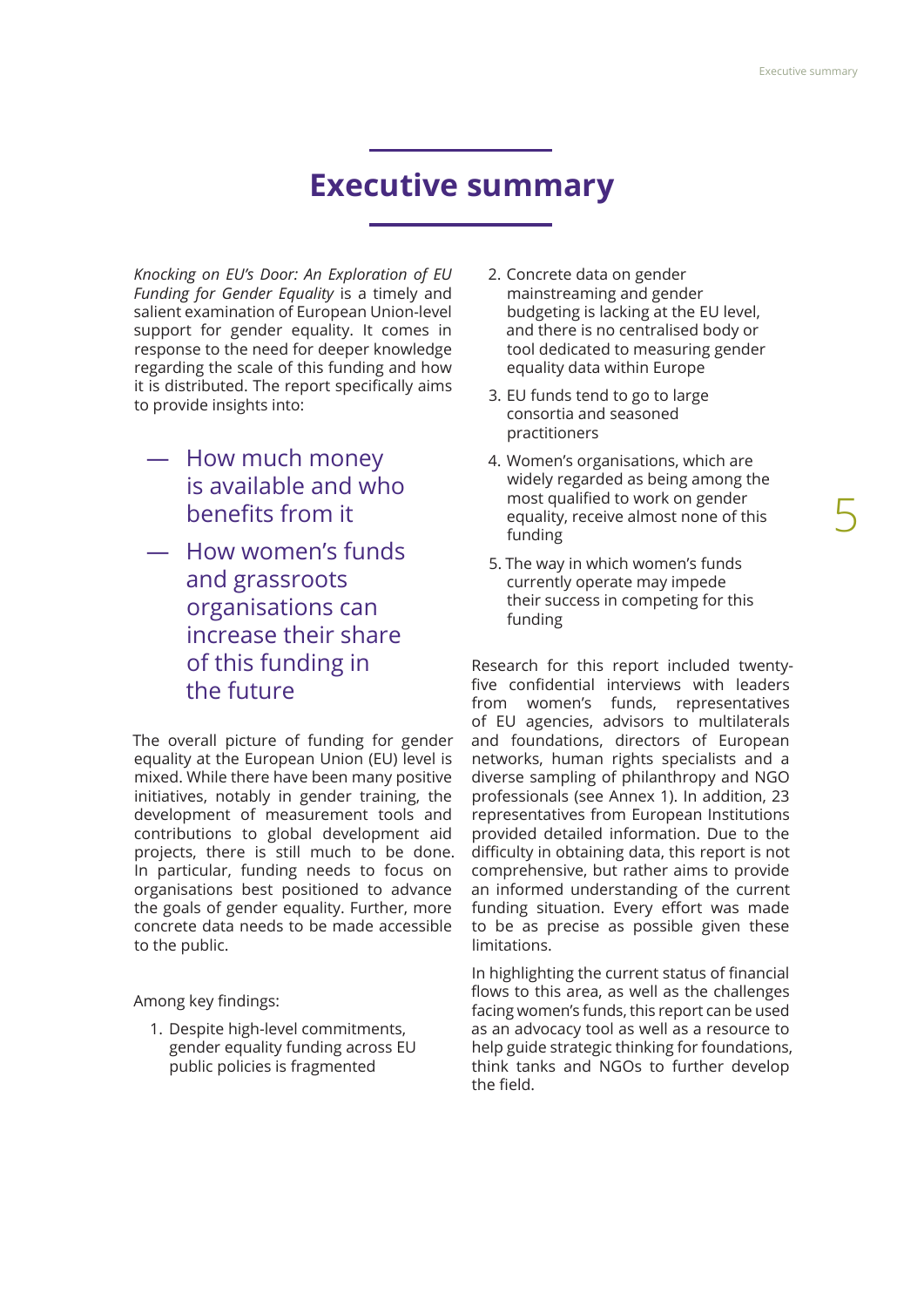## **Introduction**

Over the past several years, there has been growing concern at the EU level that despite genuine progress and rhetoric promoting gender equality, an evidence-based analysis of the state of the field is difficult to achieve. It was in this context that the European Parliament published a landmark study in 2015 entitled "The EU Budget for Gender Equality,"2 which sought to highlight successes and challenges.

The report demonstrated that the EU has made high-level commitments to gender mainstreaming, the main tool for promoting gender equality, but concluded that these commitments are not always acted upon. While enhanced use of gender-related indicators and more systematic collection of gender-disaggregated data were recommended,<sup>3</sup> implementation still largely relies on the goodwill and interpretation of the Member States and the actors involved.4

The paucity of verifable information in this field has bedevilled efforts to clearly understand how much money is available and to whom it is going. This contrasts sharply, for example, with the ease of following European Commission (EC) funding for women and development, monitored closely by the OECD and a variety of other sources.<sup>5</sup>

European Union interest in and support for gender equality is evident, but the fragmented nature of these efforts is so complex that much more ongoing assessment and monitoring is necessary in order to understand what is actually being accomplished. A recent European Parliament report stated:

**"A clear gender strategy, with specifc objectives, targets or allocations, does not emerge from the 2014–2020 MFF6 and often it is not possible to derive the resources allocated to achieving gender objectives. In many programmes information from a gender perspective on fnancial allocations, on implementation and outcomes are lacking or are incomplete. Important tools for gender mainstreaming, such as gender indicators, Gender Impact Assessment (GIA) and Gender Budgeting (GB) are very rarely adopted in both EU and national institutions."7**

Slow implementation of already-existing strategies is an obstacle to making larger strides towards gender equality, which a 2017 European Parliament Resolution aimed to address:

**"There has been minimal implementation of existing**  policies and insufficient budgetary **resources earmarked for gender issues… the EU's earlier high-level commitment to gender equality and gender mainstreaming have not yet been fully refected in the budget allocations and spending decisions in EU policy areas."8**

This report is a response to the need for deeper knowledge about how gender equality funding works at the European Union level. It aims to provide insights into how much money is available, who benefits from it,

8. European Parliament resolution of 14 March 2017 on EU funds for Gender Equality (P8\_TA(2017)0075).

<sup>2.</sup> European Parliament, Directorate General For Internal Policies, Policy Department, Budgetary Affairs, Gender Equality, "The EU Budget for Gender Equality," Dr. Firat Cengiz, University of Liverpool, Prof. Fiona Beveridge, University of Liverpool, 2015, see:

[http://www.europarl.europa.eu/RegData/etudes/STUD/2015/490708/IPOL\\_STU\(2015\)490708\\_EN.pdf](http://www.europarl.europa.eu/RegData/etudes/STUD/2015/490708/IPOL_STU(2015)490708_EN.pdf) 3. "The EU Budget for Gender Equality," Dr. Firat Cengiz, Prof. Fiona Beveridge, University of Liverpool, 2015, quoted in "The Use of Funds for Gender Equality in

Selected Member States," European Parliament, Directorate General for Internal Policies, Policy Department C, Women's rights and Gender Equality, IRS, Manuela Samek Lodovici, IRS, Flavia Pesche, IRS, Daniela Loi, IRS, 2016.

<sup>4.</sup> Petra Debusscher, "Gender Equality Policies in the European Union: Economic Integration and Feminist Transnational Advocacy," AG About Gender-Journal of Gender Studies, 2015, Vol 4 N°8, pp. 1-19.

<sup>5.</sup> See for example: [www.devex.com](http://www.devex.com)

<sup>6.</sup> Author's note: For more on the Multiannual Financial Framework, see section "Financial Overview – the EU Budget and the Multiannual Financial Framework 2014–2020".

<sup>7.</sup> "The Use of Funds for Gender Equality in Selected Member States," European Parliament, IRS, Manuela Samek Lodovici, IRS, Flavia Pesche, IRS, Daniela Loi, IRS, Directorate General for Internal Policies, Policy Department C, Women's rights and Gender Equality, 2016, p. 9.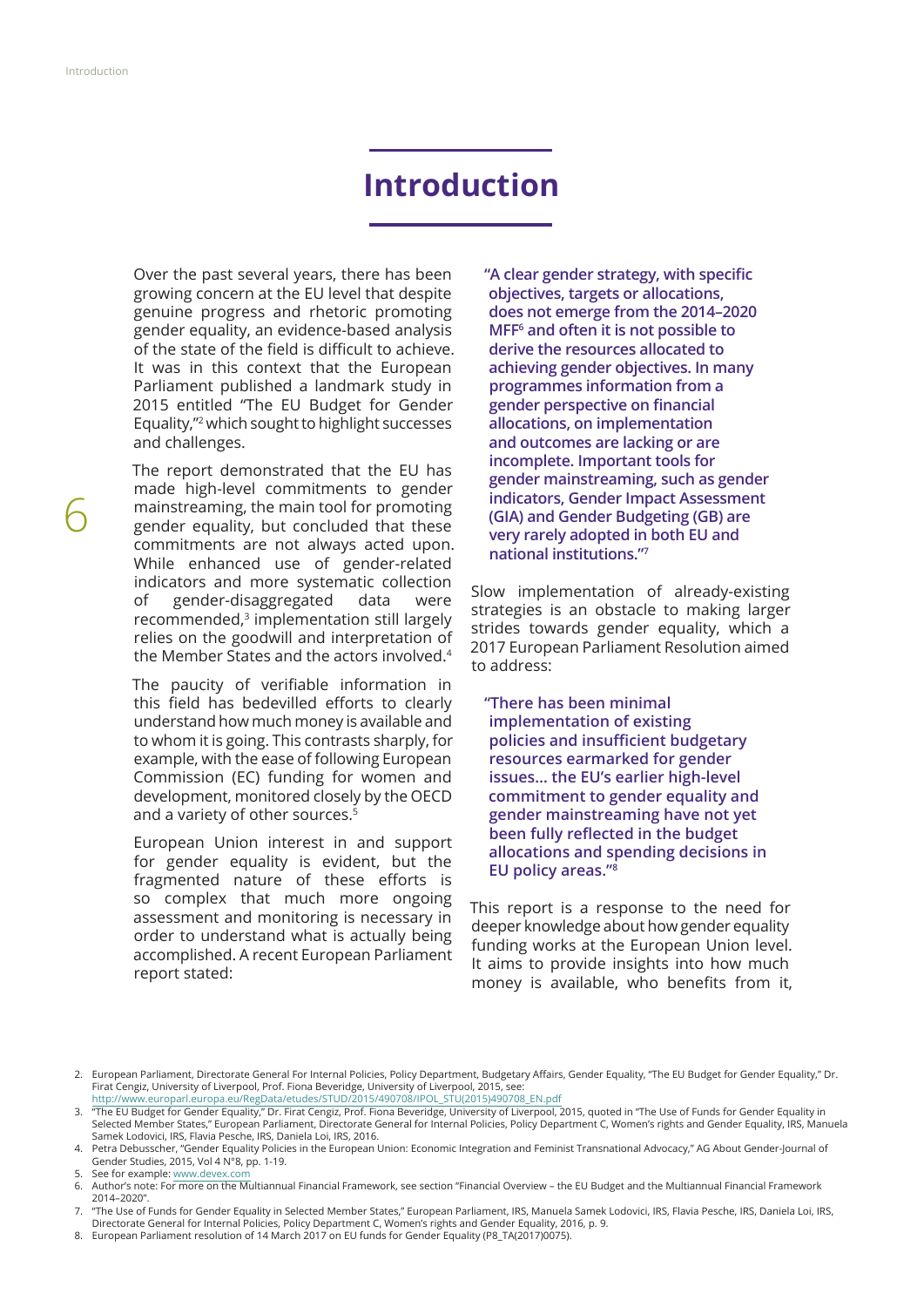7

and how women's funds and grassroots organisations can increase funding in the future. In recent years there have been improvements in gender equality efforts, notably in gender training, the development of measurement tools and contributions to global development aid projects.

Yet while much has been accomplished, there is still more to be done. In highlighting the current status of financial flows for this priority, as well as the challenges facing women's funds, this report can be used as an advocacy tool, as well as a resource to help guide strategic thinking for foundations, think tanks and NGOs to further develop the field.

## **Methodology**

Research for this report was undertaken between May and October 2018 on the main funds and programmes contributing to reaching the targets and objectives of gender equality, as laid out in the EC's Strategic Engagement for Gender Equality 2016–2019.9

Seven main funding streams were analysed<sup>10</sup>:

**European Structural Funds (ESF)**

**Rights, Equality and Citizenship Programme (REC)**

**Horizon 2020 Framework Programme for Research and Innovation**

**Erasmus+ Programme for Education, Training, Youth and Sport**

**Programme for Employment and Social Innovation (EaSI)**

**Asylum, Migration and Integration Funds (AMIF)**

**EU external funding instruments**

- ― **European Neighbourhood Instrument (ENI)**
- ― **European Instrument for Democracy and Human Rights (EIDHR)**

Due to the difficulty in obtaining data, this report is not comprehensive, but rather aims to provide an informed understanding of the current funding situation. Every effort was made to be as precise as possible given these limitations. Case studies have been included as examples to provide context and depth. In all instances, the most recent information available was used; most data covers the period of 2014–2016. Three distinct strands of investigation were pursued:

- **1. Generating institutional knowledge – 17 representatives from the European Commission (EC) and European Parliament (EP) provided information in writing and 6 interviews were undertaken with representatives of EC Directorates-General (DGs)**
- **2. Consulting independent stakeholders – 25 confdential interviews**<sup>11</sup> **were conducted with:**
	- ― **Leaders of women's funds**
	- ― **Representatives of EU agencies**
	- ― **Advisors to multilaterals**
	- ― **Foundation professionals**
	- ― **Directors of European networks**
	- ― **Human rights activists**
- **3. Undertaking desk research the main funds and programmes contributing to reaching the targets and objectives of gender equality were analysed.**<sup>12</sup>

- 11. These stakeholders are quoted anonymously throughout this report.
- 12. As laid out in the EC's Strategic Engagement for Gender Equality 2016–2019. See: [https://ec.europa.eu/info/sites/info/fles/strategic\\_engagement\\_en.pdf](https://ec.europa.eu/info/sites/info/files/strategic_engagement_en.pdf)

<sup>9.</sup> See: [https://ec.europa.eu/info/sites/info/fles/strategic\\_engagement\\_en.pdf](https://ec.europa.eu/info/sites/info/files/strategic_engagement_en.pdf)

<sup>10.</sup> While EU external funding is not the subject of this report, to accommodate certain funds that commissioned this study, funding streams in Georgia and Ukraine were also examined.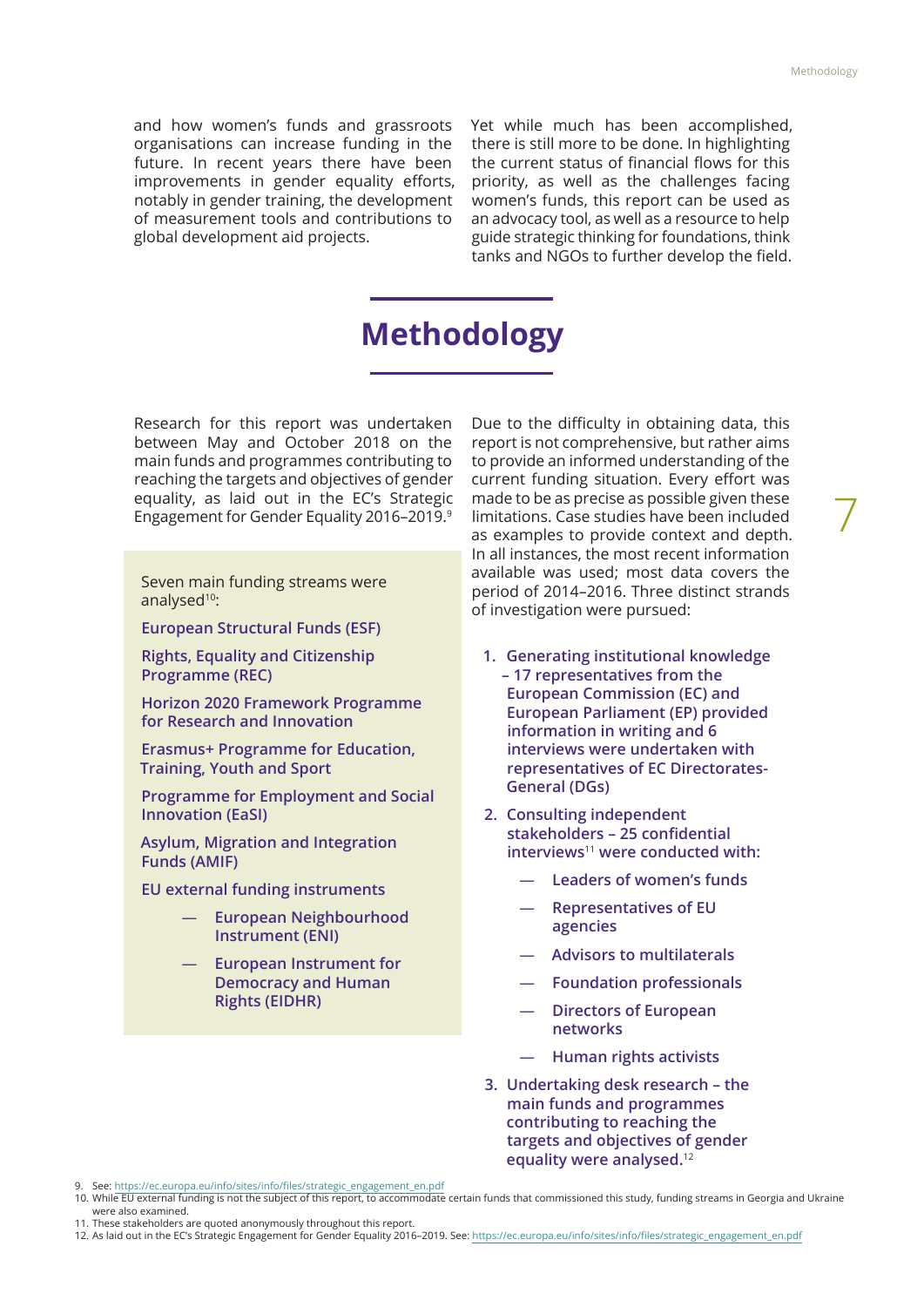## Timeline: Gender Mainstreaming Policy Milestones

Source – EIGE website: [http://eige.europa.eu/gender-mainstreaming/](http://eige.europa.eu/gender-mainstreaming/what-is-gender-mainstreaming) [what-is-gender-mainstreaming](http://eige.europa.eu/gender-mainstreaming/what-is-gender-mainstreaming)

## **Gender Mainstreaming (GM)** has

been embraced internationally as a strategy towards realising gender equality. It involves the integration of a gender perspective into the preparation, design, implementation, monitoring and evaluation of policies, regulatory measures and spending programmes, with a view to promoting equality between women and men and combating discrimination.

## **Gender Budgeting (GB)** is a strategy to achieve equality between women and men by focusing on how public resources are collected and spent. The Council of Europe defnes gender budgeting as a "genderbased assessment of budgets incorporating a gender perspective at all levels of the budgetary process and restructuring revenues and expenditures in order to promote gender equality."

## 1957

**Treaty of Rome** Incorporates the principle of equal pay for equal work (Art 119)

## 1996

**European Commission's Communication on Incorporating Equal Opportunities for Women**

Commits to GM as a strategy for promotion of gender equality in all its policies and activities, alongside the implementation of specific measures

## 1999

### **Treaty of Amsterdam**

Articles 2 and 3 formalise the commitment to GM by establishing equality between women and men as a specific task of the Community as well as a horizontal objective afecting all Community policies and programmes

## 2003

#### **European Parliament Resolution on Gender Mainstreaming in the European Parliament**

First Resolution on GM, which contains a commitment to regularly adopting and implementing a policy plan

## $2006 - 2010 -$ 2006

#### **EU Roadmap for Equality between Women and Men for 2006–2010**

Outlines priorities: equal economic independence for women and men; reconciliation of private and professional life; equal representation in decision-making; eradication of all forms of gender-based violence; elimination of gender stereotypes; promotion of gender equality in external and development policies

### **First European Pact for Gender Equality**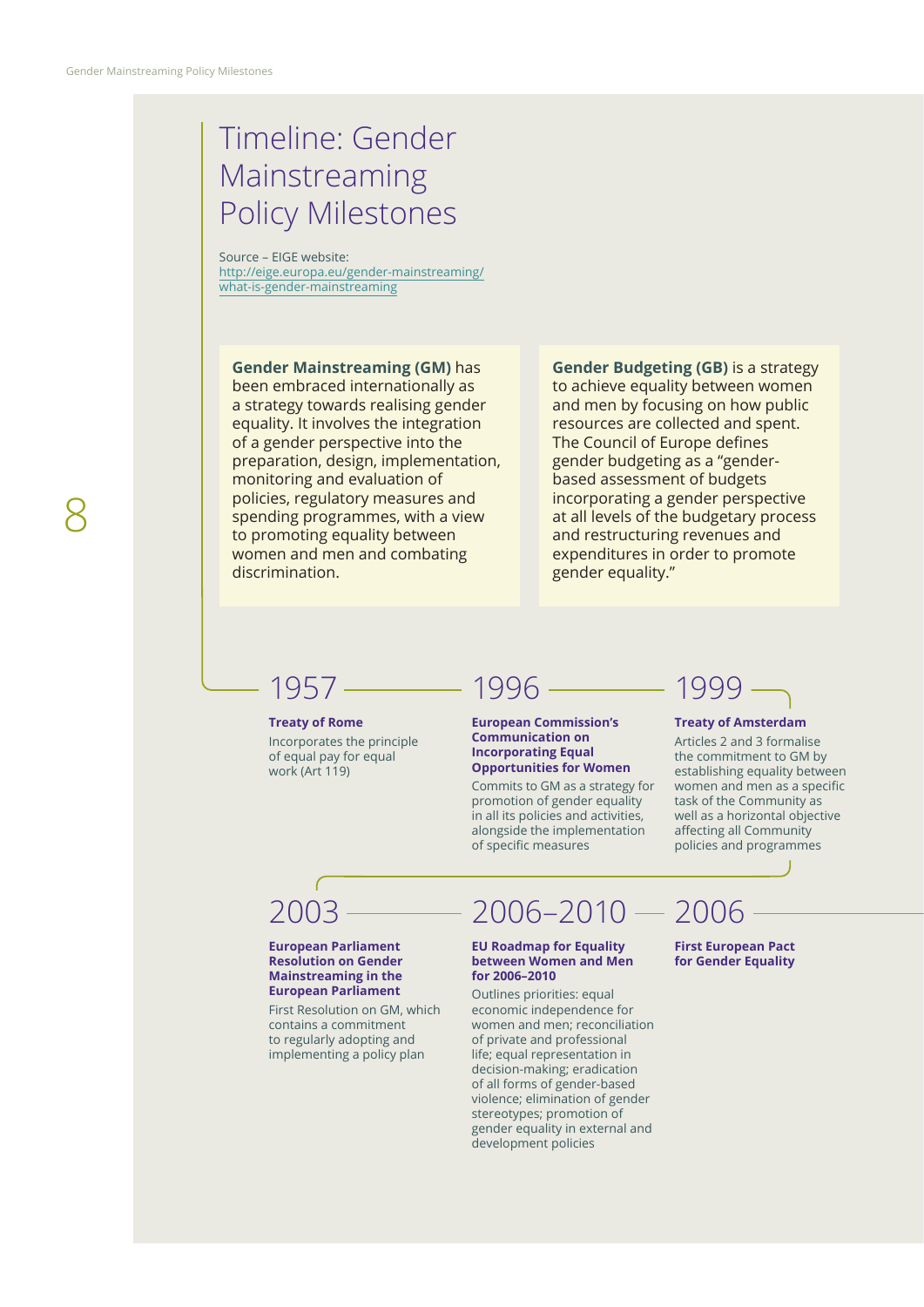9

### **Treaty on the Functioning of the European Union (TFEU)**

Article 19 provides the legal base for EU legislation combatting discrimination based on sex, racial or ethnic origin, religion or belief, disability, age or sexual orientation. Takes gender into account in: the principle of gender mainstreaming; social exclusion and discrimination; equality between man and woman with regard to labour market opportunities and treatment; prevention and action against all kinds of trafficking and sexual abuse of women; the fght against domestic violence

## $2007 - 2008$

#### **Communication "Nondiscrimination and Equal Opportunities: A Renewed Commitment"**

Establishes the legal framework for the Commission to carry out diferent activities aiming to fight against discrimination

## $-2009$

#### **Treaty of Lisbon**

Includes enhancements to the social dimension of EU, adding non-discrimination principle and equality between women and men to values of EU (Article 2 of TEU). Mandates that EU shall combat discrimination and promote equality between women and men (Article 3 of TEU)

## 2010

#### **Charter of Fundamental Rights**

Article 21 affirms the principle of non-discrimination based on any grounds, including sex. Article 23 relates to women's rights and gender equality, affirming that "equality between women and men must be ensured in all areas, including employment, work and pay"

## 2010–2015 2016–2019

#### **Strategy for Equality between Women and Men for 2010–2015**

Specifies priority areas for action. All Directorates-General are invited to set gender equality objectives in the Commission's yearly programming cycle and work programme

#### **Strategic Engagement for Gender Equality 2016–2019**

Prioritises GM as a horizontal issue, identifies five priority areas for action

2011–2020

**European Pact for Gender Equality 2011–2020**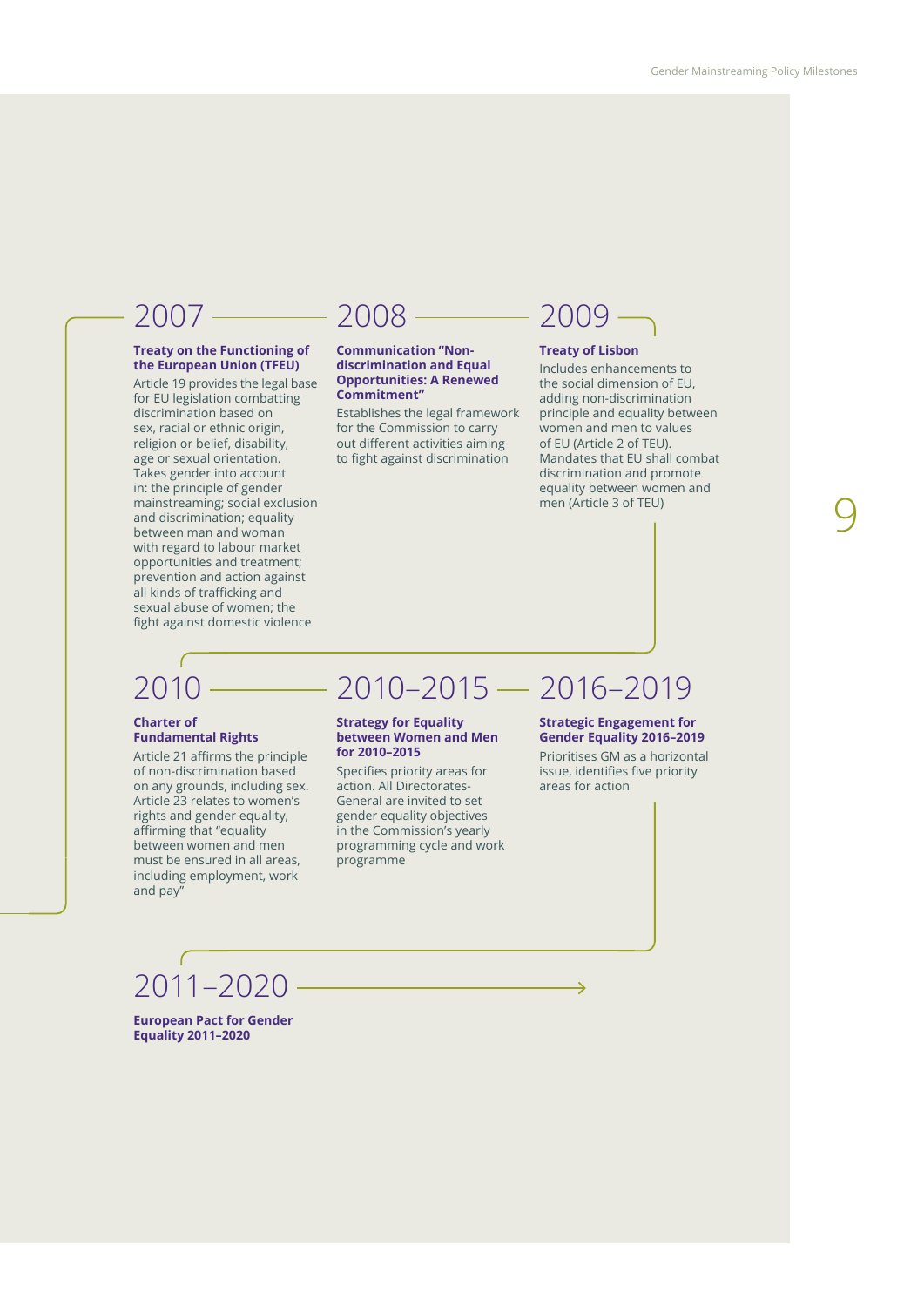## **In context: EU gender equality policy 1957–present**

The institutional development of women's rights in the European Union began with the Treaty of Rome in 1957.<sup>13</sup> As established in Article 119, it enshrined the principal of equal pay between men and women.14 Building on this, in the 1970s, the European Commission proposed multiple directives to improve the status of women in the workplace and in the social sphere. This period also witnessed the rise and consolidation of the women's movement across Europe.15 It was a time of significant change and apparent progress. During the 1980s it became more difficult to pass gender equality legislation, possibly due to the costly implementation of the previously agreed-upon directives, which made Member States reluctant to develop new policies.

From the 1990s onward, gender equality issues began to move to the forefront of EU concerns. With the adoption of the Maastricht Treaty in 1992, the overall scope of EU policies was broadened to include an enhanced social dimension, which led to a more progressive approach to the field of gender equality.<sup>16</sup> In 1990, the EC granted its support for the foundation of the European Women's Lobby (EWL) to represent women's concerns at the EU level. The 1997 Amsterdam Treaty enshrined equality between men and women among the EU's explicit objectives in all its activities, thereby entrenching the principle of gender mainstreaming in the EU Treaty.

At the global level, gender mainstreaming became a favoured tool on the path towards gender equality following the 1995 UN Beijing Conference on Women. In the Lisbon treaty of 2009, $17$  it was officially adopted by the EU as a key strategy, and equality between women and men was upgraded to the status of a fundamental value. These gains were enhanced by the creation of a new tool, gender budgeting, an approach to the budgetary process which incorporates a gender perspective at all levels.

The European Commission developed a fiveyear strategy of equality between women and men18 for the period of 2010–2015, which was later reiterated in the 2016–2019 Strategic Engagement.19 In addition to prioritising gender mainstreaming as a horizontal issue, the strategy highlights the contribution of gender equality to both economic growth and sustainable development. It defines five priority areas:

- ― Equal economic independence
- ― Equal pay for work of equal value
- ― Equality in decision-making
- ― Dignity, integration and ending gender violence
- ― Promoting gender equality beyond the EU

15. Ibid

16. Two particular treaty changes were important: First, the European Parliament was put forward as a full-fedged decision maker next to the Council of Ministers, which increased the chances for a more progressive EU gender policy. Second, a Social Protocol was attached to the EU Treaty which created space for a social dimension of European integration (Dr. Petra Debusscher, 2015).

17. Per Article 2 TEU of the EU and objective Article 3 of the TEU.

18. Communication from the Commission to the European Parliament, the Council, the European Economic and Social Committee and the Committee of the Regions of 21 September 2010 - Strategy for equality between women and men 2010–2015 [COM(2010) 491 fnal.

19. See: https://ec.europa.eu/anti-trafficking/eu-policy/strategic-engagement-gender-equality-2016-2019\_en

<sup>13.</sup> Signed by the six member states at the time: Belgium, France, Italy, Luxembourg, the Netherlands and West-Germany.

<sup>14.</sup> Petra Debusscher, "Gender Equality Policies in the European Union: Economic Integration and Feminist Transnational Advocacy," AG About Gender-Journal of Gender Studies, 2015, Vol 4 N°8, pp. 1–19.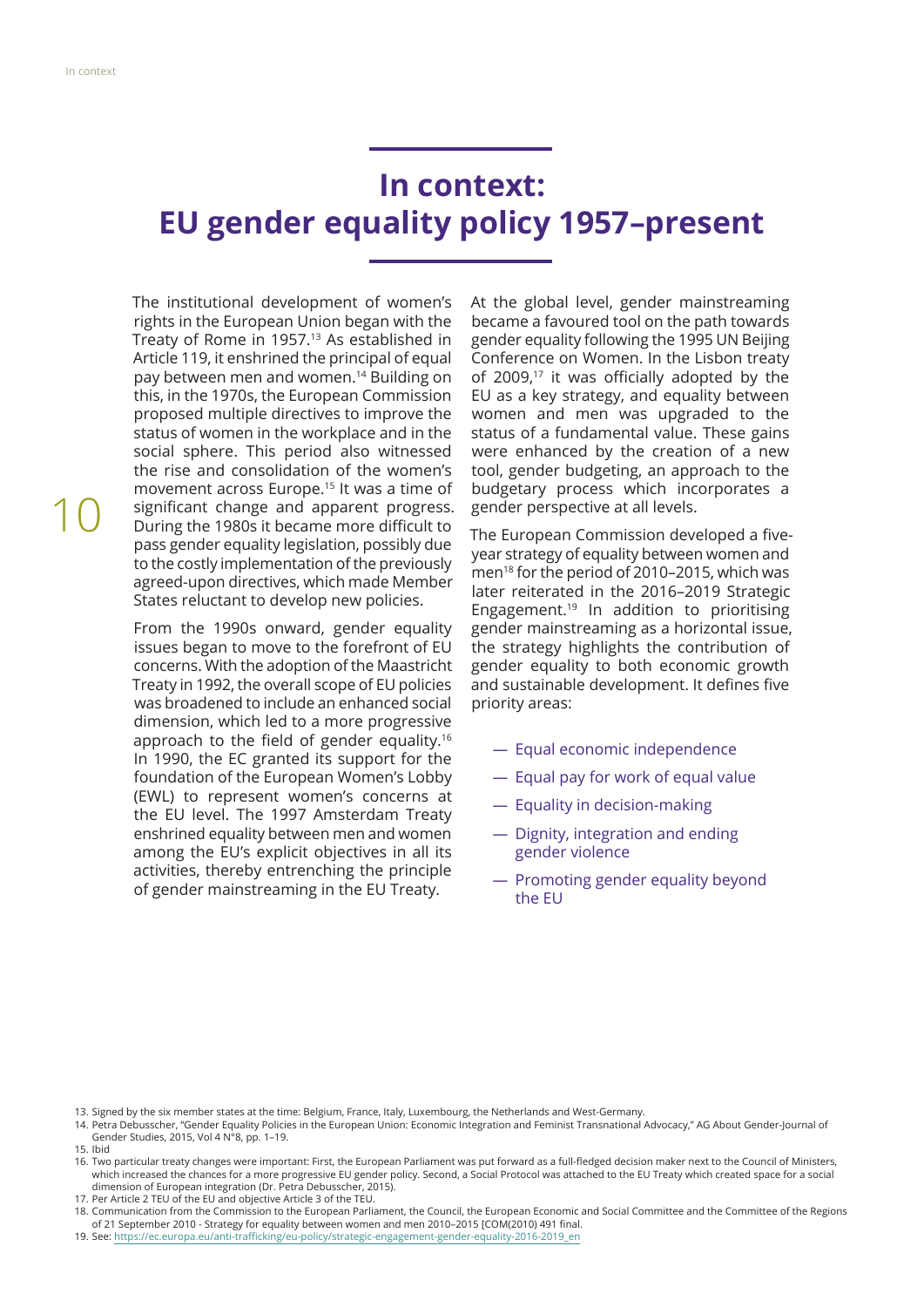11

However, despite being enshrined in numerous documents and treaties, gender mainstreaming and gender budgeting are not yet systematically applied in the EU general budget, according to several academic assessments.20 A related but distinct challenge is that, following the adoption of Article 13 of the Treaty of Amsterdam,<sup>21</sup> the EU's approach to combating discrimination includes women with other at-risk populations. This tends to downgrade the profle of gender mainstreaming in the policy agenda.<sup>2</sup>

The result of this uneven implementation is that gender-related data regarding European Union funding programmes is not readily available, making accurate assessments of the EU's financial efforts difficult to ascertain. It is in this fragmented and sometimes opaque context that this research was undertaken.

## **Financial overview: The EU budget and the multiannual fnancial framework 2014–2020**

The "Europe 2020 Strategy"23 is the European Union's ten-year growth and jobs strategy, launched in 2010, which outlines how the mission and vision of the EU is rendered operational. This document is complemented by the Multiannual Financial Framework (MFF), which translates the strategy into fnancial terms for a seven-year period, setting annual maximum amounts (ceilings) for expenditure as a whole, as well as for the main spending categories (headings).

Currently, the revised budget is set at EUR 1 087 billion<sup>24</sup> in commitment appropriations, or around EUR 145 billion annually.<sup>25</sup> The lion's share of this is devoted to two main areas: growth and jobs; and agriculture and development.

While the MFF is not the EU budget for the duration of seven years, it essentially defnes the areas in which the EU should invest and is, therefore, a statement of political priorities as much as a budgetary planning tool. Actions and projects funded by the Commission are set yearly in the annual budget, grouped under headings, and refect the priorities set by the EU countries at a given time and according to the "Community Method".26 The annual spending plans are negotiated between the European Parliament and the Council of Ministers on the basis of a proposal by the Commission. The budget fxes income and expenditure for the year, lists all the activities that are to be funded, and sets out the total amounts of money and staff available for each.

<sup>20.</sup> European Parliament, Directorate General For Internal Policies, policy department, Budgetary Afairs, Gender Equality, "The EU Budget for Gender Equality," Dr. Firat Cengiz, University of Liverpool, Prof. Fiona Beveridge, University of Liverpool, 2015, quoted in: "The Use of Funds for Gender Equality in Selected Member States," European Parliament, Directorate General for Internal Policies, Policy Department C, Women's rights and Gender Equality, IRS, Manuela Samek Lodovici, IRS Flavia Pesche, IRS Daniela Loi, IRS, 2016.

<sup>21.</sup> Article 13 of the Treaty of Amsterdam (now article 19 of the TFEU) states that "the Council may take appropriate action to combat discrimination based on sex, racial or ethnic origin, age, religion or belief, disability and sexual orientation."

<sup>22.</sup> Petra Debusscher, "Gender Equality Policies in the European Union: Economic Integration and Feminist Transnational Advocacy," AG About Gender-Journal of Gender Studies, 2015, Vol 4 N°8, pp. 1-19. See: https://antwerp.academia.edu/PetraDebussche

<sup>23.</sup> See: [https://ec.europa.eu/info/business-economy-euro/economic-and-fscal-policy-coordination/eu-economic-governance-monitoring-prevention-correction/](https://ec.europa.eu/info/business-economy-euro/economic-and-fiscal-policy-coordination/eu-economic-governance-monitoring-prevention-correction/european-semester/framework/europe-2020-strategy_en) [european-semester/framework/europe-2020-strategy\\_en](https://ec.europa.eu/info/business-economy-euro/economic-and-fiscal-policy-coordination/eu-economic-governance-monitoring-prevention-correction/european-semester/framework/europe-2020-strategy_en)

<sup>24.</sup> See: [http://ec.europa.eu/budget/mf/fgures/index\\_en.cfm](http://ec.europa.eu/budget/mff/figures/index_en.cfm)

<sup>25.</sup> The EU budget is expressed in two different amounts: commitments, i.e. legally binding promises to spend money on specific initiatives which will not necessarily be paid out in the same year but may be disbursed over several fnancial years; and payments, i.e. actual amounts authorised for disbursement in a given year. For more information, see: [https://ecas.org/european-funding-guide-non-proft-sector/](https://ecas.org/european-funding-guide-non-profit-sector/)

<sup>26.</sup> See: [http://europa.eu/rapid/press-release\\_MEMO-02-102\\_en.htm](http://europa.eu/rapid/press-release_MEMO-02-102_en.htm)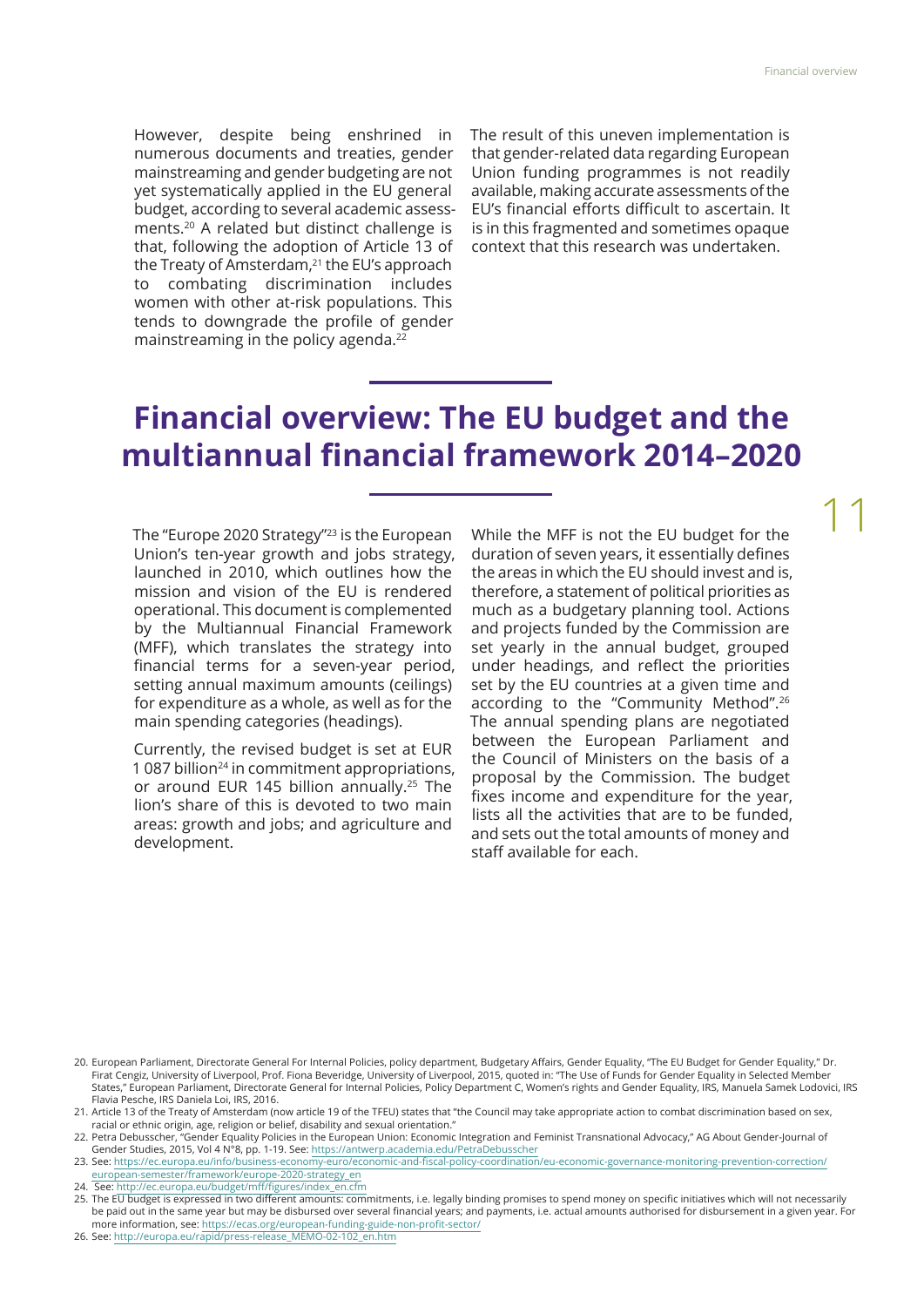## European Institutions and Structures that Support Gender Mainstreaming

Source – EIGE website:<http://eige.europa.eu/gender-mainstreaming/>

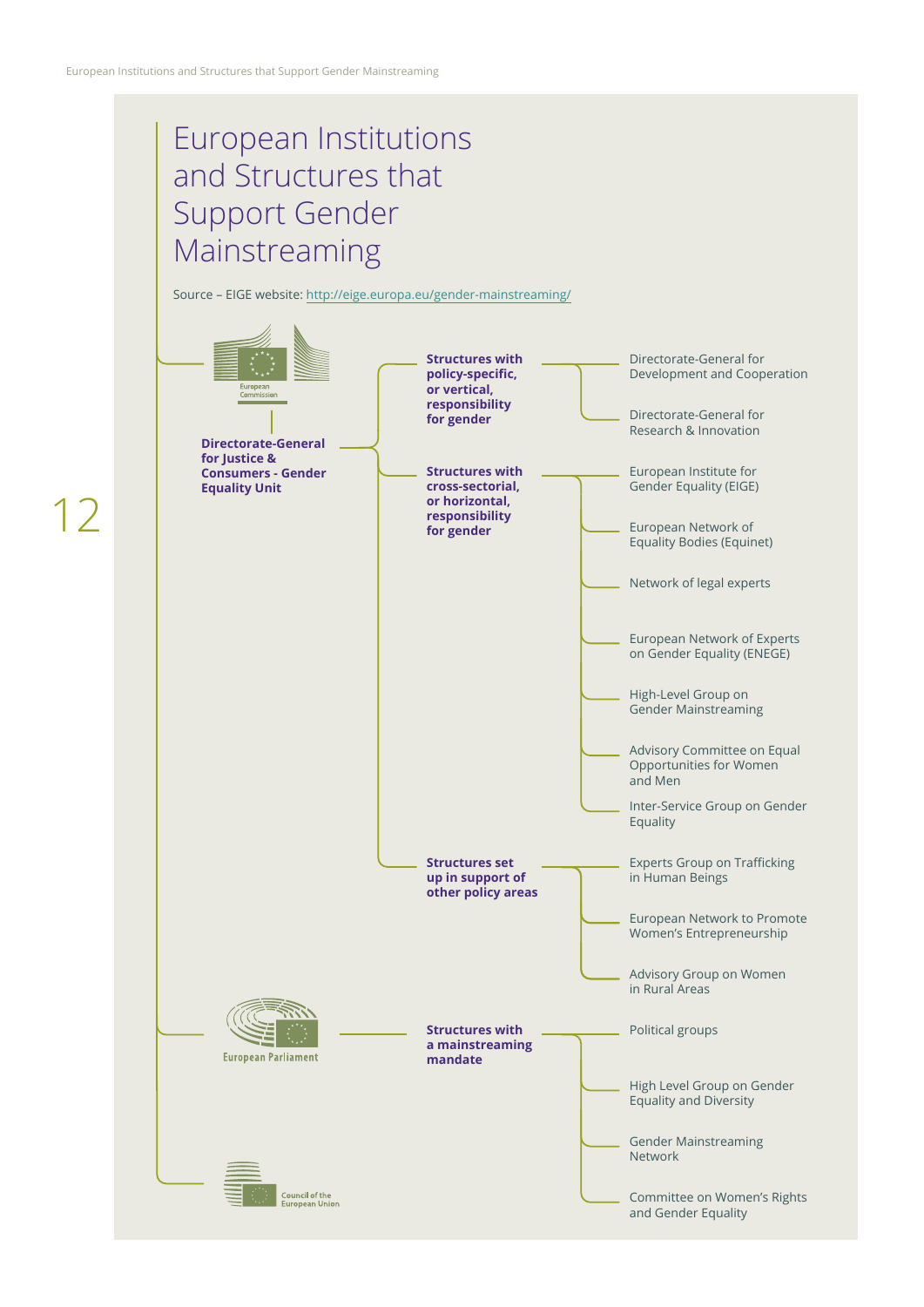## **What EU funds are civil society organisations eligible for?**

As part of its Strategic Engagement for Gender Equality 2016–2019,<sup>27</sup> the European Commission earmarked an indicative amount of **EUR 6.17 billion** for EU funding programmes contributing to reaching its targets and objectives. This is equivalent to around **0,6 % of the overall MFF 2014–2020 commitments**28 and is divided into seven main funding streams:

- ― European Structural Funds (ESF)
- ― Rights, Equality and Citizenship Programme (REC)
- ― Horizon 2020 Framework Programme for Research and Innovation
- ― Erasmus+ Programme for Education, Training, Youth and Sport
- ― Programme for Employment and Social Innovation (EaSI)
- ― Asylum, Migration and Integration Funds (AMIF)
- ― EU external funding instruments
	- ― European Neighbourhood Instrument (ENI)
	- ― European Instrument for Democracy and Human Rights (EIDHR)

In terms of funding opportunities for Civil Society Organisations (CSOs), EU funds are roughly divided into three categories:

- $-$  Structural and investment funds<sup>29</sup>
- ― Programmes and initiatives
- ― External funding instruments (outside the EU)

CSOs are eligible for funding from both Commission-run programmes and programmes run by national and local authorities.30 It is important to note that in the case of structural funds, the vast majority of funding sources are managed by Member States themselves.<sup>31</sup>

The criteria and procedures for applying for funding are usually set out in calls for proposals. These calls invite interested candidates to formulate, before a given deadline, a proposal for action that fits in with the outlined objectives and conditions. Specifically, two types of funding are available:

- ― Action grants for projects with a limited lifetime during which specific activities are implemented covering a particular area of EU public policy activity
- ― Operational grants providing direct fnancial support for a limited duration for the regular work and activities of an organisation that addresses an area of general European interest

In addition, funding is also available to CSOs in the form of public contracts for services or goods, which are secured following successful applications to calls for tender. However, this report focuses on the granting funding streams.

29. The EC's own thematic networks receive structural funds.

<sup>27.</sup> See: [https://ec.europa.eu/info/sites/info/fles/strategic\\_engagement\\_en.pdf](https://ec.europa.eu/info/sites/info/files/strategic_engagement_en.pdf)

<sup>28.</sup> "The Use of Funds for Gender Equality in Selected Member States", European Parliament, IRS, Manuela Samek Lodovici, IRS, Flavia Pesche, IRS, Daniela Loi, IRS, Directorate General for Internal Policies, Policy Department C, Women's rights and Gender Equality, 2016.

<sup>30.</sup> National and local programmes are fnanced through EU cohesion and structural funds. See: [https://ecas.org/european-funding-guide-non-proft-sector/](https://ecas.org/european-funding-guide-non-profit-sector/)

<sup>31.</sup> This is known as shared management, as the Commission only supervises the implementation of funds, while Member States take responsibility for the management. This is the case for the European Structural and Investment Funds.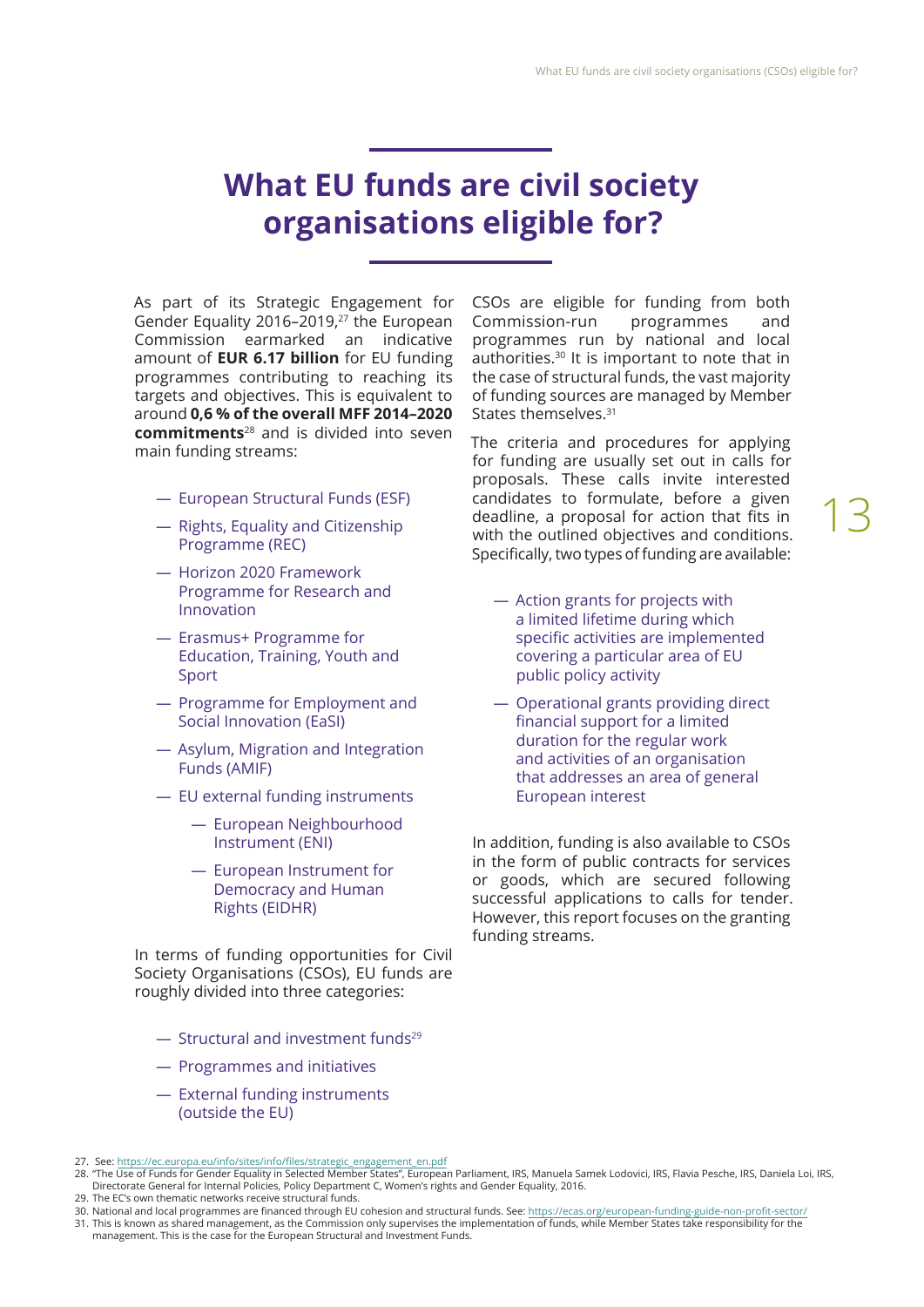## **The current EU approach to gender equality: What stakeholders say**

A broad range of stakeholders were interviewed for this study. They unanimously agree that women's organisations are amongst the most qualifed to successfully work on gender equality. In numerous areas, such as female genital mutilation or violence against women, it is essential that the specific community concerned has a seat at the table and is involved in the process of finding solutions.

Women's funds are uniquely positioned to impact on these issues due to their ability to connect with grassroots activists, amongst other advantages. Yet nearly all interviewees raised the question about whether women's funds are getting their fair share from the Commission, which, as one pointed out, is shorthand for "Europe". Interviewees noted a sense of disconnect between demonstrated needs on the ground, to which womenled organisations and women's funds can respond, and what the Commission is funding.

**"The system is fundamentally broken: how long will it take to change this? The women's funds are the legitimate actors working on these themes, and yet they are not receiving the funds." A philanthropy professional**

Many feel that smaller organisations are not being taken seriously, especially at the government level. Stakeholders noted that EU funds tend to go to large consortia and seasoned practitioners who already have administrative and financial structures in place and are preferably already-known entities.

**"The EU is most comfortable working with people who write bids on a regular basis. There is a tendency to go for the so called 'triple helix' – practitioners, stakeholders and academics. It is hard to get funding if you don't match this kind of profle. De facto this results in the Commission tending to favour working with those with whom they have already worked. The overall trend is to exclude smaller NGOs." An advisor to European institutions**

Several stakeholders felt that EU gender mainstreaming policy has diluted the potential role of women's funds to create impact by folding gender into other equal opportunity/ non-discrimination issues. This creates supplementary challenges to accessing funds.

**"I have worked with a women's fund trying to help them get EU funding. There is a problem of positioning – the women's angle has been diluted when they are competing against other minority or at-risk groups such as refugees, youth, Roma, people from economically disadvantaged areas, etc. It is a perplexing dilemma to be competing against so many other worthy groups."** 

**An advisor to NGOs**

**"When we look at the breakdown of where the EU funds are going it is clear that gender mainstreaming has taken the wind out of the sails of the women's funds."**

**A leader of a women's fund**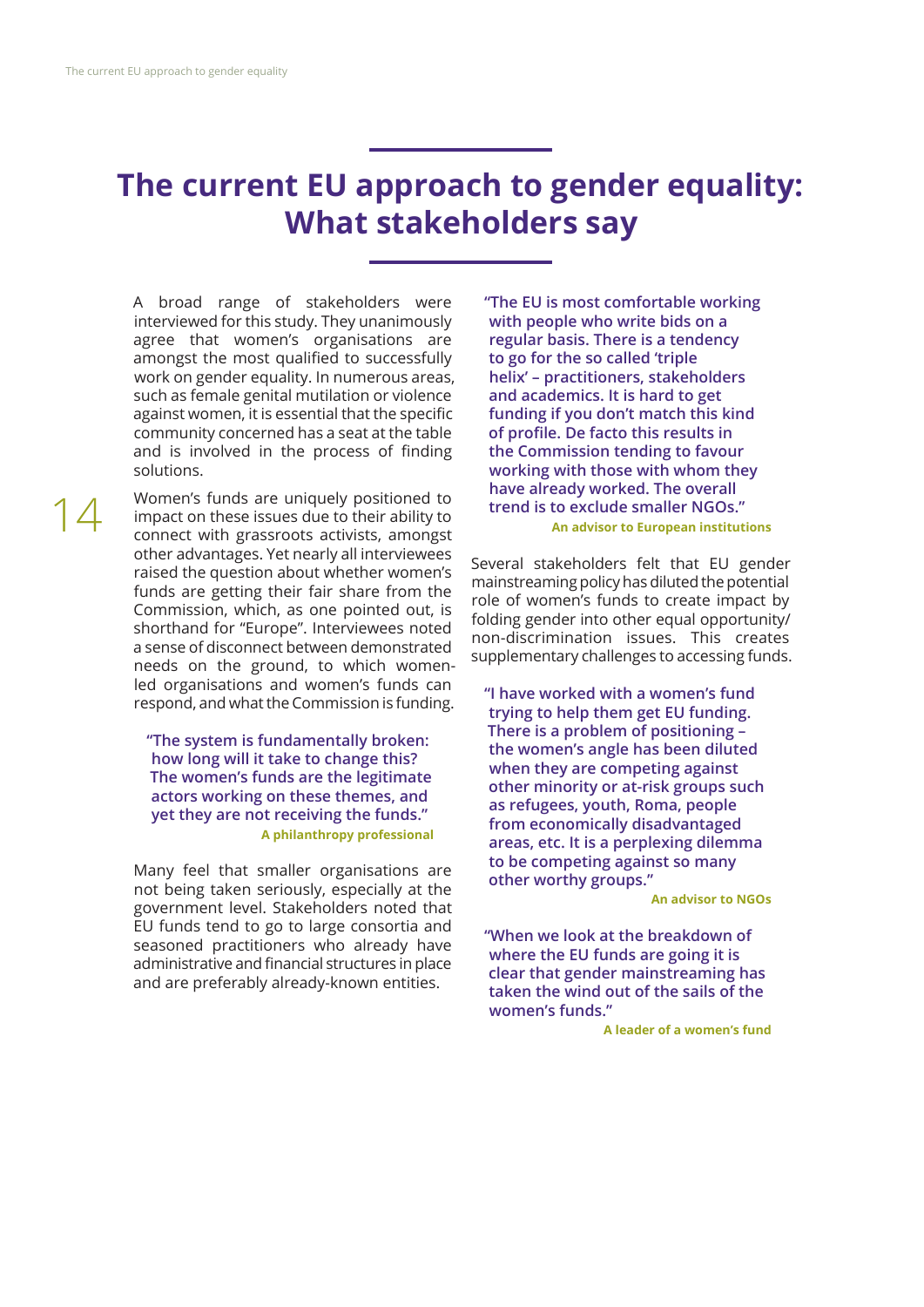Some interviewees stressed that they believe that people no longer perceive gender equality as a significant issue in Europe. They feel there has been a shift in focus to providing aid on gender issues to non-EU countries and the global south, rather than within the EU itself.

**"It seems to me that the EU Institutions have a clear discourse on gender – it is well developed. But the funding has not necessarily increased. Why is this? Maybe people think the work has already been done?"** 

**A leader of a women's fund**

Many found it difficult to obtain accurate information about gender equality programmes. One reason for this is that there is no centralised body or tool dedicated to measuring gender equality funding data within Europe.

**"It would be really interesting to try and get some tracking or embedding of a tool into some kind of official EC measurements – if you could get them to follow this unit by unit and publish results there would be a real impact." An advisor to EU institutions**

The majority of stakeholders indicated a high level of dissatisfaction with the funding process for CSOs. Many noted that EU funding is extremely complex and information on how to successfully secure a grant is difficult to obtain. Smaller, less experienced organisations felt at a particular disadvantage.

**"The contact with the EU**  representative was very difficult. It **was hard to get information in a timely fashion. There was a lot of bureaucracy and administration." A leader of a women's fund**  The reality of EU funding is that it is a very competitive environment for all CSOs, not only for women's funds. The barriers to entry are high. Multiple stakeholders underscored that, even when they worked with facilitators, dedicated consultants and mentors, including partnering with other women's groups in other countries, they were still unable to secure a grant.

**"We need to look at this in terms of barriers to access. First and foremost, you must have at least a quarter million-euro budget to even have a chance to apply. Without this you are not fnancially viable. If you are on a network project you need more than 14 Member States to participate. You need to think about this on the macro scale. For grassroots associations it is just not easy to access this money." An advisor to NGOs**

Stakeholders noted that operational grants are difficult to obtain. In the past, many NGOs received some funds to cover the core costs of running offices and employing staff for programming. The general funding context for non-governmental organisations has eroded over time and at diferent points across Europe. Many organisations have not survived.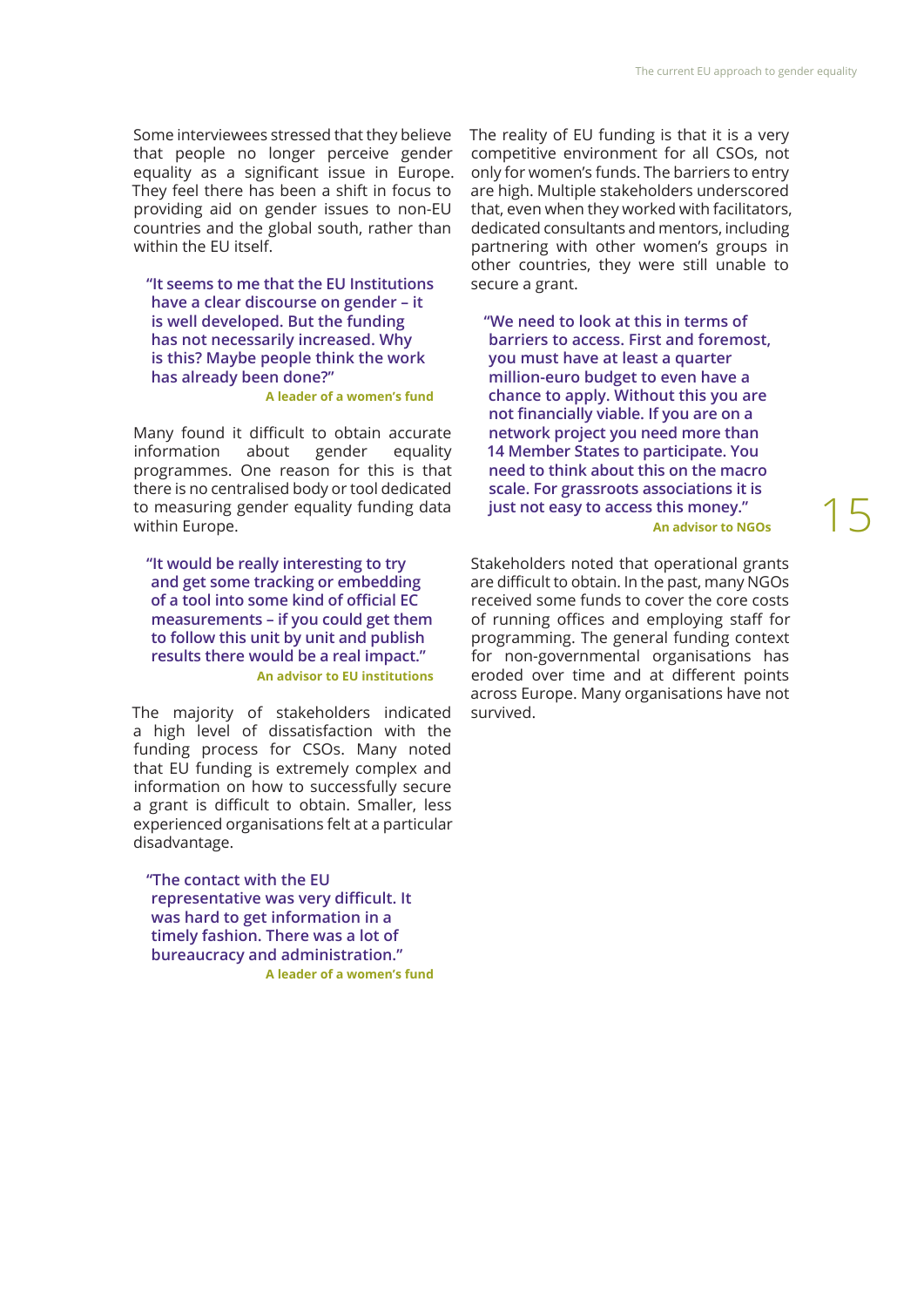## **Following the money: Breakdown of EU funding for gender equality**

For this report, seven funding streams were identifed that incorporate gender mainstreaming into their programming. Each fund was reviewed to determine how much money is available for gender equality projects and how much is going to women's/ feminist organisations. An analysis of each of them follows, including: how the funding strand works, how much money is available, where the money is going, and, finally, an assessment of how they are doing.

16

Given the vast sums of money and numbers of projects undertaken, it was not possible to perform a complete analysis of where the money is being allocated for each fund. While the EU provides online data regarding recipients, these databases are not "user friendly," making them difficult to search and sort. At present, we are not aware of any intermediary bodies dedicated to ongoing monitoring in this field. This report therefore includes several examples of projects for each funding strand, intended to offer a deeper understanding of their focus and impact.

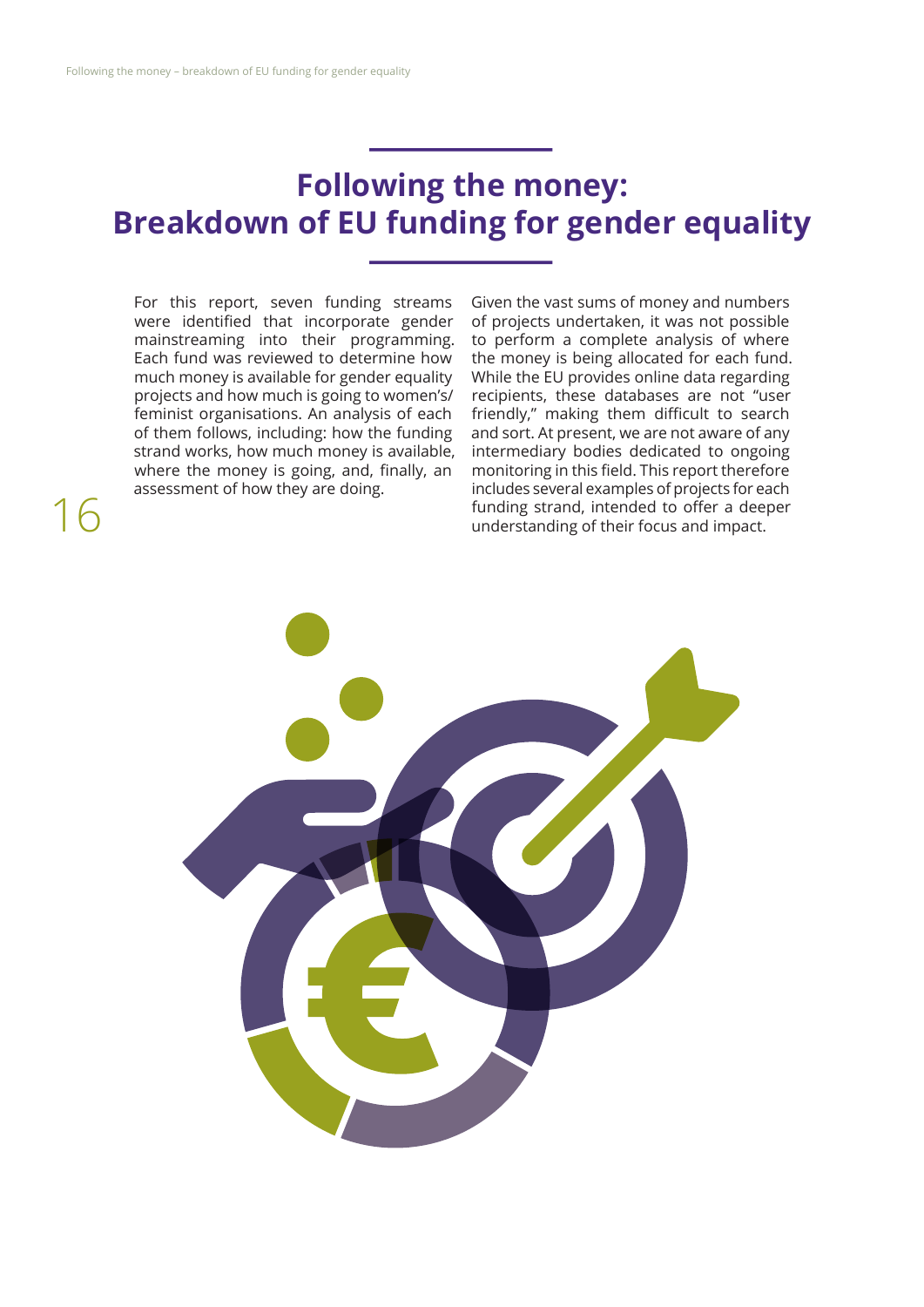## **1. European Social Fund (ESF)**

The ESF is "Europe's main tool for promoting employment and social inclusion – helping people get a job, integrating disadvantaged people into society and ensuring fairer life opportunities for all."32 It is one of the European Structural and Investment Funds (ESIF) which together represent EUR 454 billion for 2014–2020, to be invested in more than 500 programmes.<sup>33</sup>

ESIF regulations contain explicit references to gender equality, non-discrimination principles and accessibility which require that data be broken down by gender whenever possible. Funding recipients are required to explain how they will take into account gender equality and non-discrimination principles, including in relation to monitoring, reporting and evaluation. The regulations also introduce a general ex ante conditionality (GExAC) on gender equality which requires that Member States provide administrative capacity for the application of EU gender equality law and policy in this field.<sup>34</sup>

ESF funds are managed by Member States on the basis of operational programmes (OPs) agreed upon with the Commission and developed for the duration of the MFF 2014– 2020 programming cycle. ESF regulations stipulate that Member States should promote equality between men and women through gender mainstreaming, and that they should support specific targeted actions with the aim of increasing the sustainable participation and progress of women in employment. 2014–2020 priorities include:

- ― Tackling gender stereotypes in education and training systems
- ― Awareness-raising and mobilisation of economic and social partners to address gender segregation, gender pensions and pay gap
- ― Developing work-life balance policies, including through support for reintegration into the labour market
- ― Innovative ways of work organisation, including teleworking and flexible working arrangements
- ― Access to afordable care services, such as childcare, out of school care or care for dependent persons

As a result, Member States have a clear obligation to implement a dual-track approach which encompasses proactive interventions, such as gender mainstreaming, and reactive interventions, such as policies addressing the gender pay gap and gender discrimination. Guidelines for EC desk officers underline the importance of undertaking specific actions where programmes are focusing on people-related schemes such as training or entrepreneurship; targets should encourage the participation of women and other at-risk groups.35

In the context of transnational cooperation, a network financed by the Commission has developed the European Community of Practice on Gender Mainstreaming (GenderCoP)36 which is a standard on gender mainstreaming.37 Its purpose is to outline clear requirements and examples of good practices on how to achieve gender equality during the diferent programme cycles of the ESF.

17



### **How much money?**

2014–2020: EUR 5.85 billion allocated for measures promoting gender equality.38



### **Where is the money going?**

Given the very large number of grants involved, it was not possible to undertake a systematic review. In order to gain an overview of the pattern of distribution of funds for this report,

34. "ESF support to Gender Equality in the 2014–2020 programming period", policy paper communicated to the authors by the European commission – July 2018. 35. Cf. "The Use of Funds for Gender Equality in Selected Member States," European Parliament, IRS, Manuela Samek Lodovici, IRS, Flavia Pesche, IRS, Daniela Loi, IRS,

Directorate General for Internal Policies, Policy Department C, Women's rights and Gender Equality, 2016. 36. For more information, see: <http://standard.gendercop.com/project/index.html>

<sup>32.</sup> European Social Fund, <http://ec.europa.eu/esf/home.jsp?langId=en>

<sup>33.</sup> Website of the European commission, The European Structural and Investment Funds, [https://ec.europa.eu/info/funding-tenders/funding-opportunities/funding](https://ec.europa.eu/info/funding-tenders/funding-opportunities/funding-programmes/overview-funding-programmes/european-structural-and-investment-funds_en)[programmes/overview-funding-programmes/european-structural-and-investment-funds\\_en](https://ec.europa.eu/info/funding-tenders/funding-opportunities/funding-programmes/overview-funding-programmes/european-structural-and-investment-funds_en) and Cf. "The Use of Funds for Gender Equality in Selected Member States", European Parliament, IRS, Manuela Samek Lodovici, IRS Flavia Pesche, IRS Daniela Loi, IRS, Directorate General for Internal Policies, Policy Department C, Women's rights and Gender Equality, 2016.

<sup>37.</sup> The standard is currently being piloted in four member states: Belgium (Flanders), Czech Republic, Finland and Sweden.

<sup>38.</sup> Cf. "The Use of Funds for Gender Equality in Selected Member States," European Parliament, IRS, Manuela Samek Lodovici, IRS, Flavia Pesche, IRS, Daniela Loi, IRS, Directorate General for Internal Policies, Policy Department C, Women's rights and Gender Equality, 2016.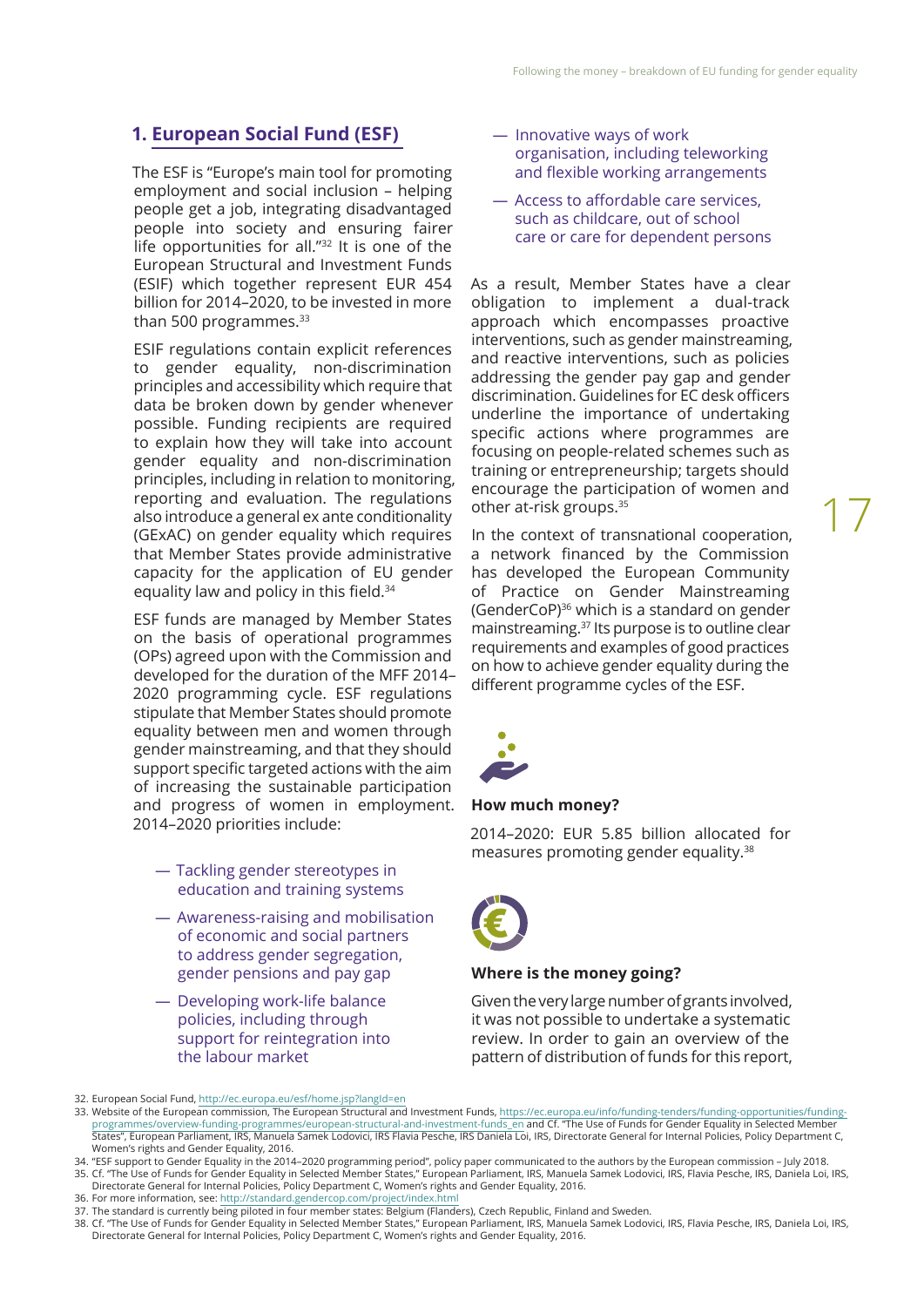an analysis was undertaken of one area, the Wallonia region of Belgium. A screening was conducted of the frst 56 out of 560 (10%) ESF beneficiaries. While these results are likely to be representative of the region and the country as a whole, and possibly refect broader trends across Europe, this is only a working hypothesis at present. It can only be confrmed if and when full data regarding pan-European recipients has been analysed and made available.

The screening showed that ESF beneficiaries are mostly large entities, such as employment agencies, public social services, local authorities, training centres and universities. Grassroots NGOs are generally not project leaders, although they may be partners in diferent capacities, including as participants or thematic experts. Only one NGO<sup>39</sup> working on gender-related issues was identifed as a beneficiary.

#### Sample ESF Beneficiaries - Wallonia Region, Belgium 2014-2020



*Case-study:*  **STEMsters**  **STEMsters:** A Belgian project that researches the use of gender in language to attract more female students to careers in Science, Technology, Engineering and Mathematics – the so-called STEM subjects. To support its work, the project team designed a website offering practical advice; provided training to human resources and communications staff; and produced a general writing style guide complete with a list of 225 adjectives in their male, female and neutral forms.

The work was undertaken by Karel de Grote University in partnership with Antwerp University; AGORIA, the technology federation; and VDAB, the public employment service.

**ESF Contribution:** 

EUR 99 826

## **Project Duration:**

May 2014 – Sep. 2015

**Participants:**  >4500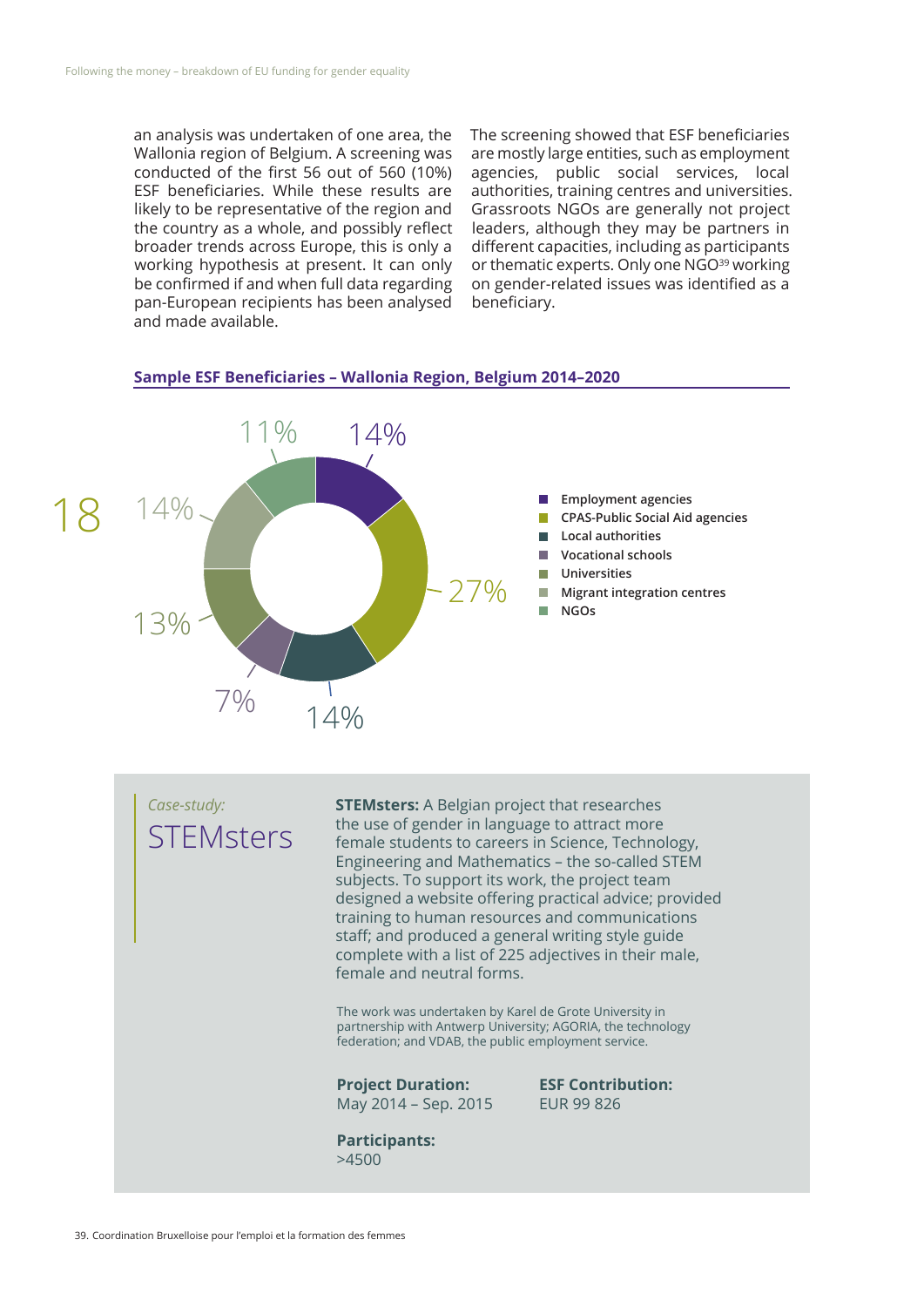## *Case-study:*  Senza più Paura

**Senza più Paura (No More Fear):** An Italian project developed by the Piedmont regional authorities to provide support to 311 women who have experienced domestic violence, human trafficking and prostitution.

### **Project Duration:**  Jan. 2012 – Dec. 2014

**ESF Contribution:**  EUR 11 800

**Participants:**  >300

*Case-study:*  MATAPE **MATAPE:** A project based in Holice in the Czech Republic whose main goal is to reduce the risk of social exclusion faced by new mothers by equipping them with the skills and confdence to re-enter the labour market. This work was undertaken by Pardubice Regional Charity who offered individual coaching, group training activities and ICT-based learning options, and worked with local employers to raise awareness of work/life balance issues.

**Project Duration:**  Sep. 2012 – Jun. 2015 **ESF Contribution:**  EUR 212 370

**Participants:**  200+



## **How are they doing?**

2007–2013: An average of 3.7% of total resources for all Member States were allocated to specific gender equality actions, according to an EC evaluation conducted by GHK Consulting and the Brodolini Foundation.40

2014–2020: An EC midterm evaluation has not yet taken place. Further data is needed to fully assess ESF interventions and impact. As there is at present no detailed mechanism for gender mainstreaming accounting, implementation of gender mainstreaming in programmes relies heavily on Member States' efforts.<sup>42</sup>

40. GHK Consulting and Fondazione Giacomo Brodolini - Final synthesis report: Evaluation of the European Social Fund's Support to Gender Equality, European Commission, 2011, DGEMPL. The report compares the 2007–13 programming period with historical data from 2000–2006. Quoted in: The Use of Funds for Gender Equality in Selected Member States," European Parliament, IRS, Manuela Samek Lodovici, IRS Flavia Pesche, IRS Daniela Loi, IRS," Directorate General for Internal Policies, Policy Department C, Women's Rights and Gender Equality, 2016

41. "The Use of Funds for Gender Equality in Selected Member States," European Parliament, IRS, Manuela Samek Lodovici, IRS, Flavia Pesche, IRS Daniela Loi, IRS, Directorate General for Internal Policies, Policy Department C, Women's rights and Gender Equality, 2016.

42. The Implementing Act No 215/2014 on the nomenclature of categories of intervention for ESIF Funds introduced for 2014–2020 the possibility of tracking ESF expenditure for transversal themes across all ESF investment priorities. One of these transversal themes is gender equality.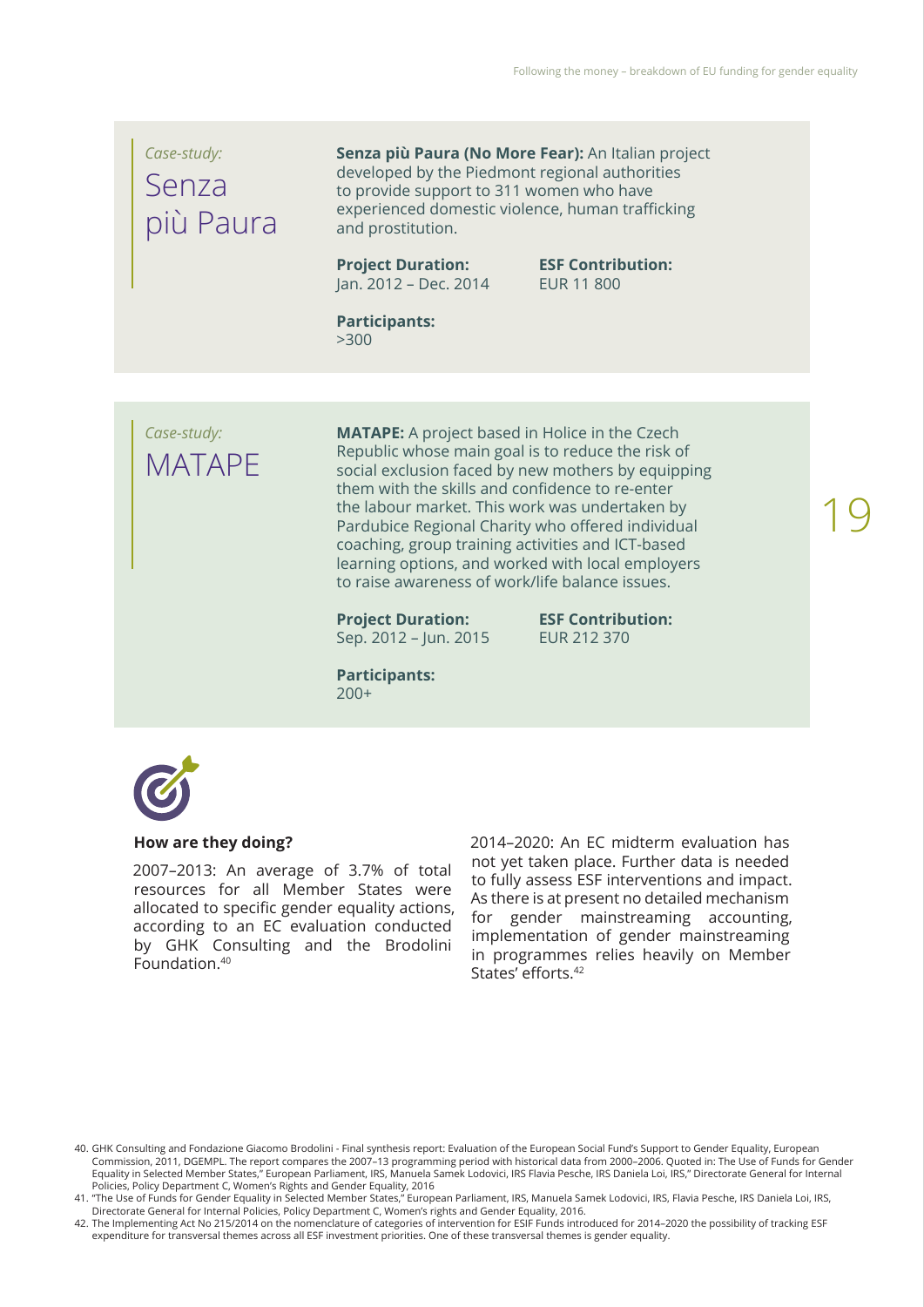## **2. Rights, Equality and Citizenship (REC)**

The Rights, Equality and Citizenship programme aims to "protect the rights and freedoms granted under EU laws."43 The REC programme replaces three earlier funding programmes which expired in 2013: the "Fundamental rights and citizenship programme," the "Daphne III programme," and the "Progress programme: antidiscrimination and gender equality strands".

REC's key priorities include promoting non–discrimination; combating racism, xenophobia, homophobia and other forms of intolerance; promoting rights of persons with disabilities; promoting equality between women and men and gender mainstreaming; and preventing violence against women, children, young people and other groups at risk (Daphne programme). Between 2014 and 2016 the bulk of funding went to action grants. Operating grants only received 20% of REC budget allocations.44

20

## **How much money?**

2014–2020: EUR 439.5 million. According to a 2016 European Parliament report, around 35% of REC funds are directed toward two objectives:45

Gender equality:

### ― **2014–2016 = EUR 21 878 009**

― Aims: promoting equality between women and men, gender mainstreaming, economic independence, tackling stereotypes, tackling the gender pension gap

Daphne-Combating violence against women (VAW):

### ― **2014–2016 = EUR 35 694 157**

― Aims: preventing and combating violence against women, children, young people and other groups at risk; supporting victims of violence; training relevant professionals; and raising awareness and/or preventing violence linked to harmful practices

In keeping with a European Commission trend to increase funds for combating violence against women, the budget allocation of these two objectives shifted during the 2014–2018 period. For the gender equality objective, the yearly budget decreased slightly, while the budget increased for combating VAW.46

### **Objective 1: Promoting Gender Equality 2014–2015, resources by gender issues**

Source: 2016 European Parliament report, page 85 (see footnote 44)



- **Promoting good practices on gender roles and overcoming gender stereotypes in education, training and in the workplace**
- $\Box$ **Support of EU-level networks on gender Equality themes**

43. Rights, Equality and Citizenship, [http://ec.europa.eu/justice/grants1/programmes-2014-2020/rec/index\\_en.htm](http://ec.europa.eu/justice/grants1/programmes-2014-2020/rec/index_en.htm)

- 44. "The Use of Funds for Gender Equality in Selected Member States," European Parliament, IRS, Manuela Samek Lodovici, IRS, Flavia Pesche, IRS Daniela Loi, IRS, Directorate General for Internal Policies, Policy Department C, Women's rights and Gender Equality, 2016.
- 45. Ibid.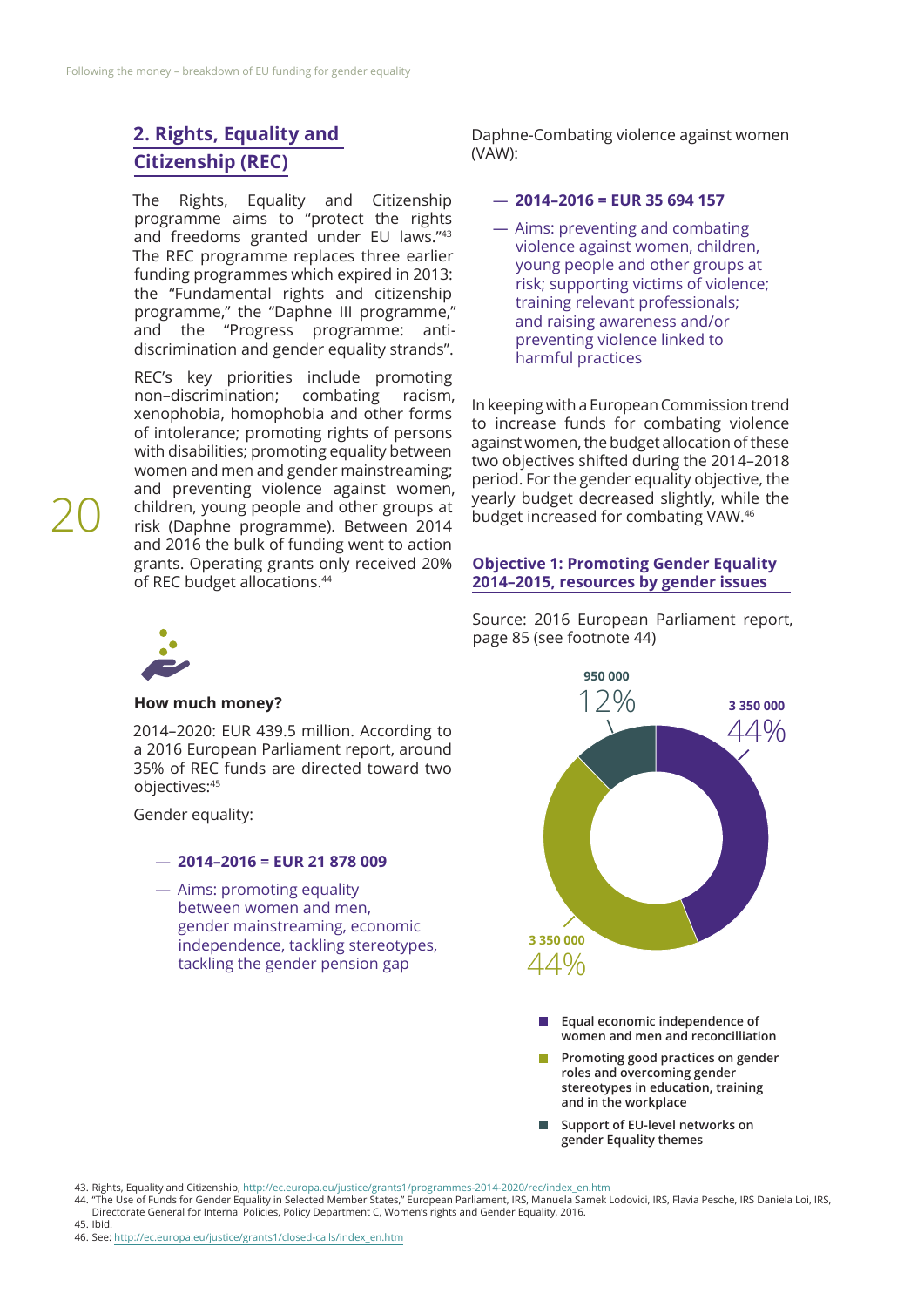## **Objective 2: Combating Violence Against Women (Daphne) 2014–2015, resources by gender issues**

Source: 2016 European Parliament report, page 82 (see footnote 44) \*Includes only the Daphne calls on combating violence against women

16% 39% 16% 5%  $74%$  **Promoting multi-agency and multidisciplinary cooperation and tackling under-reporting violence issues against women and/or children to respond to violence against women**

 $\mathcal{L}_{\mathcal{A}}$ **Support of victims of gender-based violence, domestic violence or intimate relationship by specialised support services aimed at women**

- **Fighting and preventing violence linked to harmful practices**
- **The State Fighting and preventing sexual harassment and/or sexual violence against women in the workplace, schools, universities and through social media**
- $\mathcal{L}_{\mathcal{A}}$ **Support of EU-level networks [to] combat violence against children**

21



## **Where is the money going?**

2014–2015: 66 coordinating organisations benefted from REC funds. Of these, 15 were women's/feminist organisations or those focusing on gender equality themes.

2016: 99 coordinating and partner organisations benefted from REC funds. Of these, 16 organisations were women's/ feminist or focused on gender equality.47

Projects funded by REC from 2014 to 2018 benefted a number of women's organisations addressing issues such as combatting sexual violence and harassment (SVH), changing behaviours on Female Genital Mutilation (FGM), and developing gender equality.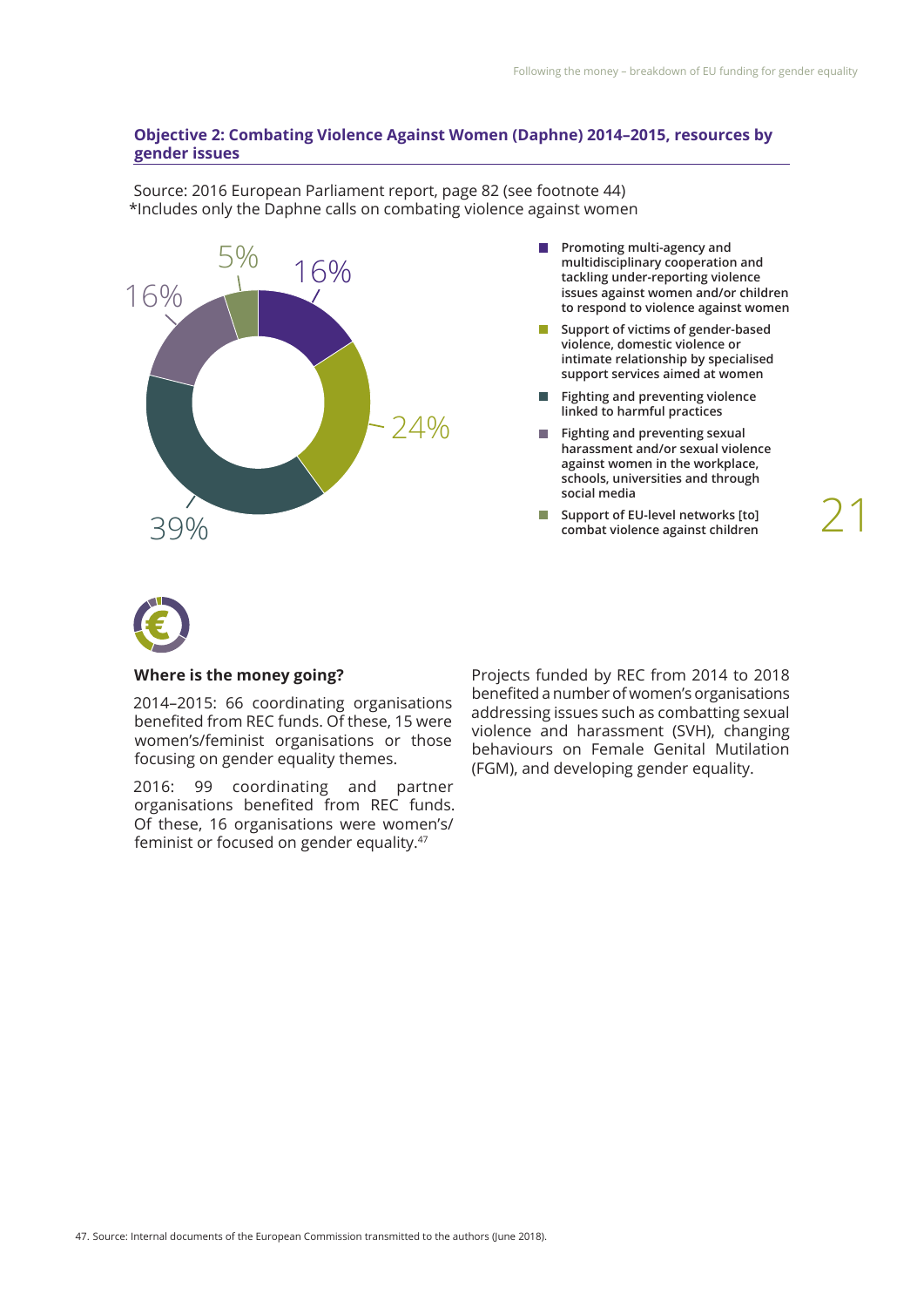## *Case-study:*  GET UP

**GET UP:** A project undertaken by UIL: Italian Labour Trade Union, it addresses the stereotyping of educational and career choices, and aims to promote gender equality in education, training, and career guidance in the workplace. Its specifc objectives are to defne a European Minimum Standard of Competences on Gender Equality (EMSC) for Human Resources departments, career guidance professionals and teachers/guidance counsellors in order to overcome discrimination and raise awareness on gender equality among partner organisations, their members, and the public, promoting at the European level the benefits of equal participation in society of men and women.

**REC Contribution:**  EUR 436 179

22

## *Case-study:*  ESHTE

**Ending Sexual Harassment and Violence in Third Level Education (ESHTE):** A project undertaken by the National Women's Council of Ireland, aiming to understand and analyse the causes and efects of SVH in order to prevent it, and to build a culture of zero tolerance in universities throughout Europe.

**REC Contribution:**  EUR 366 315

*Case-study:*  **CHANGE** Plus

**CHANGE Plus:** A project working towards raising awareness, changing attitudes and promoting behaviour change on FGM in practising African communities. Operating in four EU Member States (Germany, Netherlands, Portugal, France) through community-based advocacy, its aims include assessment, capacity development/mutual learning, exchange of good practices and the empowerment of community members.

The project is coordinated by Terre Des Femmes - Menschenrechte Für Die Frau e.V. Germany.

**REC Contribution:**  EUR 275 375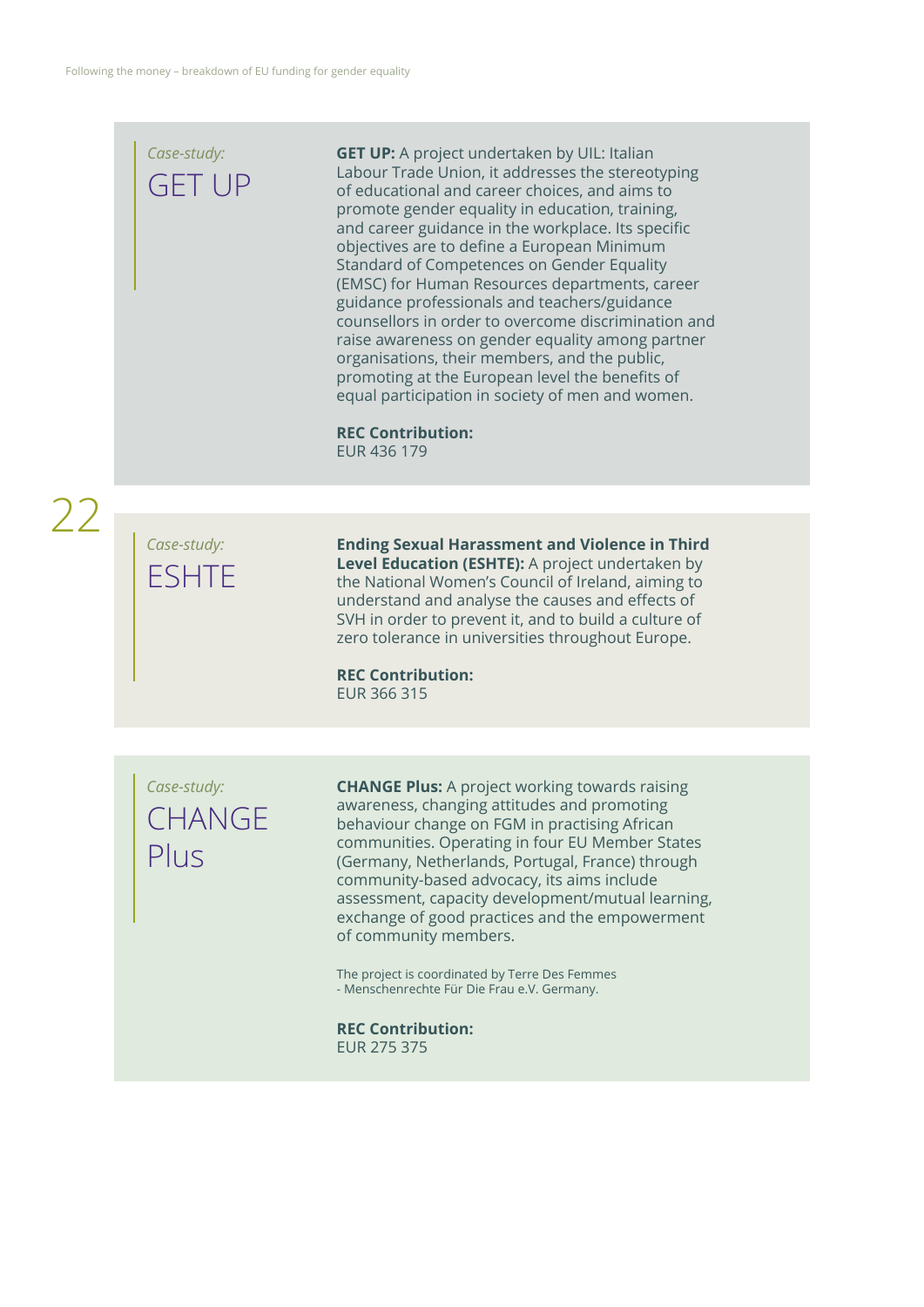*Case-study:*  GECM

**Gender Equality Charter Mark (GECM):** The project involves the creation of a quality standard and accreditation tool to enable schools to measure progress in tackling the efects that gender stereotyping still has on pupils aged 13–18. These efects range from the choice of subject and career to sexual harassment and gender-based violence in schools and the wider society.

**REC Contribution:**  EUR 275 375



### **How are they doing?**

The REC programme directly funds gender issues through specific budget headings. While available data is limited, a recent European Commission report noted that the award rate in 2014 for the gender equality objective was the second highest - almost 58%.<sup>48</sup> However, further monitoring of this funding stream is necessary for a more accurate picture. A European Parliament report recommended enhanced support of NGOs:

**"A stronger involvement of NGOs in gender equality felds should be supported in order to ensure efective implementation. The allocated resources should be maintained and increased in order notably to contrast the sharp reductions in many member states of public funds for measures promoting gender equality and fghting violence against women."49**

```
23
```
48. Report from the Commission to the European Parliament, the Council, the European Economic and social committee and the committee of the regions on the Interim Evaluation of the implementation of the Rights, Equality and Citizenship Programme 2014–2020- COM(2018) 508 fnal.

49. "The Use of Funds for Gender Equality in Selected Member States," European Parliament, IRS, Manuela Samek Lodovici, IRS Flavia Pesche, IRS Daniela Loi, IRS, Directorate General for Internal Policies, Policy Department C, Women's rights and Gender Equality, 2016.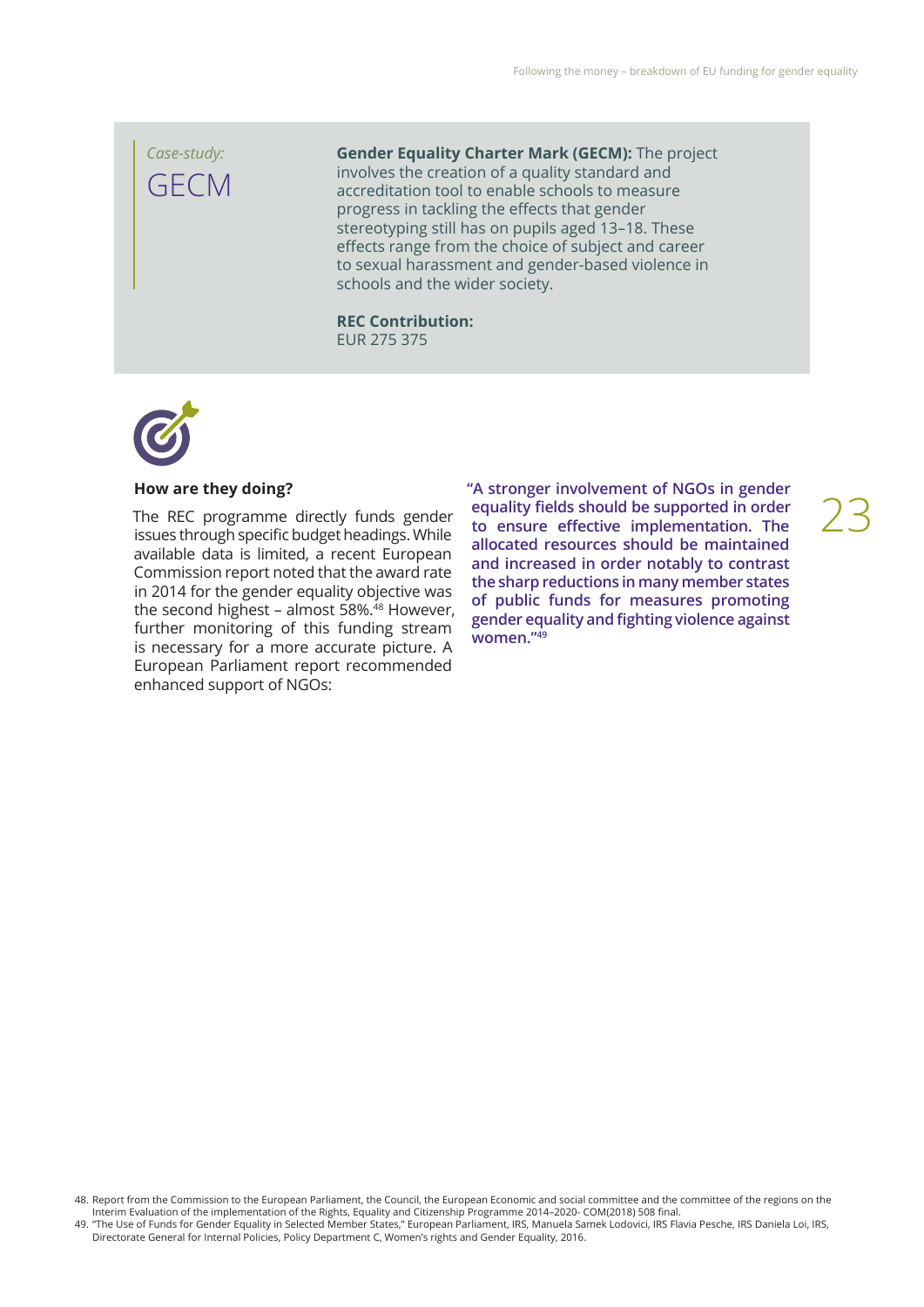## **3. Horizon 2020**

24

Horizon 2020 is the "EU's flagship programme" to fund research and innovation with the goals of creating jobs; fostering innovation and investments; and tackling societal challenge through science to ensure Europe's global competitiveness.50 The programme is divided into three pillars: "Excellent Science", "Industrial Leadership" and "Societal Challenges". Gender equality is a crosscutting issue and must be mainstreamed in each part of the programme. Three main objectives underpin its strategy:

- ― Fostering equal opportunities and gender balance in project teams in order to close the gaps in the participation of women
- ― Ensuring gender balance in decision-making in order to reach the target of 40% in panels and groups and 50% in advisory groups
- ― Integrating the gender dimension in research and innovation (R&I) content to improve the scientifc quality and societal relevance of the produced knowledge, technology and/or innovation

Horizon 2020 specifically funds gender equality through its Gender Equality in Research and Innovation (GERI) programme.51



## **How much money?**

2014–2020: EUR 79.4 billion. GERI programme: EUR 43 million.



## **Where is the money going?**

2014–2015: 5 GERI calls dedicated to gender equality covering the following themes:<sup>52</sup>

- ― Innovative approaches to communication encouraging girls to study science
- ― Impact of gender diversity on research and innovation
- ― Evaluating initiatives to promote gender equality in research policy and research organisations

2014-2016: 9 GERI projects funded.<sup>53</sup> Each involved multiple partners, benefitting a total of 81 organisations. A search of the GERI database undertaken for this report indicated that only 3 were women's/feminist organisations.

In addition to the GERI programme, as of September 2016, a total of 10 128 projects were funded under Horizon 2020. Of these, 71 addressed gender equality, which is equivalent to 0.007 % of the total. A majority of these projects were funded through the Pillar "Excellent Science."54

50. Horizon 2020, see:<https://ec.europa.eu/programmes/horizon2020/>

51. As of July 2018, new objectives for 2018-2020 were introduced under the programme "Science with and for Society (SWAF)." See: [http://ec.europa.eu/research/participants/data/ref/h2020/wp/2018-2020/main/h2020-wp1820-swfs\\_en.pdf](http://ec.europa.eu/research/participants/data/ref/h2020/wp/2018-2020/main/h2020-wp1820-swfs_en.pdf)

<sup>52.</sup> "The Use of Funds for Gender Equality in Selected Member States," European Parliament, IRS, Manuela Samek Lodovici, IRS Flavia Pesche, IRS Daniela Loi, IRS, Directorate General for Internal Policies, Policy Department C, Women's rights and Gender Equality, 2016.

<sup>53.</sup> Projects funded by the FP7 and H2020 framework programmes, see:<https://ec.europa.eu/research/swafs/index.cfm?pg=policy&lib=gender>

<sup>54.</sup> "The Use of Funds for Gender Equality in Selected Member States," European Parliament, IRS, Manuela Samek Lodovici, IRS Flavia Pesche, IRS Daniela Loi, IRS, Directorate General for Internal Policies, Policy Department C, Women's rights and Gender Equality, 2016.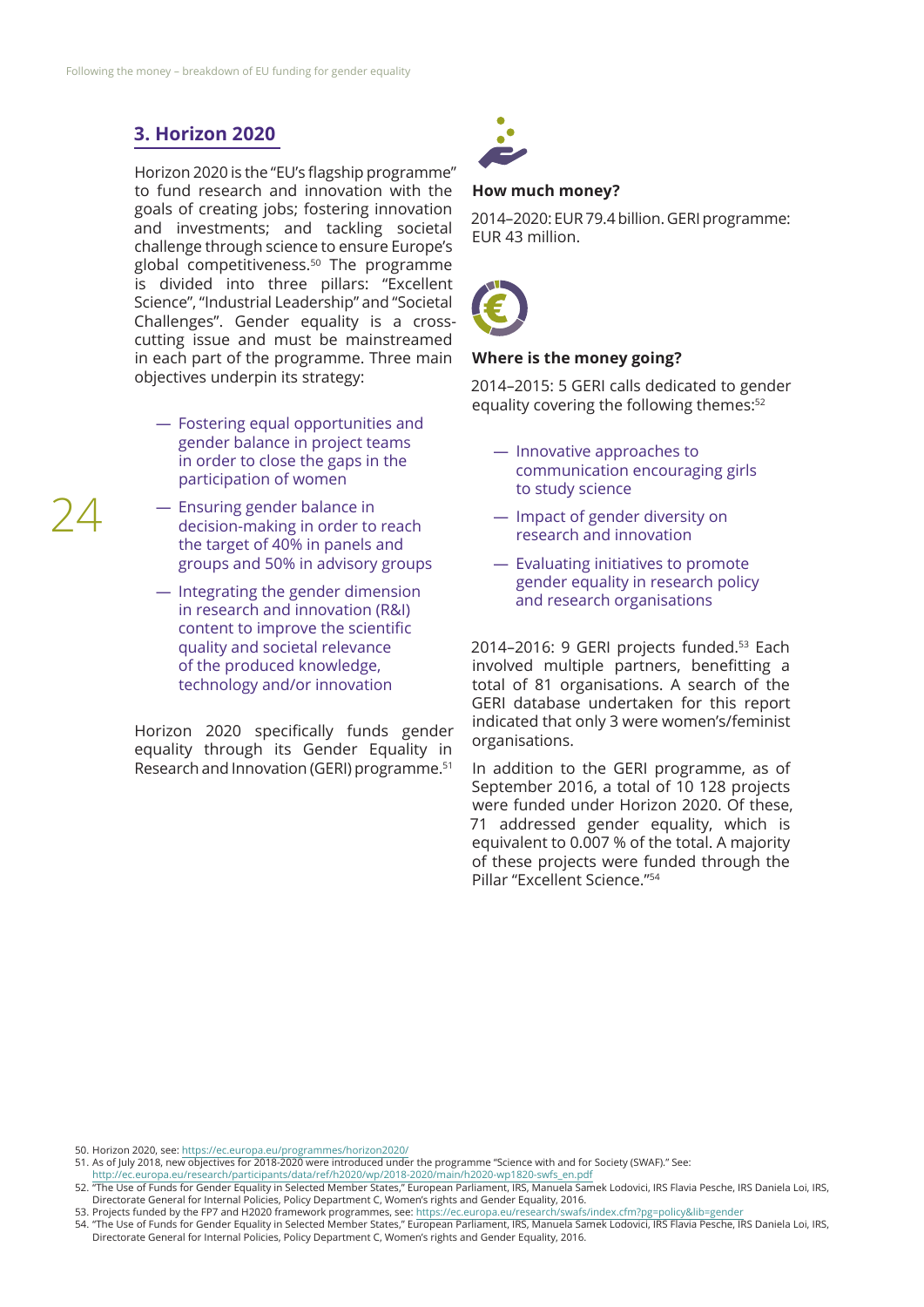## *Case-study:*  Centro studi progetto donna e diversity

**Centro studi progetto donna e diversity MGMT:**  One of the partners of the project PLOTINA – Promoting Gender Balance and Inclusion in Research, Innovation and Training. This project aims to enable the development, implementation and assessment of self-tailored Gender Equality Plans (GEPs) with innovative and sustainable strategies for the Research Performing Organisations (RPOs) involved.

**Horizon 2020 Contribution:**  EUR 185 562

*Case-study:*   $ASD$ 

**The Assembly of Women for Development and the Struggle against Social Exclusion (ASDO):**

Gender Expert in LIBRA project – Leading Innovative Measure to Reach Gender Balance in Research Activities, an alliance of 10 partner organisations working towards achieving gender equality in academia. This Italy-based organisation aims to implement innovative Gender Equality Plans (GEPs) that will empower women researchers to achieve successful careers in science, remove gender barriers and biases at an institutional level, and raise awareness of gender aspects in the experimental design of pre-clinical research projects.

**Horizon 2020 Contribution:**  EUR 322 579



## **How are they doing?**

In 2017, DG Research mandated an interim evaluation of "Gender equality as a crosscutting issue in Horizon 2020."55 The findings concluded that actions in favour of gender equality are integrated all along the funding process, with positive consequences. A Gender Sector within DG Research promotes gender equality and the work they are doing. Gender training and gender awarenessraising activities have been implemented and are considered driving factors towards

the expected outputs. In addition, gender balance in decision-making is close to being achieved – over 50% in advisory groups and 36.7% in evaluation panels.

However, the evaluation also highlighted some weaknesses in the programme. Gender balance in research teams is slow to improve and gender training is rarely implemented within projects. Moreover, too few projects truly develop a gender perspective in research content and project design.

55. "The Interim Evaluation of Gender Equality as a crosscutting issue in Horizon 2020," Directorate-General for Research and Innovation, Science with and for Society, European Commission, 2017.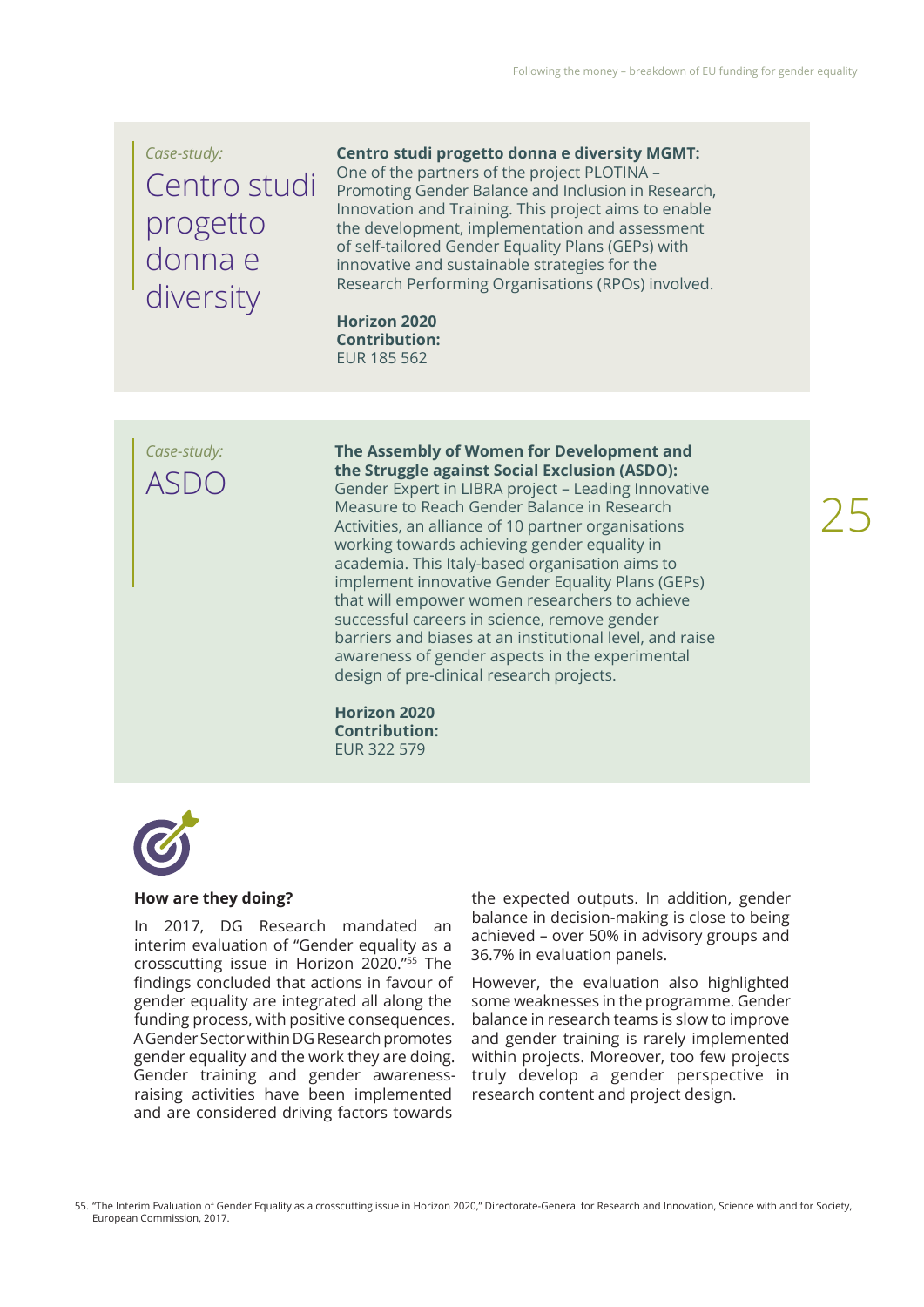## **4. Erasmus+**

26

The Erasmus+ programme supports actions in the fields of Education, Training, Youth and Sport. Its mission is to reduce the rates of early school drop outs and increase the number of college-educated people in Europe. Two of its specific objectives are:

- ― Supporting actions to improve the level of key competences and skills in order to address the gaps faced in the European labour market
- ― Fostering quality improvements, innovation excellence and internationalisation at the level of education and training

Erasmus+ focuses on three types of key actions (KA):

- ― Transnational and international learning mobility of students, young people, teachers and staff (KA1)
- ― Cooperation for innovation and good practices, with a stronger focus on strengthening innovative partnerships between educational institutions and businesses (KA2)
- Support for policy reform, strengthening the tools and impact of the EU's Open Methods of Coordination (KA3)<sup>56</sup>



## **How much money?**

2014–2020: EUR 14.77 billion.

For this report, a screening of all Erasmus+ projects listing "Gender equality/Equal opportunities" as their topic was undertaken:57

## **Percentage of Erasmus+ projects that mention "Gender equality/Equal opportunities" in their topics<sup>58</sup>**

| Erasmus+<br><b>Programme Line</b>                                         | Year      | <b>Total</b><br>number of<br>projects<br>funded | <b>Projects mentioning</b><br>"Gender equality /<br><b>Equal opportunities"</b><br>in their topics | Percentage |
|---------------------------------------------------------------------------|-----------|-------------------------------------------------|----------------------------------------------------------------------------------------------------|------------|
| KA1 - Learning<br>mobility of individuals                                 | 2014-2016 | 49 900                                          | 1 0 6 7                                                                                            | 2.1%       |
| KA2 – Cooperation<br>for innovation and<br>exchanges of good<br>practices | 2014-2016 | 5993                                            | 163                                                                                                | 2.7%       |
| KA3 – Support for<br>policy reform                                        | 2014-2016 | 753                                             | 31                                                                                                 | 4.1%       |

Source data from Erasmus+ website: [http://ec.europa.eu/programmes/erasmus-plus/node\\_en](http://ec.europa.eu/programmes/erasmus-plus/node_en)

- 57. Erasmus+ and former programmes projects overview, see:<http://ec.europa.eu/programmes/erasmus-plus/projects/eplus-projects-compendium/>
- 58. This table is non-exhaustive. Certain Erasmus+ programmes were not taken into account as detailed descriptions of their content were not available.

<sup>56.</sup> The Open method of coordination is a process of policy coordination and exchange between EU member states.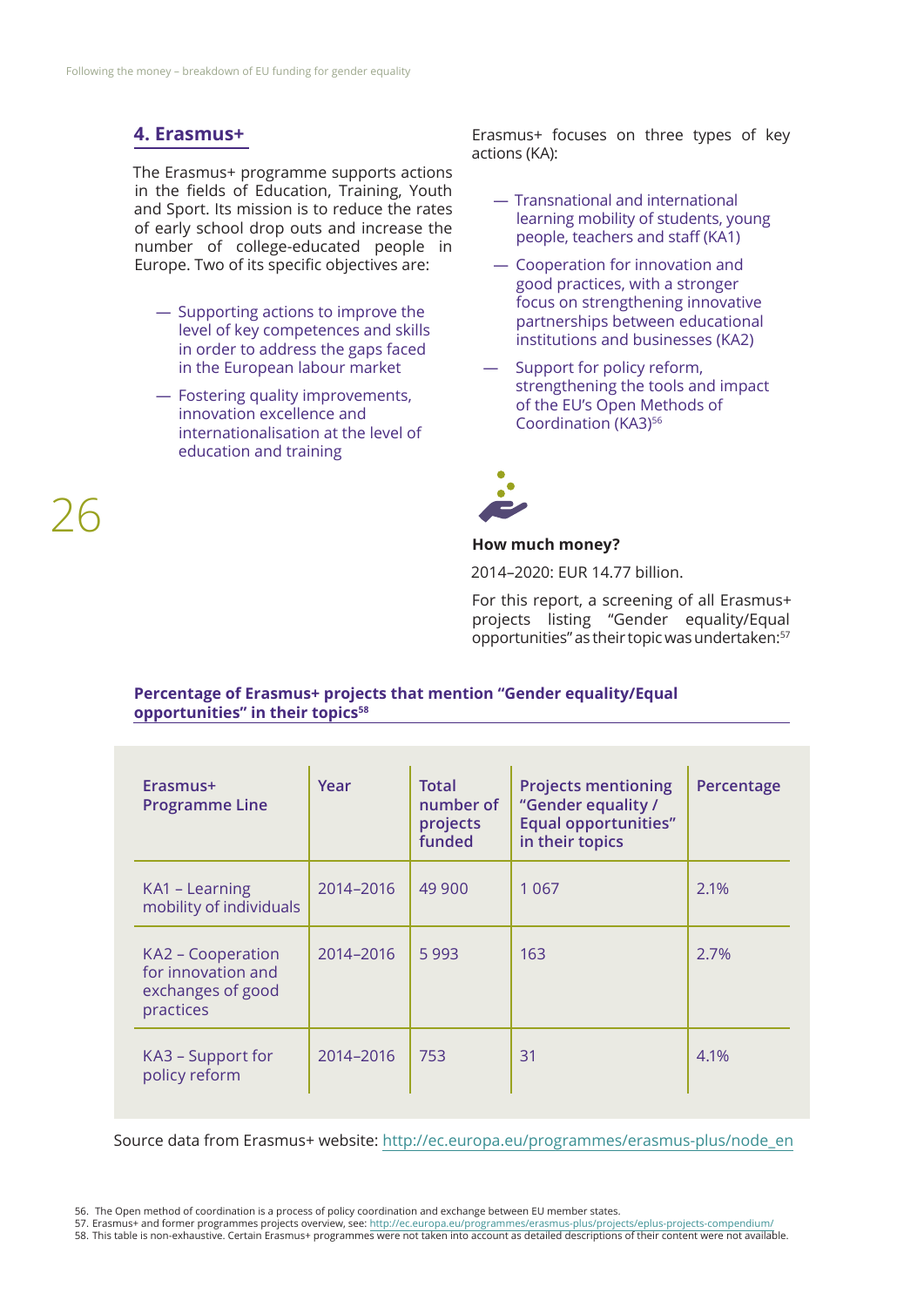

### **Where is the money going?**

2011–2012: 61% of students benefting from Erasmus+ were women.

2012–2013: 51% of beneficiaries of staff mobility programmes were women.

Given the high level and complexity of Erasmus+ funding, it was not possible for this report to carry out an exhaustive search of women's/feminist organisations beneftting from grants across Europe. Consequently, a screening was undertaken of non-proft beneficiaries working on gender equality in one country, Belgium. Data cannot be extrapolated to other EU countries, however the results are likely to be a good indicator of general trends. Analysis showed that from 2014–2016:

- ― **150 projects funded, 170 partners**
- ― **4 women's/feminist organisations were beneficiaries = 3% of total projects:**
	- ―"Digital Leadership Institute": an INGO promoting greater participation of girls and women in STEM (2 projects)
	- ―"Femma": a feminist organisation in Flanders and Brussels
	- ―"Le Monde selon les femmes": a feminist NGO working in development, research and training
	- ―"Plan Belgique": an INGO working to foster equality and rights for children and girls across the world, focusing on the global south

An additional 5% of funded projects went to five LGBTO organisations in Belgium.<sup>59</sup>

### **Sample Erasmus+ Non-proft Gender Equality Beneficiaries in Belgium 2014–2016**



- **Local youth group/Other**
- $\mathbf{r}$ **LGBTQ**
- **Tale Companies/Networks/Federations**
- **Training/Education**  m.
- **Personal development**   $\mathcal{L}_{\mathcal{A}}$
- **University education**
- **Feminist/Female-led organisation**
- **Culture/Art**

59. The Network of European LGBTIQ\* Families Association (3 projects), Wel Jong Niet Hetero (2 projects), Balkan LGBTQIA, Cavaria VZW, International Lesbian, Gay, Bisexual, Trans and Intersex Association – Europe.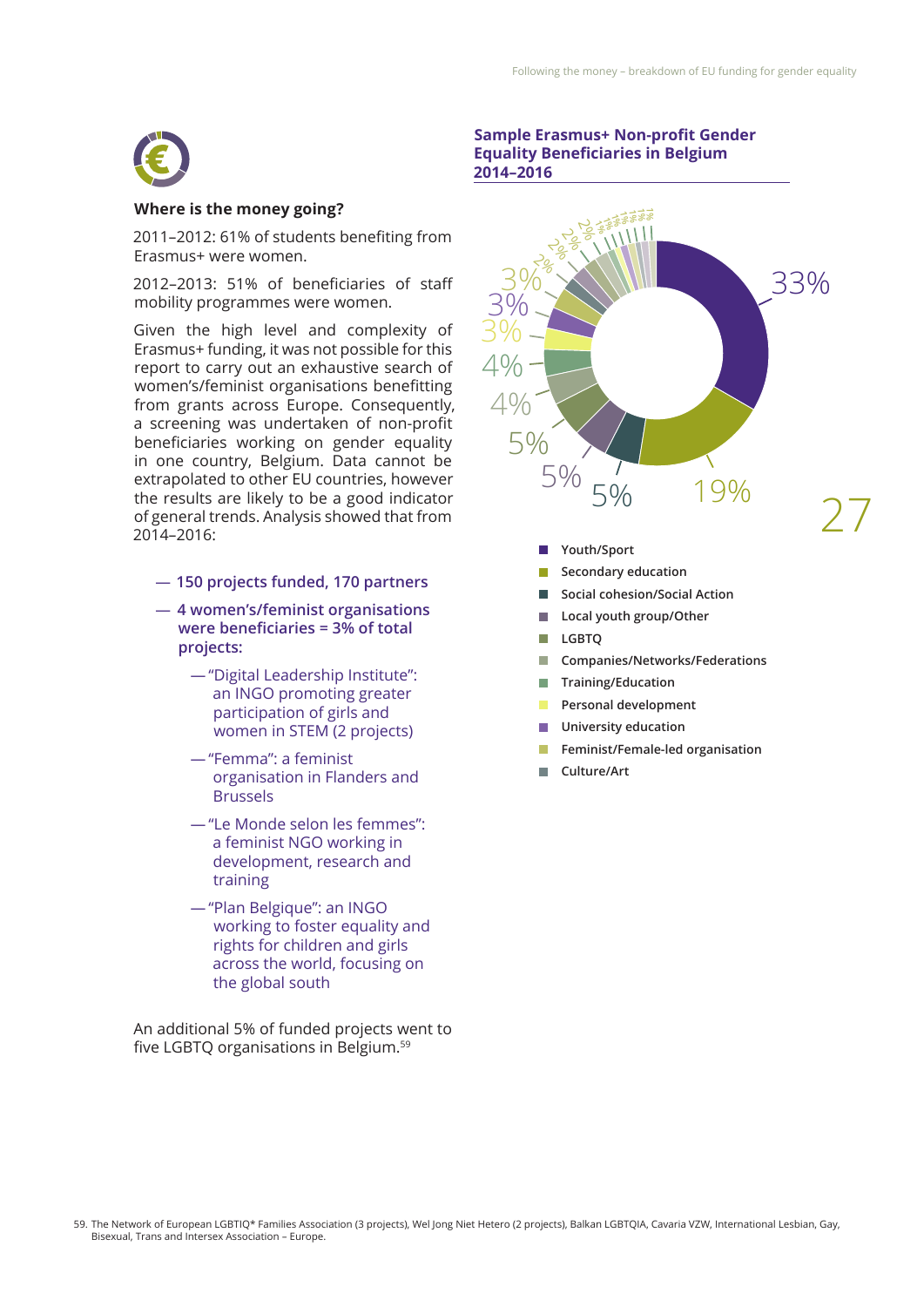*Case-study:*  Young European Women United for Employment and Equality

**Young European Women United for Employment and Equality:** A project focused on youth employment from a gender perspective. To combat the multiple discriminations young women suffer in accessing the labour market, the project intends to perform a comparative analysis of the effects of the "Youth Guarantee Plan" as well as other European policies to promote employment of young women.

The project is led by Fundación por la Europa de los Ciudadanos (Spain) in partnership with Gender Studies, o.p.s. (Czech Republic), Espaces Marx (France), and ALTRA MENTE - SCUOLA PER TUTTI (Italy).

**Erasmus+ contribution:**  EUR 31 520

28

*Case-study:*  European Values and Being **Physically** Active through Games for a Better Life

**European Values and Being Physically Active through Games for a Better Life:** A project aiming to prevent early school leaving (ESL) and supporting all students at every level. Studies show that people without secondary education are less involved in democratic processes and are less active citizens. The project intends to create schools, which besides being a place for learning, become institutions that foster future active citizens who possess the basic abilities for a healthy and productive lifestyle.

The project is led by Agrupamento de Escolas de Frazão, Paços de Ferreira (Portugal), in partnership with Inonu Anadolu Lisesi (Turkey), Colegiul National Calistrat Hogas (Romania), Zespol Szkol Sportowych W Tychach (Poland), Bikernieku Pamatskola (Latvia), Isma Vidusskola Premjers (Latvia), and Turkiye Herkes Icin Spor Federasyonu (Turkey).

### **Erasmus+ contribution:**  EUR 105 475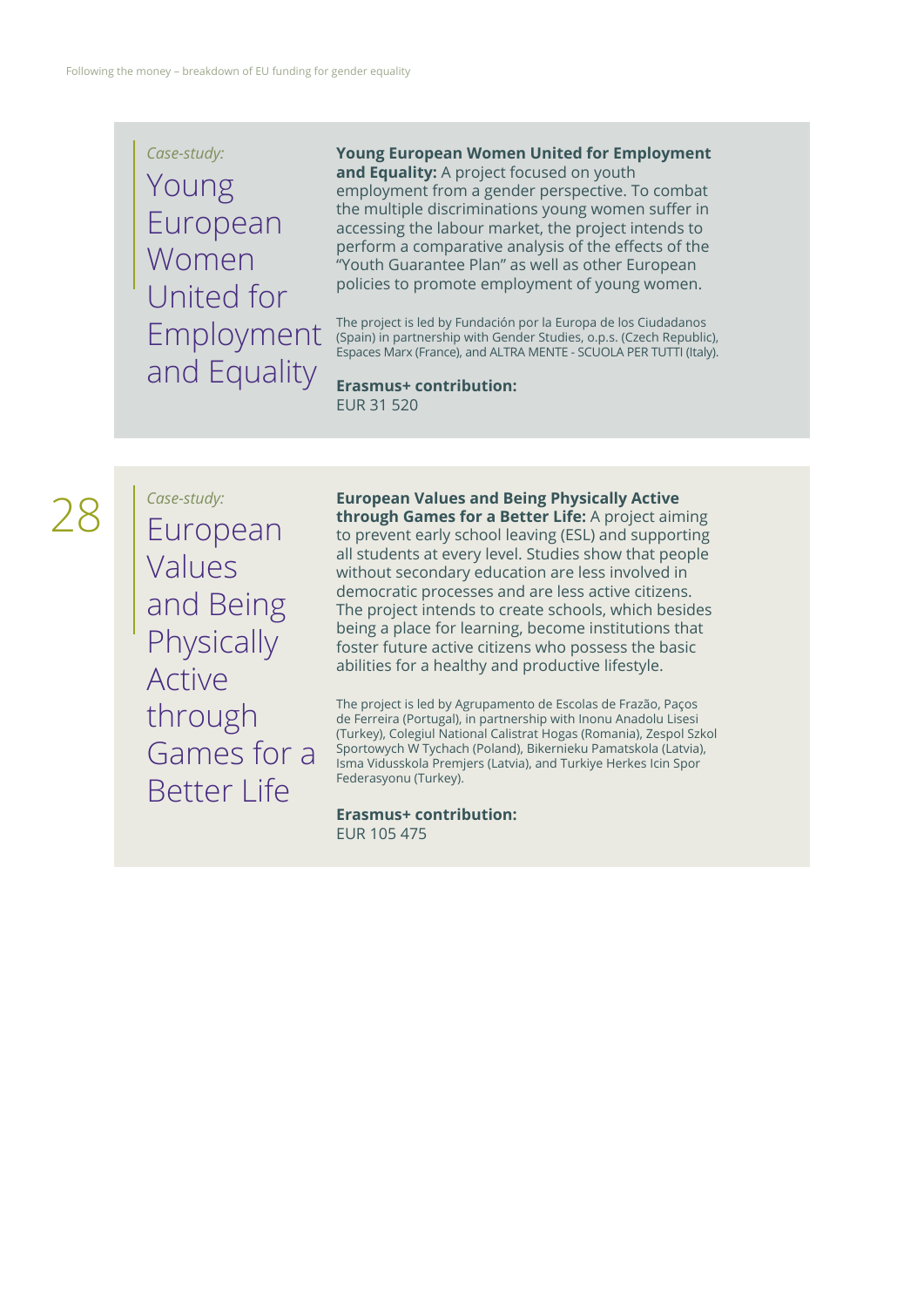

### **How are they doing?**

The promotion of gender equality and non-discrimination is explicitly mentioned in the programme's regulations, but not in its objectives, therefore making it only indicative.60 A midterm evaluation report of the previous programming period $61$  does not provide a clear picture when it comes to assessing gender as a horizontal element. The report does not provide disaggregated data, and only refers to gender in the section relating to the social inclusion dimension.

A French agency report on the predecessor programme to Erasmus+ confrmed that projects promoting gender equality in this field have a strong positive impact.<sup>62</sup> Yet despite this fnding, just 1.2% of all projects carried out in France dealt in any way with gender equality.63 The same study concluded this is "highly disappointing in particular because European projects can, in diferent ways and to diferent extents, contribute to progress in gender equality in Europe."64

64. Ibid.

<sup>60.</sup> The regulations state: "Whereas : Pursuant to Articles 8 and 10 of the Treaty on the Functioning of the European Union (TFEU), as well as Articles 21 and 23 of the Charter of Fundamental Rights of the European Union, the Programme promotes inter alia equality between men and women and measures to combat discrimination based on sex, racial or ethnic origin, religion or belief, disability, age or sexual orientation."

<sup>61.</sup> Combined evaluation of Erasmus+ and predecessor programmes Final report – main evaluation report (Volume 1) Prepared by ICF-2017 for the European Commission -Directorate-General for Education, Youth, Sport and Culture

<sup>62.</sup> Report on the 2007–2013 Lifelong Learning programme, predecessor to Erasmus+. See: https://www.euractiv.com/section/economy-jobs/news/erasmus-could-domore-to-promote-gender-equality/ 63. Ibid.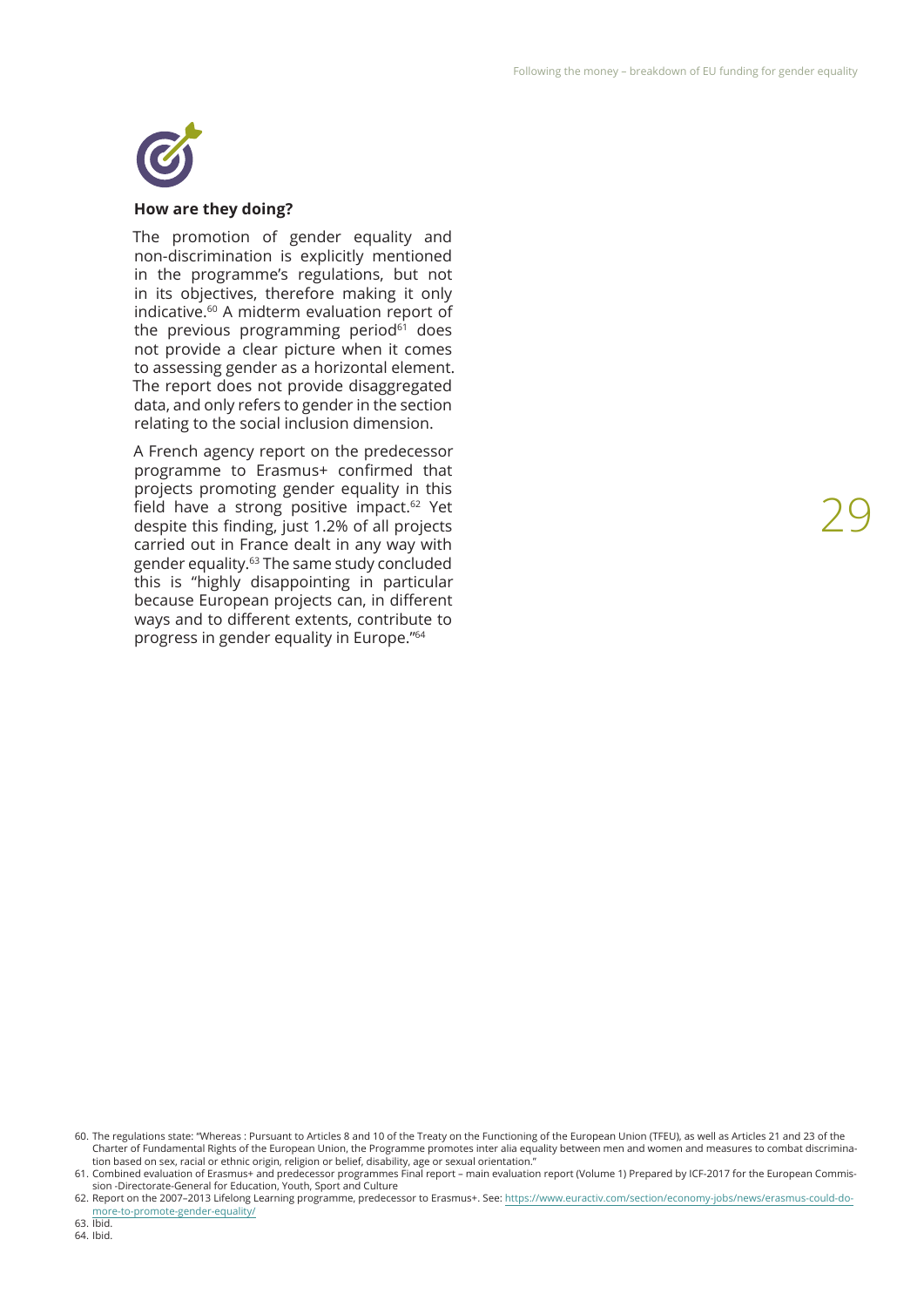## **5. Employment and Social Innovation (EaSI)**

EaSI aims to "promote a high level of quality and sustainable employment, guaranteeing adequate and decent social protection, combating social exclusion and poverty and improving working conditions."65

EaSI fnances gender equality in the area of employment, social affairs and inclusion using a horizontal gender mainstreaming approach. As part of its efforts to develop a more equal and inclusive labour market and social protection system, it includes women's entrepreneurship as an important secondary objective via access to microfinance opportunities. The programme also supports network organisations active in social inclusion where the participation of women, along with other vulnerable or disadvantaged groups, is encouraged.



30

## **How much money?**

2014–2020: EUR 919.47 million, organised around three strands:<sup>66</sup>

- ― **Progress Axis aims to improve policies in:**
	- ― employment
	- ― social protection, social inclusion and the reduction and prevention of poverty
	- ― working conditions

### ― **Eures Axis – aims to strengthen:**

- ― transparency of job vacancies, job applications and any related information for applicants and employers
- ― development of services for the recruitment and placing of workers in employment
- ― cross-border partnerships
- ― **Microfnance and Social Entrepreneurship Axis – aims to support:**
	- ― microcredit and microloans for vulnerable groups and micro-enterprises
	- ― social entrepreneurship



### **Where is the money going?**

Gender mainstreaming is encouraged horizontally through action grants and the structural funding of European social inclusion networks such as Caritas, Solidar and the Social Platform. In addition, over a third of Microfnance and Social Entrepreneurship Axis loan beneficiaries in 2014 were women, according to an EC Performance Monitoring Report.<sup>67</sup>

For this report, a screening was conducted of 2014–2016 Progress Axis projects. Most beneficiaries were public and regional authorities – only one women's organisation was a co-beneficiary.



### **How are they doing?**

In 2017, the Commission published a Performance Monitoring Report<sup>68</sup> highlighting the views of stakeholders which included EU and national decision-makers, civil society experts and NGO representatives. The report indicated that nearly 80% of stakeholders felt EU contributions helped promote equality between women and men. Further, gender equality appeared to be the second most integrated issue after attention to vulnerable groups such as young people. In addition, events funded in 2015–2016 took into account the promotion of equality between women and men, according to 61% of stakeholders. However, at present, it is difficult to accurately assess the extent of gender mainstreaming or the level of participation of women's/feminist organisations in the programme.

65. Employment and Social Innovation, see: <http://ec.europa.eu/social/main.jsp?catId=1081> 66. Ibid.

- 67. European Commission Performance Monitoring Report, EASI programme, 2017, see: [https://publications.europa.eu/en/publication-detail/-/publication/bc706d01-](https://publications.europa.eu/en/publication-detail/-/publication/bc706d01-b3b0-11e7-837e-01aa75ed71a1/language-en)
- [b3b0-11e7-837e-01aa75ed71a1/language-en](https://publications.europa.eu/en/publication-detail/-/publication/bc706d01-b3b0-11e7-837e-01aa75ed71a1/language-en) 68. Ibid.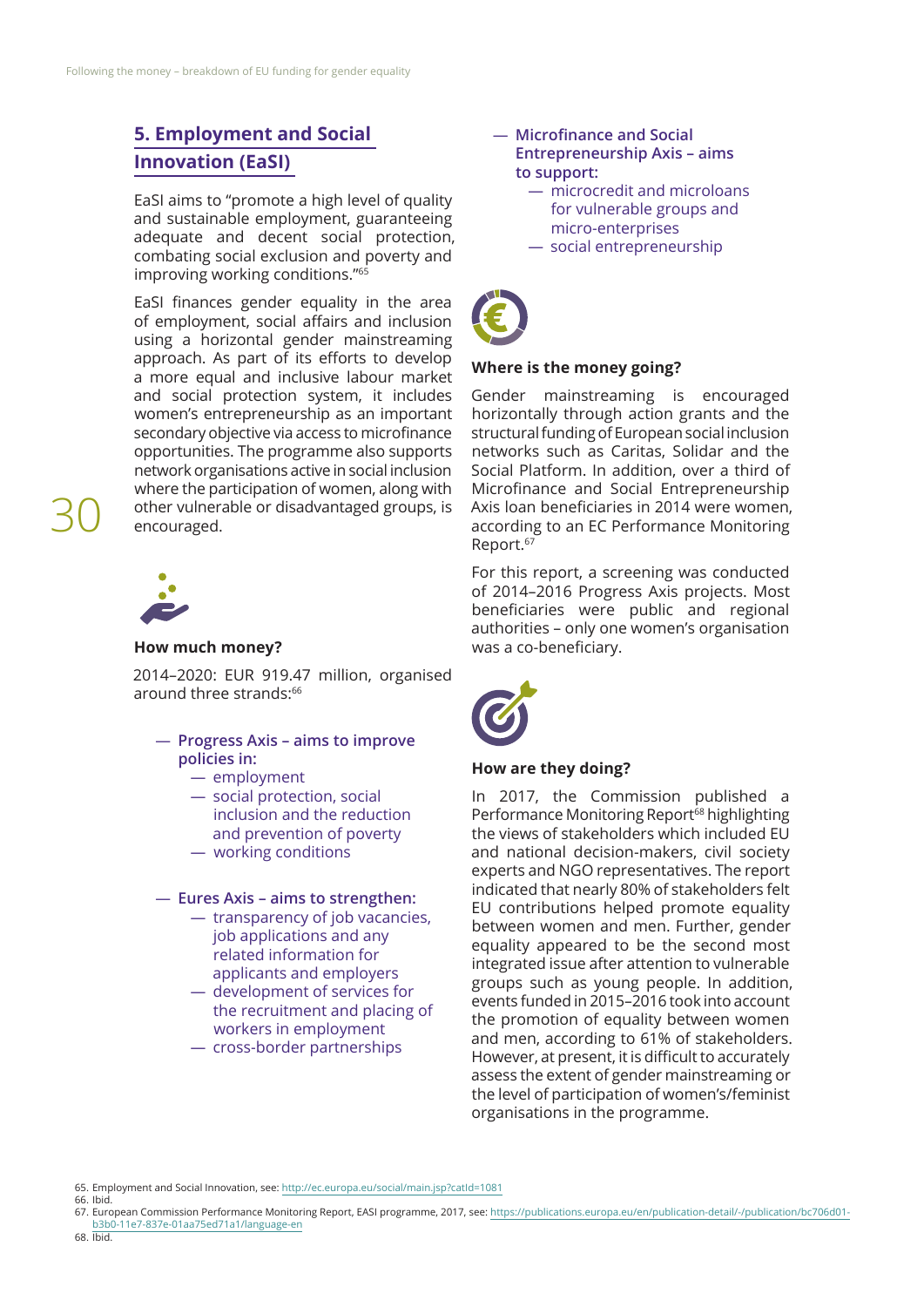## *Case-study:*  ALMIT

**Acceleration of Labour Market Integration of Immigrants through Mapping of Skills and Trainings (ALMIT):** A project that aims to promote integration as an essential element to ensure the life and future of immigrants. ALMIT's approach is to perform screenings of abilities to map initial civic integration, and enable skills profling and matching, thus facilitating entry into the local labour market. The project includes awareness-raising activities to address discriminatory practices and violence, in particular against women, as well as training courses.

The project is led by Sofia University (Bulgaria), in partnership with Council of Women Refugees in Bulgaria and other public authorities from Serbia, Bulgaria, Turkey and Austria.

**EaSI contribution:**  EUR 979 178

## *Case-study:*  TSUNAMI

**TSUNAMI - A Traineeship as a Springboard out of Unemployment for those Afected by Mental Illness:** A project which provides persons afected by severe mental illness hope of improving their employment situation. The main objective of the project's social policy innovation is the increase in the long-term level of employment, compared to the status quo, represented by a suitable control group. The programme offers a three-to-six-month traineeship focused on skill acquisition and supported by an external case-handler known as a "job-coach". Moreover, when the person has successfully completed the traineeship, the job coach will support him/her in a three-month intensive job search. The project is implemented by a consortium of public authorities, cooperatives and research organisations, mostly based in Torino (Piemonte – Italy).

**EaSI contribution:** EUR 105 475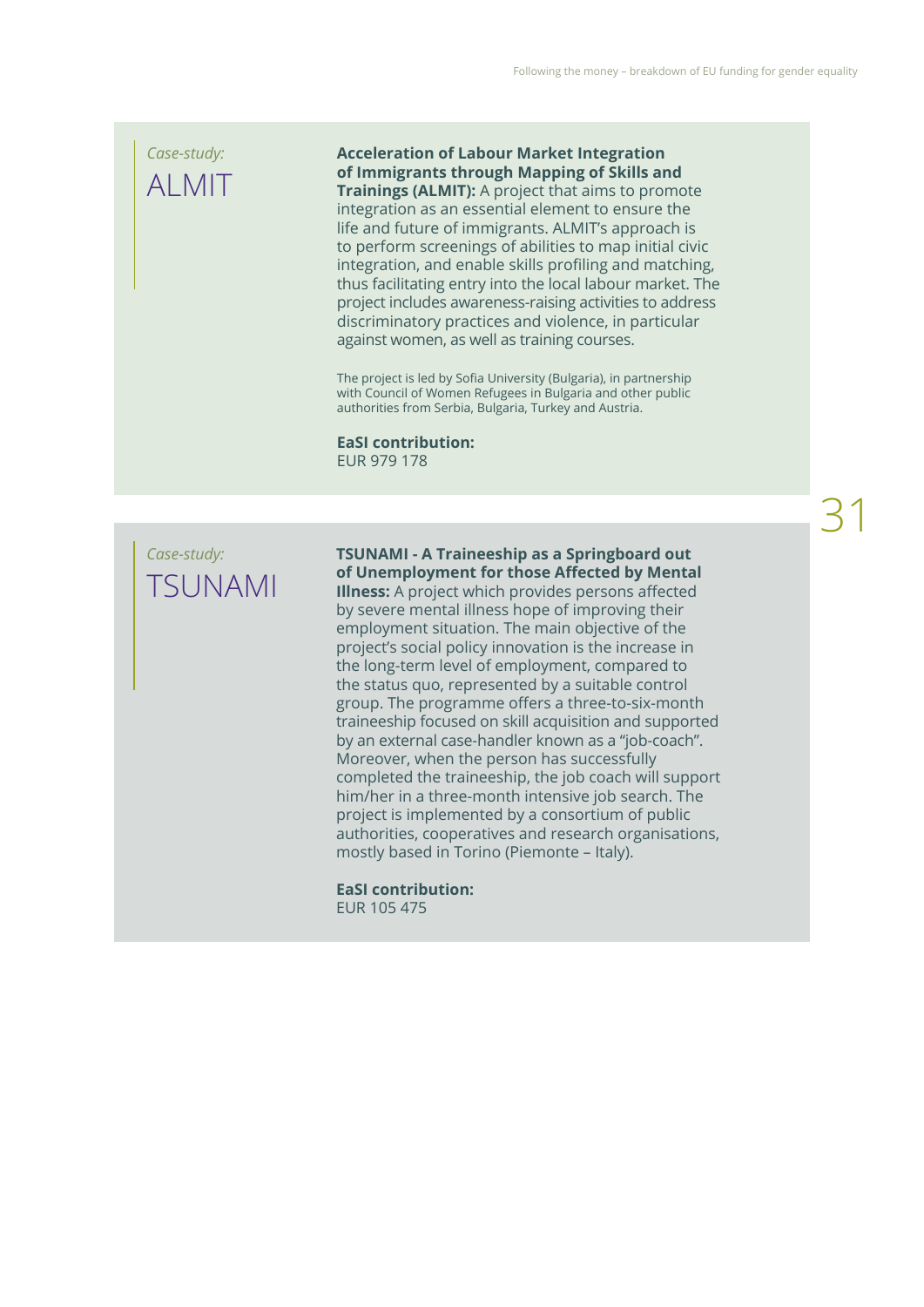## **6. Asylum, Migration and Integration Fund (AMIF)**

AMIF promotes "the efficient management of migration flows and the implementation, strengthening and development of a common Union approach to asylum and immigration." Its key objectives are: asylum; legal migration and integration; return; and solidarity.<sup>69</sup>

No specifc funding relates to gender, although gender mainstreaming is addressed as a transversal objective throughout the programme. AMIF is implemented in three ways: direct management by the Commission; shared management by Member States; or management through third-party intergovernmental organisations such as the OIM $^{\frac{1}{7}}$  or the UNHCR.<sup>72</sup>



32

### **How much money?**

2014–2020: Initially EUR 3 137 million. However, in response to the migration crisis of 2015–2016, the budget was increased to EUR 6 888 million:72

- ― Direct management (emergency & technical assistance): EUR 1 497 million
- ― Shared management (national programmes): EUR 5 391 million

By the end of 2017, EUR 462 million was allocated through direct and indirect management to Union actions and the European Migration Network's activities covering the entire programming period of 2014–2020. Projects related to the specific objectives of asylum and solidarity accounted for 24 % of this amount, whereas the remaining 76 % was allocated to projects covering the specifc objectives of legal migration, integration and return.73



## **Where is the money going?**

In the context of the current migrant challenge, projects fostering the integration of migrant women and facilitating their access and integration into the workplace are receiving considerable attention. These fall under the "legal migration and integration of third country nationals" funding strand.

For this report, a screening of this strand was undertaken for the years 2014–2017. During this time, 42 multi-year projects were funded, with average budgets ranging from EUR 460 000 to EUR 820 000. Of these, 10, or almost a quarter, were focused on gender.

<sup>69.</sup> Asylum, Migration and Integration Fund, see: https://ec.europa.eu/home-affairs/financing/fundings/migration-asylum-borders/asylum-migration-integration-fund\_en - Regulation (EU) No 516/2014 of the European Parliament and of the Council of 16 April 2014 establishing the Asylum, Migration and Integration Fund (OJ L 150 of 20 May 2014).

<sup>-</sup> Regulation (EU) No 514/2014 of the European Parliament and of the Council of 16 April 2014 laying down general provisions on the Asylum, Migration and Integration Fund and on the instrument for fnancial support for police cooperation, preventing and combating crime, and crisis management (OJ L 150 of 20 May 2014). 70. Established in 1951, IOM, International Organisation for Migration is the leading inter-governmental organisation in the feld of migration and works closely with

governmental, intergovernmental and non-governmental partners. 71. UNHCR, the UN agency for refugees leads international action to protect people forced to fee their homes, delivering life-saving assistance like shelter, food and water to help safeguard fundamental human rights and ensuring safety and dignity.

<sup>72.</sup> See: [https://ec.europa.eu/home-afairs/sites/homeafairs/fles/what-we-do/policies/european-agenda-migration/20180612\\_com-2018-464-report\\_en.pdf](https://ec.europa.eu/home-affairs/sites/homeaffairs/files/what-we-do/policies/european-agenda-migration/20180612_com-2018-464-report_en.pdf)

<sup>73.</sup> According at an EC 2018 midterm evaluation report. See: https://ec.europa.eu/home-affairs/sites/homeaffairs/files/what-we-do/policies/european-agenda[migration/20180612\\_com-2018-464-report\\_en.pdf](https://ec.europa.eu/home-affairs/sites/homeaffairs/files/what-we-do/policies/european-agenda-migration/20180612_com-2018-464-report_en.pdf)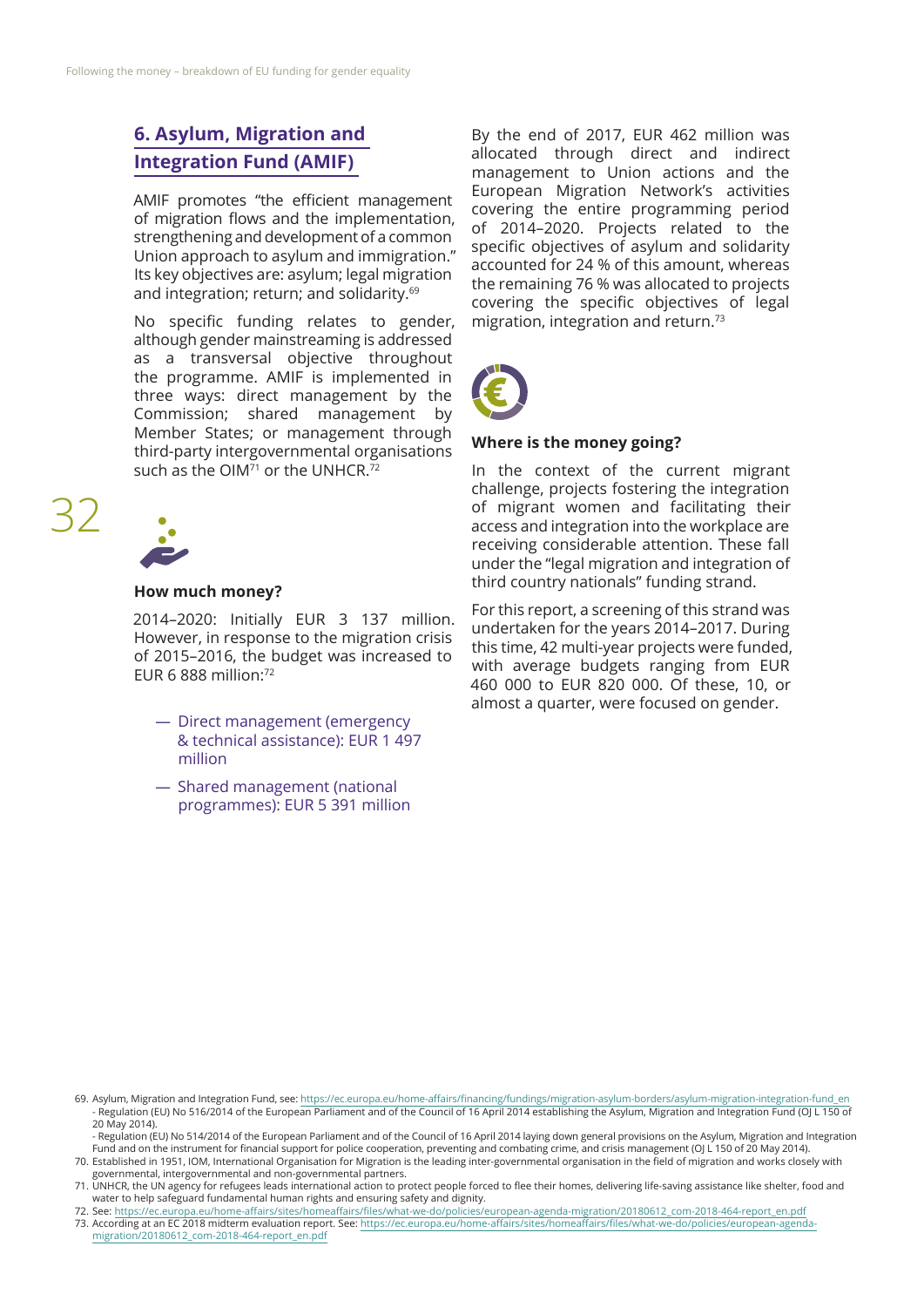## *Case-study:*  FATIMA

**Female Active Citizenship Training Integration Migrant Accompaniment project (FATIMA):** A

project which aims to integrate 210 migrant women in four EU countries and develop and disseminate knowledge and infuence measures targeting migrant women to reduce their isolation and barriers to their participation in civic life.

The project is led by the Wonder Foundation (UK), a charity dedicated to empowering vulnerable people through education, in partnership with Dawlife Hall Educational Foundation; Dolnoslaskie Stowarzyszenie Kulturalne Panorama; Fundacija Sursum; Drustvo Za zobrazevanje In Kulturo; and Fundacion Senara.

**AMIF contribution:**  EUR 657 562



**Supporting the Integration of Migrant Women, Refugees and Asylum Seekers (SIMRA):** The project's objective is to foster active participation of migrant/asylum-seeking/refugee women in the "host" society by developing, implementing and evaluating a pilot intervention scheme.

The project is led by Nostos NGO (Greece) in partnership with IEKEP (Athens, Greece); the Lennox Partnership (Clydebank, UK); Double Helix Resources (London, UK); Elderberry AB (Hägersten, Sweden) Legacy WM (Birmingham, UK); KISA (Nicosia, Cyprus); Hypatia Foundation Promoting Equality (Limasol, Cyprus); and Teatr BRAMA (Goleniów, Poland).

**AMIF contribution:**  EUR 979 178



### **How are they doing?**

Gender-disaggregated data on target groups and beneficiaries is not yet available. A European Commission midterm evaluation<sup>74</sup> took place only two years after initial implementation, thus data is limited. The programme's monitoring and evaluation framework with specific indicators is relatively recent, and most projects are multiannual and still ongoing. Therefore, more time is needed before the programme can be fully assessed.

74. Report from the Commission to the European Parliament, the Council, the European Economic and Social Committee and the Committee of the Regions, European Commission Interim evaluation of the Asylum, Migration and Integration Fund and the Internal Security Fund- {SWD(2018) 339 final} - {SWD(2018) 340 final} -{SWD(2018) 341 fnal}, COM(2018) 464 fnal.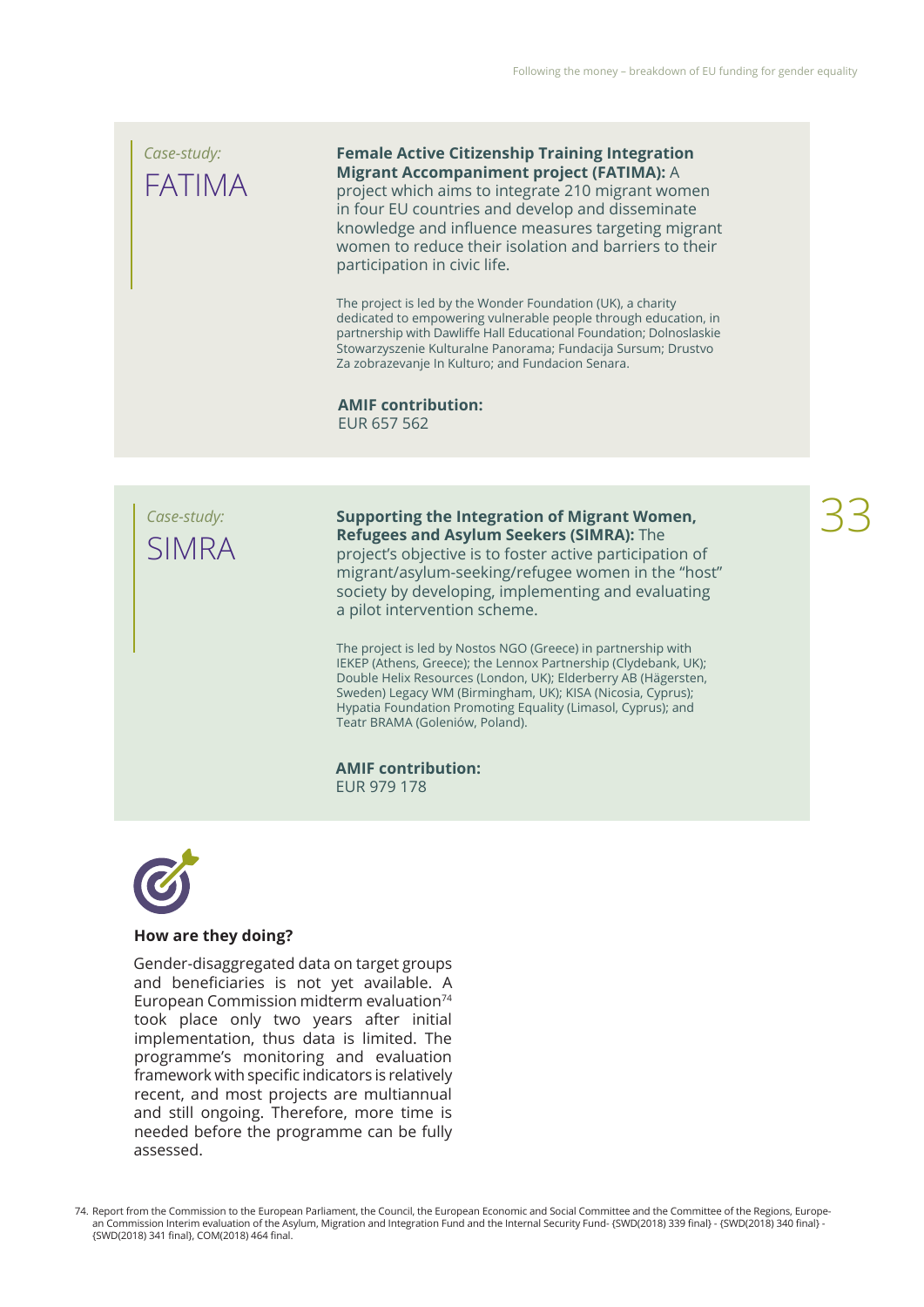## **7. EU External Funding Instruments**

The EU uses a wide range of external assistance tools to engage women and girls, including supporting the work of CSOs. There are four main pillars for external EU funding:

- ― European Development Fund
- ― Development Cooperation Instrument
- ― European Neighbourhood Instrument
- ― Instrument of Pre-accession

In addition, several transversal funding instruments cut across these pillars, including one that is specifically relevant to this study:

― European Instrument for Democracy and Human Rights

The action plan "Gender Equality and Women's Empowerment: Transforming Lives of Girls and Women through EU External Relations (2016–2020)", known as GAP II, was adopted by the EU in October 2015.75 Further, in 2017, the EU launched a major new initiative with the UN, the "Spotlight Initiative", to kickstart a global movement to end all forms of violence against women and girls.

GAP II intends to follow a results-driven approach that sets high standards for reporting, evaluation and accountability mechanisms, and promotes evidence-based decisions. To these aims, a tool for analysis was developed setting 20 policy objectives/ commitments in the field of gender equality mainstreaming throughout external relations, including a battery of some 131 indicators designed to monitor the delivery of commitments.76

For the purposes of this report, as requested by the coalition of women's funds who commissioned the research, funding streams relating to Georgia and Ukraine were examined.

2014–2020: GAP II total fnancial commitments EUR 100 million to improve the lives of girls and women<sup>77</sup>

Total Civil Society Commitments Georgia: EUR 65 million

Total Civil Society Commitments Ukraine: EUR 33.1 million

### **A. European Neighbourhood Instrument (ENI)**

The ENI funds the European Neighbourhood Policy programme,78 which aims to "ensure the success of the democratisation process and improve economic and social development in the EU's immediate neighbourhood."79 It places special emphasis on engagement with civil society.80 An important policy document, the "Eastern Partnership – 20 Deliverables for 2020"81 highlights a commitment to women's empowerment and gender balance within this framework. This policy applies to Georgia and Ukraine as partner countries.



### **How much money?**

2014–2020: EUR 15.4 billion. ENI attributes funds through:

- ― Bilateral programmes covering support to one partner country
- ― Multi-country programmes which address challenges common to some or all partner countries

key principles of the revised ENP are diferentiation amongst partner countries, fexibility, joint ownership, greater involvement of the EU Member States, and shared responsibility. For more information, see: [www.euneighbours.eu/en/policy#the-european-neighbourhood-policy-enp](http://www.euneighbours.eu/en/policy#the-european-neighbourhood-policy-enp)

79. ENI covers cooperation with a number of southern neighbourhood countries.: Algeria, Egypt, Israel, Jordan, Lebanon, Libya, Morocco, Palestinian territories, Syria, Tunisia, and eastern neighbourhood countries: Armenia, Azerbaijan, Belarus, Georgia, Moldova and Ukraine.

80. See: [www.euneighbours.eu/en/policy#society](http://www.euneighbours.eu/en/policy#society)

<sup>75.</sup> European Commission, Joint Staf Working document "EU Gender Action Plan II, Gender Equality and Women's Empowerment: Transforming the Lives of Girls and Women through EU External Relations, 2016–2020 - SWD(2015) 182 fnal.

<sup>76.</sup> European Commission, Joint Staf Working document EU Gender Action Plan II, Gender Equality and Women's Empowerment: Transforming the Lives of Girls and Women through EU External Relations, 2016–2020 - SWD(2015)182 fnal - Monitoring & Measuring the Impact of Gender Equality and Women's Empowerment: Transforming the Lives of Girls and Women through EU External Relations 2016–2020, Guidance Note on Indicators and Reporting Methodologies.

<sup>77.</sup> European Commission, Strategic Engagement for Gender Equality 2016–2019, see: [https://ec.europa.eu/info/sites/info/fles/strategic\\_engagement\\_en.pdf](https://ec.europa.eu/info/sites/info/files/strategic_engagement_en.pdf) 78. Through its European Neighbourhood Policy (ENP), revised in November 2015, the EU aims to build on common interests with partner countries of the East and South and commitment to work jointly in key priority areas, including in the promotion of democracy, rule of law, respect for human rights, and social cohesion. The

<sup>81.</sup> Joint Staff Working Document, "Eastern Partnership - 20 Deliverables for 2020 Focusing on key priorities and tangible results," 9.6.2017, SWD(2017) 300 final.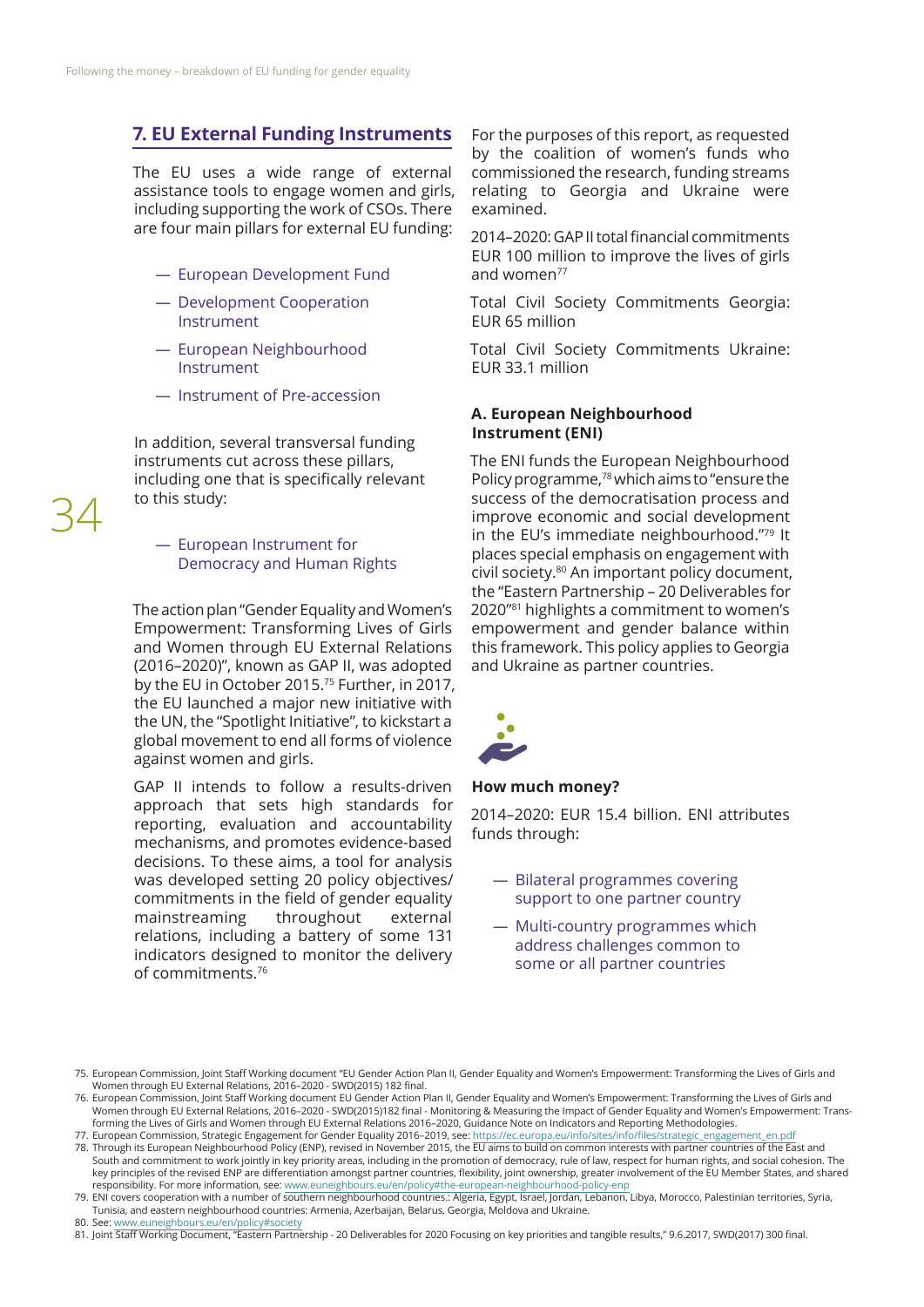

## **Where is the money going?**

## **Georgia**

One call was issued in the past three years for CSOs. Specific objectives included protection against discrimination and providing direct assistance to victims of domestic violence. Of nine projects funded, four were dedicated to gender and one women's organisation was a beneficiary.<sup>82</sup>

*Case-studies:*

**Stop Domestic Violence** is a campaign against domestic violence in the regions of Georgia densely populated by ethnic/ religious minorities. The project is led by the "Association Women of Multinational Georgia" over a period of 24 months.

**ENI contribution:** EUR 341 451

### **Kakheti Regional Development**

**Foundation** works on improving health care, education and development opportunities for vulnerable mothers and children. The grant covers a period of 30 months.

**ENI Contribution:** EUR 395 061

## **Ukraine**

One call was issued in the past 3 years for CSOs. Specific objectives included empowerment of women and youth; and strengthening the role of Ukrainian civil society in promoting human rights and fundamental freedoms. Preference was given to actions which incorporated gender perspectives in their methodology.83

*Case-studies:*

**Women as Agents of Change,** Peace Building and Confict Prevention at the Grassroots Level in Ukraine.

**Beneficiary:** International Charitable Foundation – Ukrainian Women's Fund.

**ENI contribution:** EUR 623 405

**Centre of Gender Culture as a Platform for Empowerment of Women and Youth.**

**Beneficiary:** Kharkiv Regional Organisation – Gender Resource Centre.

**ENI contribution:** EUR 716 966

35

## **B. European Instrument for Democracy and Human Rights (EIDHR)**

EIDHR aims to promote democracy and human rights in non-EU countries. Its key objectives include:

- ― Fighting against the death penalty, torture, children in armed conficts, discrimination, and gender inequality
- ― Strengthening the role of civil society in promoting participatory and representative democracy, transparency and accountability



### **How much money?**

2014–2020: Total fnancial commitments EUR 1 332 752 000

Total Commitments Georgia: EUR 4 398 484

Total Commitments Ukraine: EUR 2 486 681

82. Source: Information provided to the authors by EU delegation in Georgia who manage civil society project implementation (July 2018).

<sup>83.</sup> Source: Information provided to the authors by the EU Delegation in Ukraine (July 2018).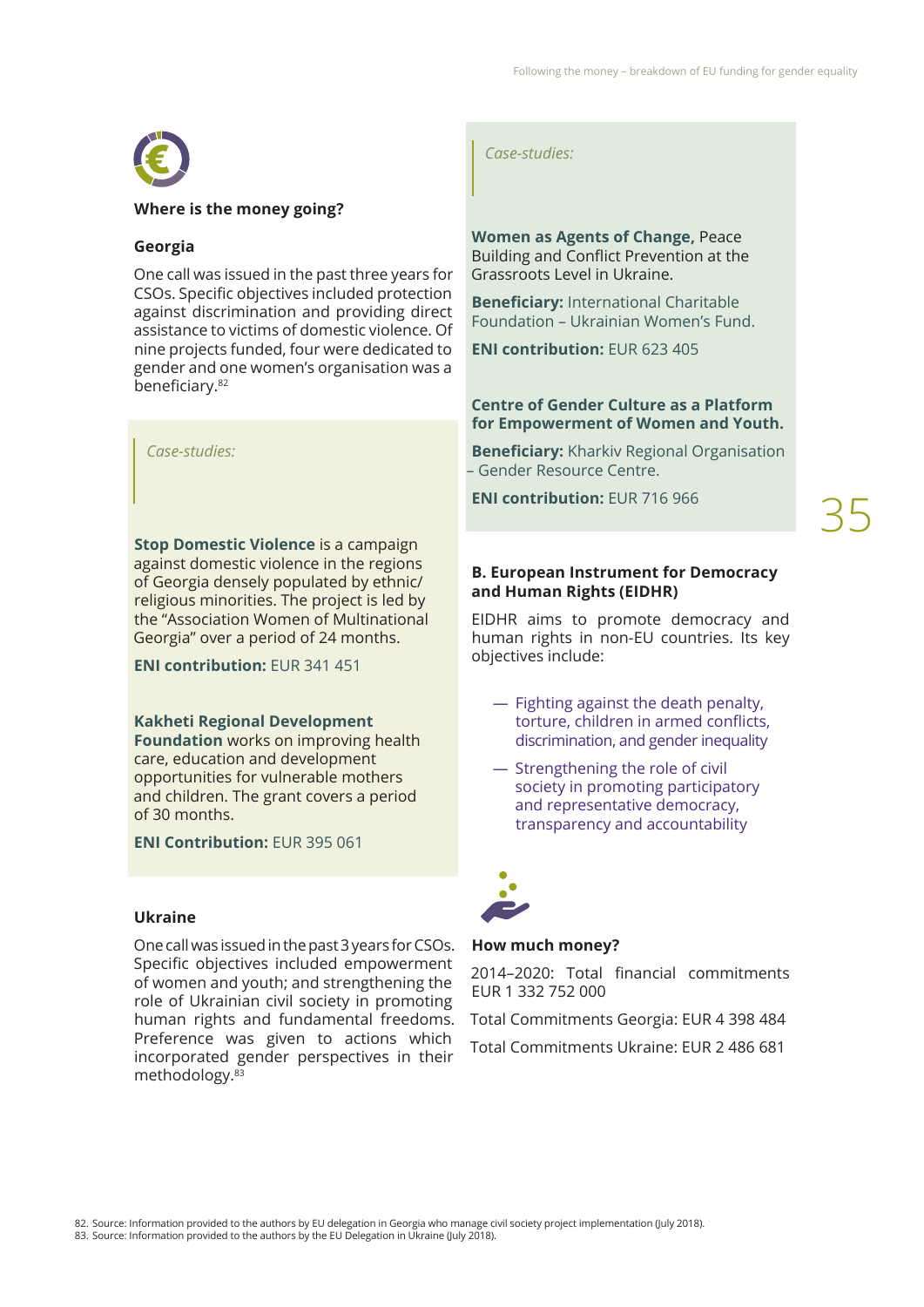

#### **Where is the money going?**

## **Georgia and Ukraine**

EIDHR funds are allocated through:

- ― Global calls for proposals, managed by the EC
- ― Country calls for proposals and country-based support schemes (CBSS), managed by EU delegations

Grants focus on local CSOs and are designed to reinforce the role of civil society in promoting human rights and democracy.

36

### *Case-studies:*

**Mobilising Displaced Women Against Domestic and Gender-based Violence.** Led by All Ukrainian Charitable Organisation Convictus Ukraine.

**Promoting New Women Leaders and 'Invisible Women'** Human Rights Activists in Russia, Ukraine, Belarus, Moldova, and Georgia. A project aimed at supporting Women Rights Defenders and/or Human Rights Defenders working for women's and girl's rights where they are most at risk. Led by IREX-Europe, with the Ukrainian Women's Fund (UWF) as one of the project's four partners.



### **How are they doing?**

GAP II set ambitious goals for creating a robust evaluation framework that tracks gender mainstreaming progress across policies and programming activities globally. Despite this, it has proved difficult to access detailed fnancial commitments related to gender equality funding in civil society programmes outside the EU. In addition, there is a lack of information concerning how Georgia and Ukraine will comply with gender mainstreaming in their operating programmes.

A Commission evaluation of the frst year of GAP II (2016) recognised that gender analysis was beginning to take a more central role in the planning and formulation of programmes and projects, but that there was still a long way to go before being fully integrated into the project and programming cycle.<sup>84</sup>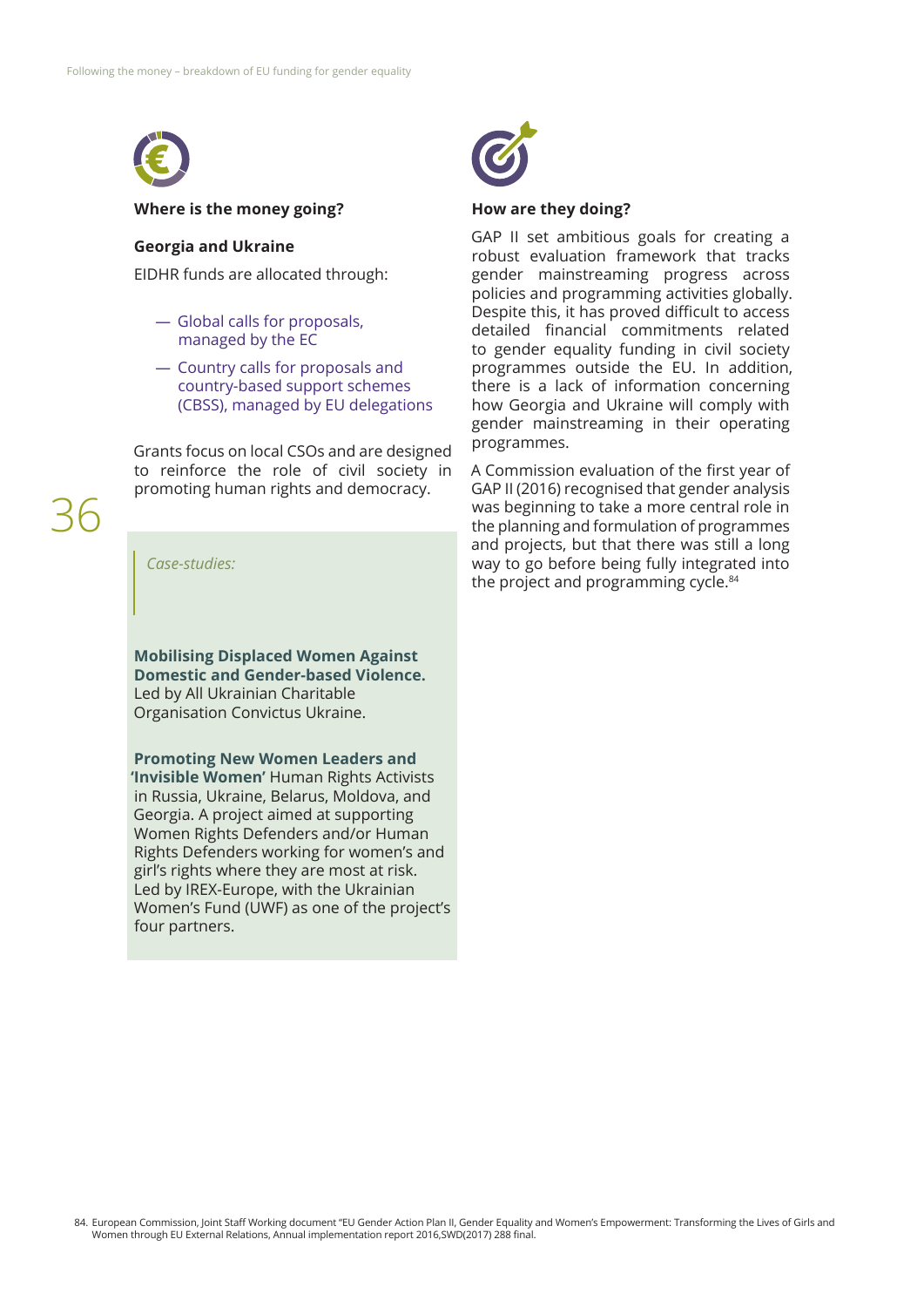## **The role of women's funds in advancing gender equality: What stakeholders say**

Looking at ways women's funds can engage with EU grantmakers in the future, stakeholders unanimously felt they should be doing more advocacy in order to shift the way funding is allocated. This would also help reinforce the value of civil society at the EU level during a critical time in the field of gender equality. Rethinking the pattern of engagement with the Commission itself would be a productive step.

**"We are movement builders and we need to… position ourselves as activists. We need to try and infuence the bigger agenda."**

**A leader of a women's fund** 

**"You need the capacity to engage on issues with the Commission – to be seen as a fair broker. You need to develop your public organisational profle." An advisor to multilaterals**

**"[Women's funds] need to make the case on the ground now. The Commission has annual work programmes – you need to be able to infuence the agenda on these programmes. It helps to anticipate in advance."**

### **An advisor to the EU**

A number of interviewees underscored the low public profle of women's funds in Brussels. While organisations working in the development sector are highly visible, European women's representation lags behind. The way in which women's funds position themselves may be limiting their ability to tap into broader concerns about social cohesion. Some embraced the idea of adapting feminist language to move outside traditional feminist circles. One interviewee suggested changing the names of women's funds to Women's Funds for Gender Equality or Empowerment Funds to clarify the work they are doing. Overall, better planning, communication and branding could help women's funds stand out.

**"You can't make progress on this issue unless you have representation in Brussels. You need feet on the ground here. You have to develop relationships with desk officers and these relationships need to be nurtured."**

### **A European official**

**"Women's funds need to professionalise the process, using consultants experienced with the process of writing bids. But it is important for the funds to be as involved as possible, so they fnd that this is really a collaborative process – they cannot delegate this to an external source; they must keep up their level of involvement."**

### **A leader of a women's fund**

In this hyper-competitive environment, developing clear narratives and having a strong public presence is critical. Most interviewees believed that women's groups may need to review their communications strategy and branding to highlight the necessity and impact of their work. Ultimately this may include having staff in Brussels to promote and defend their interests or partnering with larger organisations on highprofile projects.

**"The larger NGOs are receiving major funding and they understand that the European policy context is key in this process. They have developed credibility as strong partners with brand recognition. This should be a model." An advisor to EU institutions**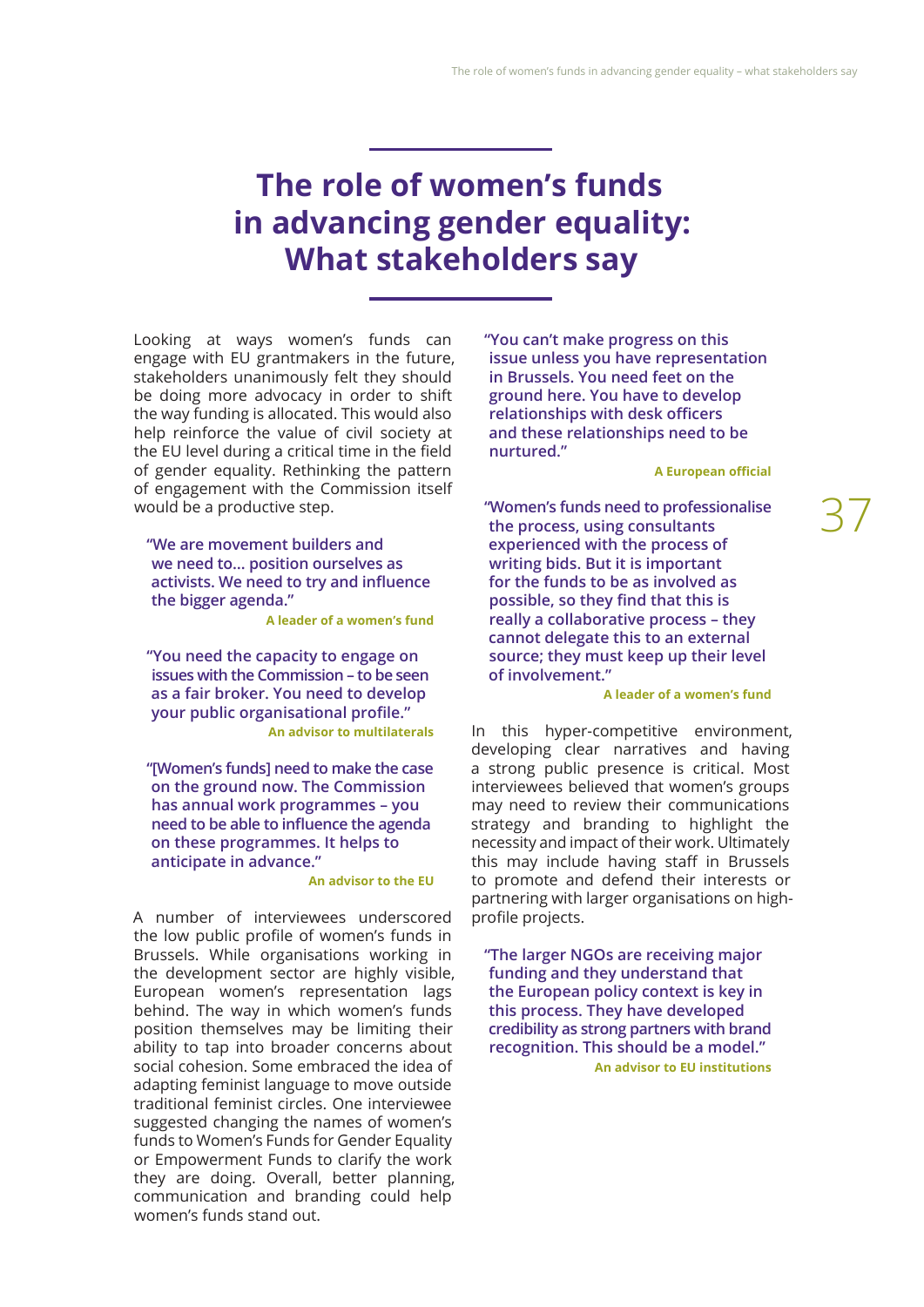In this context, the way in which women's funds operate is worth noting. Women's funds place an emphasis on regranting, often to smaller NGOs. This approach itself may impede access to EU funds. While regranting is permitted, it is not a well-integrated technique, and the burdens of reporting are daunting. A major challenge is that, according to stakeholders, audits are required for any regranting over EUR 150 000. For most NGOs, this is simply prohibitive. Questions were also raised concerning whether women's funds have the capacity to mobilise specialised staf to work on the complicated concept notes, project formulation and all the administrative and reporting requirements that EU funding calls entail.

**"The women's funds are handicapped by thinking they are part of philanthropy rather than functioning as operational NGOs."**

**A philanthropy professional**

**"We need to think about our organisational capacity. We understand that if we don't have the policies and systems in place, we simply won't get the funds. This is all very fraught – the horizontal nature of women's funds serves as an impediment to growth in this regard." A leader of a women's fund**

For most, accountability is a key issue. Interviewees overwhelmingly recommended the creation of a permanent "Women's Watch" entity in Brussels that monitors data and shares information publicly. One organisation that was cited as a model is the "Community Living for Europe: Structural Funds Watch,"85 which tracks support commitments to community living for persons with disabilities, children and older persons.

**"The [women's]funds should also be engaged actively with the Women's Rights Committee of the European Parliament. They should begin to build contacts there. We could create a watch organisation of some kind with the Parliament. We need this badly." A network professional** 

Another popular idea was the creation of a consortium of women's funds that together could possibly capture more EU funding. Along this same vein, several interviewees brought up the need to concentrate more on intersectionality, integrating women's rights programming into larger categories, such as the deinstitutionalisation of women or children, which would fit into broader calls. The key notion is to operate from a position of strength in more robust coalitions.

**"The lack of diversity in our partnerships is a problem. We need to think more about intersectionality. If the lead partner is not one of us, we lose bargaining power. We need to reach out to a broader group. We need to register as a bigger network – maybe a bigger women's fund."**

**A leader of a women's fund.** 

**"The Commission sees that they need to step up and support organisations due to the closing space, the shrinking space in civil society. Perhaps this will indeed lead to greater fexibility. We believe that this is the time to get the Commission to support movement-led pieces of work and we are going to engage in resource mobilisation at the EU wherever we can. It would be good to try and create a coalition of aligned movements together to work on this." A professional running a network**

A Pan-European women's fund or foundation was also brought up as a way to access more funding, both public and private. Such an entity would not compete with existing women's funds, but instead allow them to potentially multiply their impact. However, there was no consensus on this idea.

**"In the longer term, it probably makes sense to create a European fund – who would organise it, how would it be structured, all of these questions are important to try and work through. We need to look at various options. We need to show private funders that there is public money out there, but we are not capturing it now."**

**A leader of a women's fund**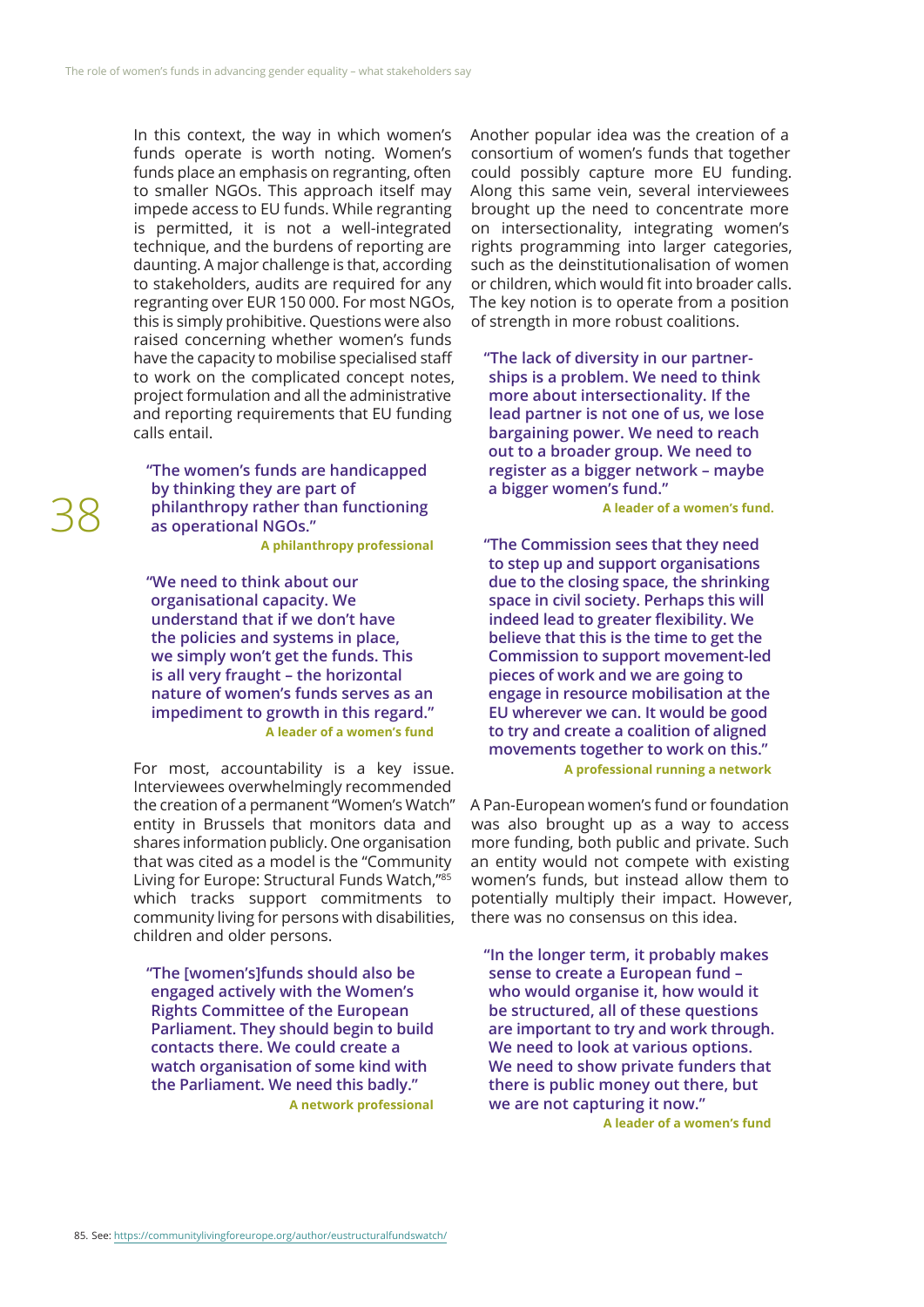**"Personally, I would not recommend creating a European fund unless there was multi-year funding available. It is a huge lift to create a women's fund – it will be a huge amount of work."**

### **A leader of a woman's fund**

Stakeholders were optimistic that access to funds for gender equality can be improved with creative approaches. Some very large organisations manage structural funds and have worked on gender equality projects within this context. Other smaller funds have allied themselves with larger entities – such as relief and development agencies like Christian Aid or Bread for the World – in successful bids. One women's fund teamed up on a youth empowerment project with IREX, a major consultancy that works in the developing world. Women's funds should be seeking out more partnerships and looking at new strategies.

**"Partnership with other organisations is critical. I keep telling my friends in Western European chapters that perhaps the best way into projects is via existing organisations that are larger. And even better, to target other organisations that work with the Commission. I wouldn't put energy into the really huge organisations but rather medium-sized ones that would be open to partnership."** 

**A leader of a women's fund**

**"They should follow the example of the Roma organisations who worked together closely. [The] women's movement needs to learn more and be more engaged with other movements that are like-minded. That includes working with other networks, such as ILGA or the Social Platform." A philanthropy professional**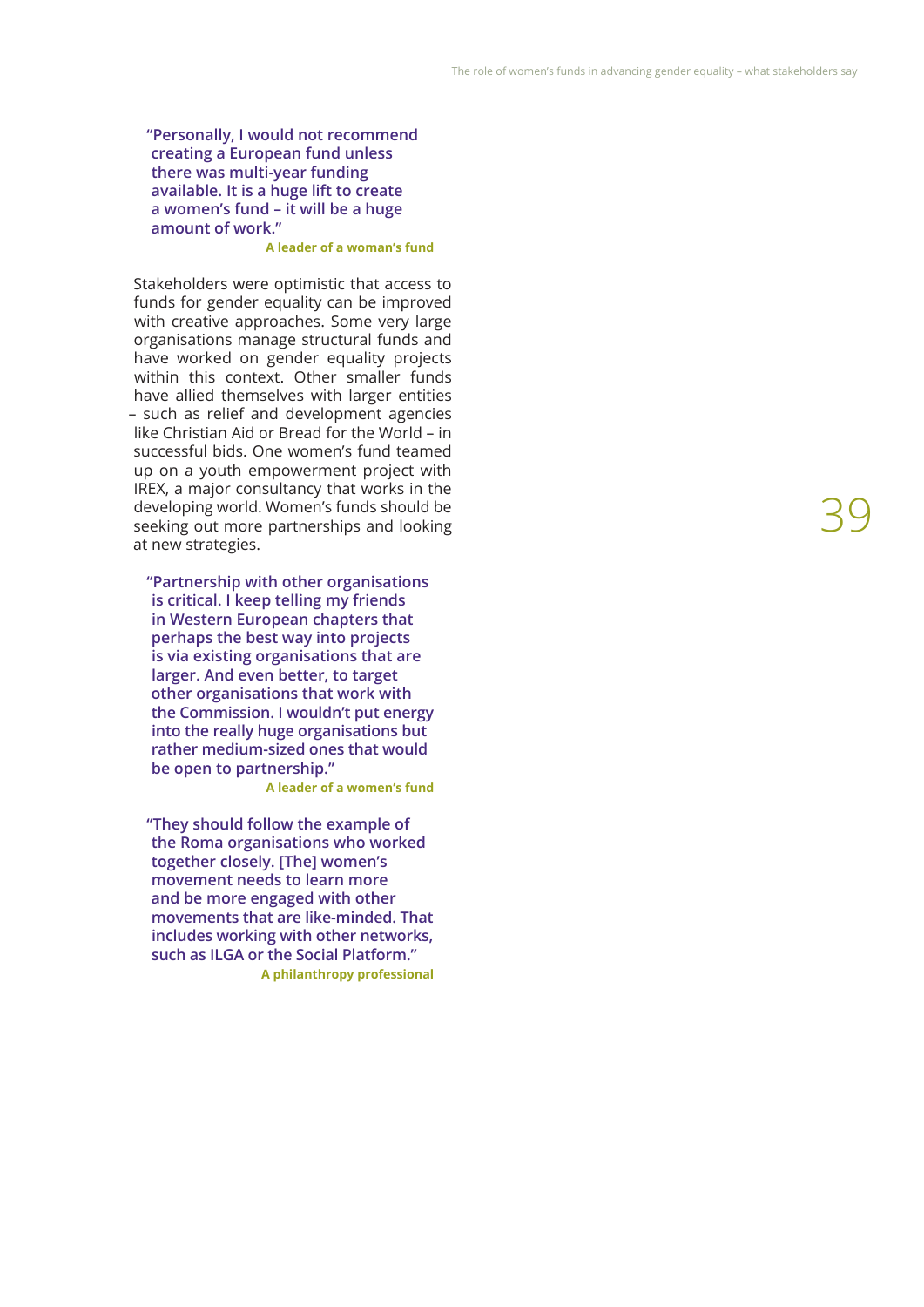## **Conclusion**

Despite the current rise of populism across the continent, Europeans overwhelmingly support the promotion and protection of equality between women and men. It is recognised as one of the fundamental values and principles of the EU. According to a recent European Parliament report, more than 9 in 10 Europeans think that promoting gender equality is important to ensure a fair and democratic society.86 But true advancement in this area "requires a change of mind-sets, solidarity and the political will to create institutional and legal frameworks that specifically address gender inequalities," the report emphasised.<sup>87</sup>

In this political context, the European Commission's Strategic Engagement for Gender Equality<sup>88</sup> has earmarked over six billion euros for the period of 2016 to 2019 for programmes that include a gender equality objective and use gender equality indicators. These funds are devoted to a vast and varied number projects, ranging from attracting more female students to STEM subjects; easing the integration of young migrant women into the labour market; and supporting and promoting new women leaders as human rights defenders in Eastern Europe.

Gender mainstreaming aims to be a holistic strategy working towards achieving gender equality. One of its essential components is being able to demonstrate impact through data. Gender equality networks set up by the EU and others have undertaken numerous studies in this feld. Nonetheless, it appears that this tool, singled out as necessary to ensure compliance and promote practical

results, is not yet being applied in a systematic way in European Union programming. It remains difficult to obtain comprehensive gender-related data on target groups, topics and beneficiaries, making a full assessment of the granting landscape complicated. Analysis for this report shows that the funding streams contributing to reaching gender mainstreaming goals are providing substantial funding but it remains fragmented and difficult to access. To continue closing the gender gap, more consistent implementation and external monitoring of gender-related data are critical.

Further, despite these financial efforts, it appears that scant resources go directly to women's funds or women-led organisations and initiatives. That these groups are among the most qualifed to work on gender equality issues seems to be uncontested. However, the fact that this has not translated into gaining substantial institutional support is problematic.

Moving forward, women's funds can meet these challenges by developing new strategies in their engagement with European institutions. By bolstering their internal capacities to work with the Commission, as well as by seeking out new opportunities to engage – such as creating social enterprises and engaging in consulting or service provision – they can expand their reach. In exploring all possibilities to raise their profle, advocate on key issues, and creatively push for more data and funding, women's funds can lead the way in framing the conversation and make lasting strides towards gender equality in Europe and beyond.

## "More than 9 in 10 Europeans think that promoting gender equality is important to ensure a fair and democratic society." 86

86. The 2018 European Parliament Report on Equality between Men and Women in the EU [https://publications.europa.eu/en/publication-detail/-/](https://publications.europa.eu/en/publication-detail/-/publication/950dce57-6222-11e8-ab9c-01aa75ed71a1) [publication/950dce57-6222-11e8-ab9c-01aa75ed71a1](https://publications.europa.eu/en/publication-detail/-/publication/950dce57-6222-11e8-ab9c-01aa75ed71a1)

- 87. Ibid.
- 88. See: [https://ec.europa.eu/info/sites/info/fles/strategic\\_engagement\\_en.pdf](https://ec.europa.eu/info/sites/info/files/strategic_engagement_en.pdf)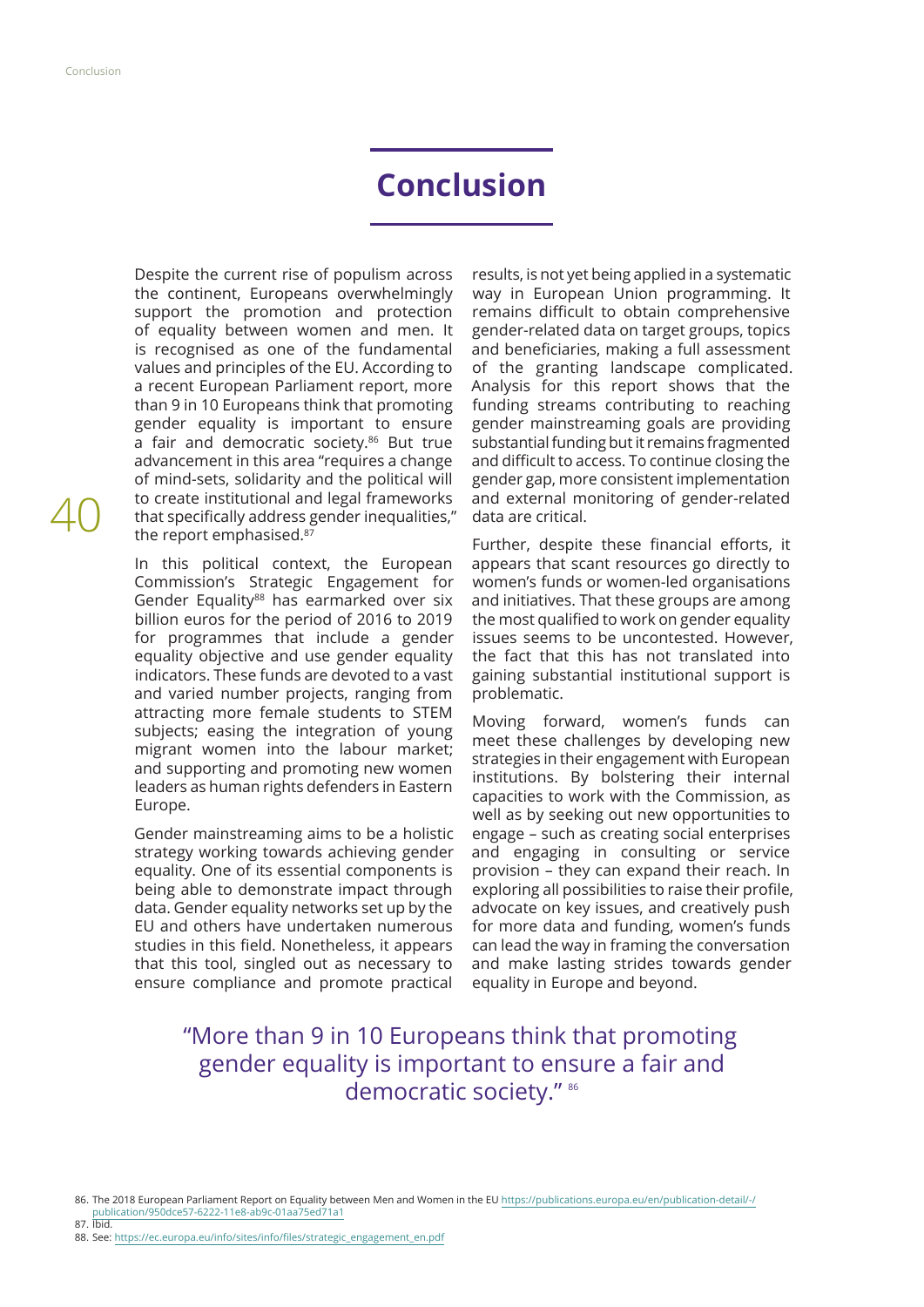## **Annex**

Interviews and Contacts for this Report

The following EU Institutions provided detailed information for this report:

| <b>European Commission Department</b>                                                | <b>Unit</b>                                                                  |
|--------------------------------------------------------------------------------------|------------------------------------------------------------------------------|
| DG Justice and Consumers                                                             | Unit D2 - Gender Equality                                                    |
| DG Education, Youth, Sport and Culture                                               | <b>Erasmus Coordination Unit</b>                                             |
| DG Employment, Social Affairs and<br>Inclusion                                       | Unit F3 - Programming and Planning                                           |
| DG Employment, Social Affairs and<br>Inclusion                                       | Unit C1 - Social Investment Strategy                                         |
| DG Employment, Social Affairs and<br>Inclusion                                       | Unit ESF and FEAD: Policy & Legislation                                      |
| DG Research & Innovation                                                             | Unit B7 - Science with and for Society/<br>Sector Gender                     |
| DG Migration and Home Affairs -<br>Directorate Migration, Mobility and<br>Innovation | Unit Legal Migration and Integration                                         |
| DG Neighbourhood and<br><b>Enlargement Negotiations</b>                              | Unit C1 - Eastern Neighbourhood                                              |
| DG Neighbourhood and<br><b>Enlargement Negotiations</b>                              | <b>Support Group for Ukraine</b>                                             |
| DG Neighbourhood and<br><b>Enlargement Negotiations</b>                              | Unit C1 - Georgia, Moldova &<br>Neighbourhood CrossBorder Cooperation        |
| DG for International Cooperation and<br>Development                                  | Unit B1 - Gender Equality, Human Rights<br>and Democratic Governance         |
| <b>European External Action Service (EEAS)</b>                                       | Delegation of the European Union<br>to Georgia                               |
| <b>European External Action Service (EEAS)</b>                                       | Delegation of the European Union<br>to Ukraine                               |
| <b>European Parliament Committee</b>                                                 |                                                                              |
| European Parliament's Committee on<br>Women's rights and Gender Equality<br>(FEMM)   | Secretariat of the Committee on Women's<br><b>Rights and Gender Equality</b> |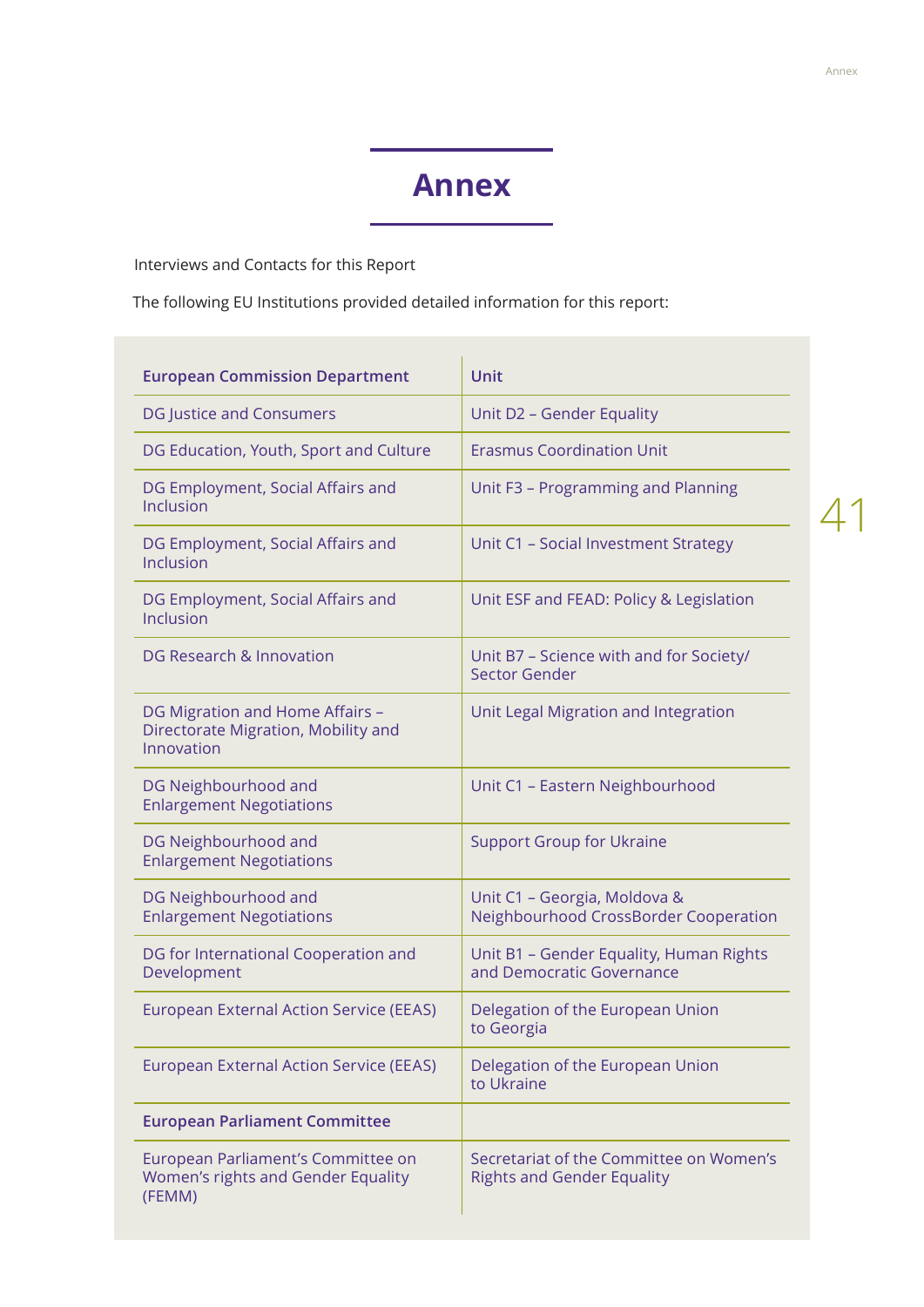The following interviews were conducted by Skype or in person for this report. All participants requested anonymity.

| <b>Interviewee Type</b>                                         | <b>Number of Interviews</b> |
|-----------------------------------------------------------------|-----------------------------|
| <b>EC Directorates-General</b>                                  | 6                           |
| Women's Funds                                                   | 7                           |
| <b>Advisors to EU Institutions</b>                              | 3                           |
| Representatives of EU Agencies                                  |                             |
| Advisors to Multilaterals and Foundations                       | 1                           |
| European Networks of Other Human<br><b>Rights Organisations</b> | 7                           |
| <b>Philanthropy Professionals</b>                               | $\overline{4}$              |
| <b>Advisors to Funds</b>                                        | $\overline{2}$              |